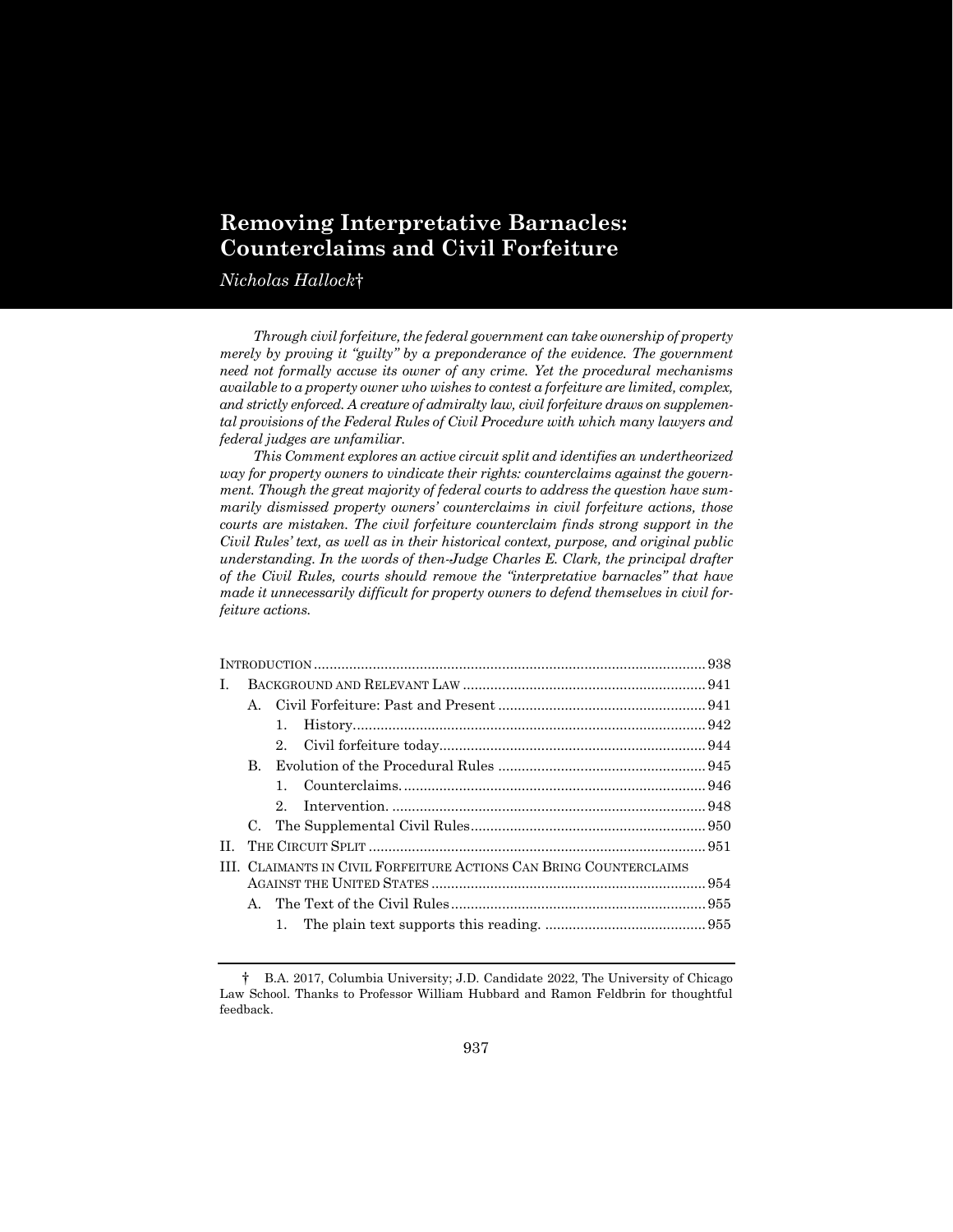|  |          | 2.                                               | Textual counterarguments do not withstand scrutiny.  956       |  |  |  |
|--|----------|--------------------------------------------------|----------------------------------------------------------------|--|--|--|
|  |          | 3.                                               | Extratextual sources provide additional evidence in support957 |  |  |  |
|  | В.       |                                                  |                                                                |  |  |  |
|  |          | $1_{-}$                                          |                                                                |  |  |  |
|  |          | $2$ .                                            |                                                                |  |  |  |
|  |          | 3.                                               | The postpromulgation debate supports Levi and                  |  |  |  |
|  | C.       | Claimants Are Mandatory Intervenors and Can File |                                                                |  |  |  |
|  |          | $1_{-}$                                          | The Civil Rules fully apply to admiralty cases except          |  |  |  |
|  |          | $2_{-}$                                          | A specific purpose of unification was to expand                |  |  |  |
|  |          | 3.                                               | There is no distinction between claimants and intervenors969   |  |  |  |
|  |          |                                                  |                                                                |  |  |  |
|  | А.       |                                                  |                                                                |  |  |  |
|  | $\bf{B}$ |                                                  |                                                                |  |  |  |
|  |          |                                                  |                                                                |  |  |  |
|  |          |                                                  |                                                                |  |  |  |

#### **INTRODUCTION**

The Pueblo of Pojoaque is a Native American tribe in northern New Mexico. Its reservation has a population of 2,712, and, like many tribes, the Pueblo of Pojoaque operates multiple casinos and resorts.<sup>1</sup> When its gaming agreement with New Mexico expired in 2015, the tribe received federal permission to continue operating its casinos while it negotiated a new deal with the state.<sup>2</sup>

But in 2018—after the tribe and state came to an agreement—the U.S. government seized over \$10 million earned by the tribe during the negotiation, claiming the money was the proceeds of illegal gambling.<sup>3</sup> The Pueblo of Pojoaque challenged the civil forfeiture in court, filing a counterclaim alleging that the United States had violated "two non-enforcement agreements and . . . the covenant of good faith and fair dealing with respect to both agreements."<sup>4</sup> The court dismissed the tribe's counterclaim as

<sup>1</sup> *Pojoaque Pueblo*, N.M. TOURISM DEP'T, https://perma.cc/HQ5W-KUQX.

<sup>2</sup> Andrew Oxford, *U.S. Seizes \$10.1 Million in Gambling Revenue from Pojoaque Pueblo*, SANTA FE NEW MEXICAN (Mar. 23, 2018), https://perma.cc/88PH-HR3U.

<sup>3</sup> *Id.*

<sup>4</sup> United States v. Approximately \$10,128,847.42 Seized from US Bank Account No. -XXXX Held in the Name of Pueblo of Pojoaque Gaming Funds, No. 1:18-CV-0279- SWS-MLC, 2018 WL 6381150, at \*1 (D.N.M. Dec. 3, 2018).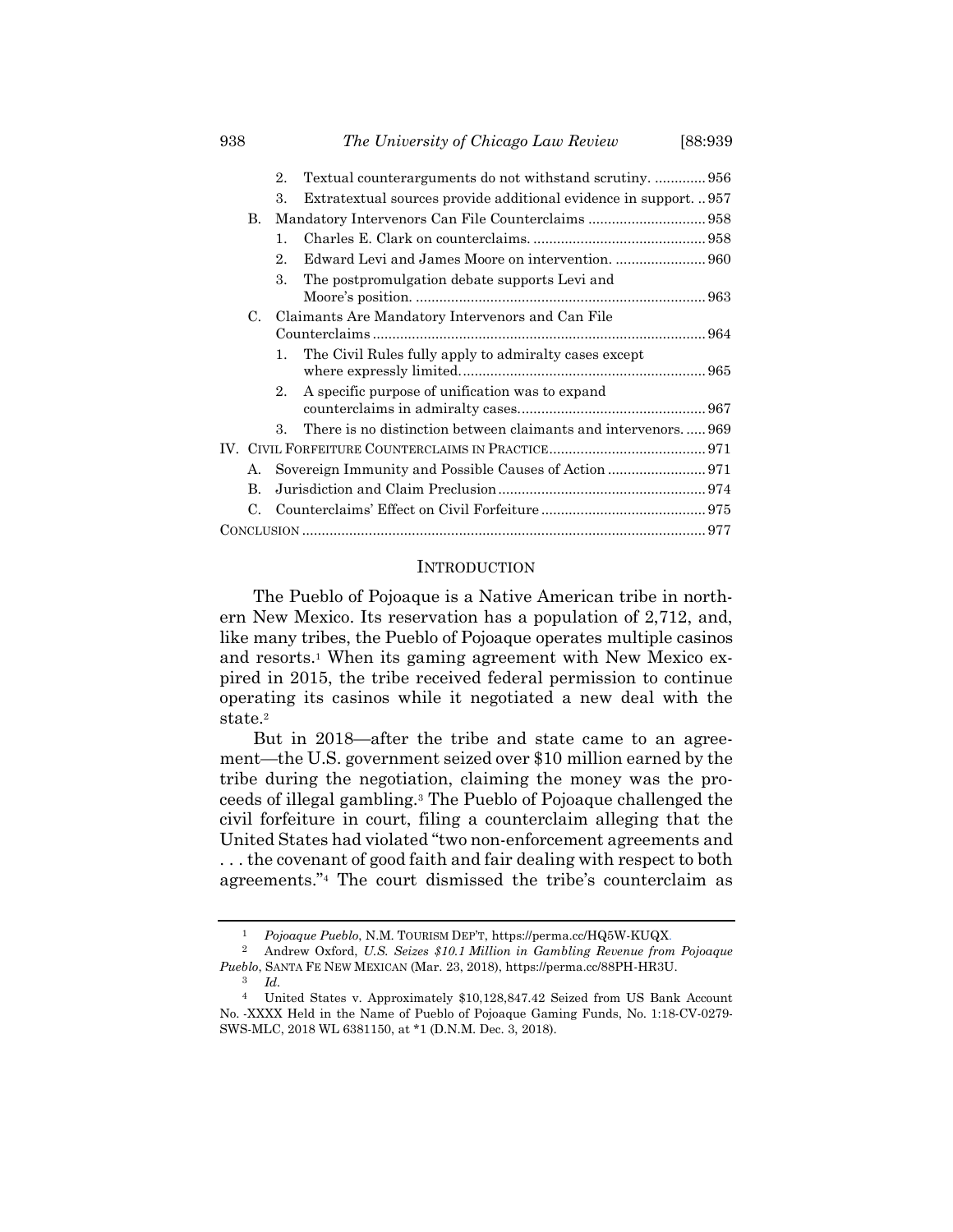inappropriate in an in rem proceeding, since the money—not the tribe—was the nominal defendant.<sup>5</sup> The tribe, with reduced leverage, settled and ultimately gave up \$6.2 million.<sup>6</sup>

<span id="page-2-0"></span>Civil forfeiture—the proceeding that cost the tribe so much is commonplace. The federal government takes in billions of dollars each year through the practice,<sup>7</sup> assuming ownership of everything from cars to houses, cash to bitcoins.<sup>8</sup> Crucially, a civil forfeiture action is in rem, not in personam. The government brings proceedings against the property itself, rather than against its owner, under the legal fiction that the property is culpable due to its association with an alleged crime. The government can thereby take ownership without formally accusing the owner of anything.<sup>9</sup> Property cannot hire a lawyer or defend itself pro se, so its owner, though not a defendant, must intercede and contest the forfeiture. Since the action is civil in form, the federal government has a low burden: it need only prove the property "guilty" by a preponderance of the evidence.<sup>10</sup>

<span id="page-2-1"></span>Property owners start at a disadvantage, but it gets worse. The Federal Rules of Civil Procedure (the "Civil Rules"), which govern federal civil forfeiture actions,<sup>11</sup> provide few protections for property owners. And when states enact more procedural protections, state and local law enforcement can enlist the federal government to seize property for them in exchange for a cut, called "equitable sharing."<sup>12</sup> To complicate matters further, civil forfeiture is a creature of admiralty practice. Consequently, it draws on the Supplemental Rules for Admiralty or Maritime Claims and Asset Forfeiture Actions (the "Supplemental Civil Rules") for additional procedural requirements. Many lawyers and federal

<sup>5</sup> *Id.* at \*1–2.

<sup>6</sup> *See* Mark Oswald, *State, Pojoaque Agree to Divide Up \$10M Account*, ALBUQUERQUE J. (June 23, 2019), https://perma.cc/ZJ26-X4MU.

<sup>7</sup> *See* LISA KNEPPER, JENNIFER MCDONALD, KATHY SANCHEZ & ELYSE SMITH POHL, INST. FOR JUST., POLICING FOR PROFIT: THE ABUSE OF CIVIL ASSET FORFEITURE 162 (3d ed. 2020) (finding "at least \$45.7 billion in total forfeiture revenue").

<sup>8</sup> For an example of a civil forfeiture proceeding against bitcoins and other cryptocurrencies, see generally Complaint, United States v. 280 Virtual Currency Accounts, No. 1:20-cv-02396 (D.D.C. Aug. 27, 2020), 2020 WL 5217106.

<sup>9</sup> *See* KNEPPER ET AL., *supra* note [7,](#page-2-0) at 10.

<sup>10</sup> *See* CHARLES DOYLE, CONG. RSCH. SERV., 97-139, CRIME AND FORFEITURE 10 (2015).

 $^{11}\;$  By contrast, criminal forfeiture can occur only after the owner has been duly convicted of a crime. *Id.* at 5. There is no special reason for this distinction, and "the government regularly brings civil forfeiture actions alongside criminal prosecution in order to avoid granting defendants criminal procedural protections." Issachar Rosen-Zvi & Talia Fisher, *Overcoming Procedural Boundaries*, 94 VA. L. REV. 79, 83 (2008).

<sup>12</sup> *See* DOYLE, *supra* not[e 10,](#page-2-1) at 20–21.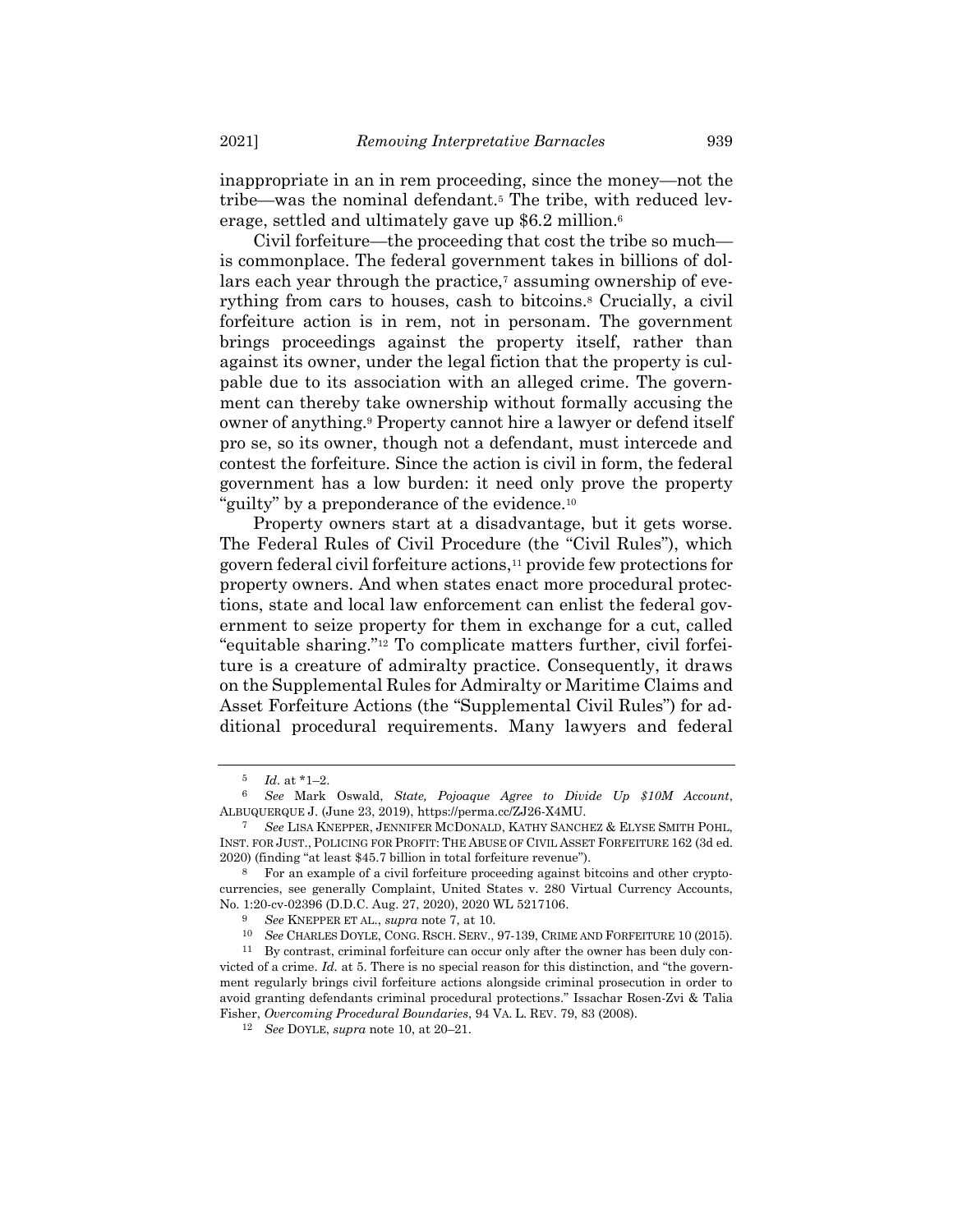<span id="page-3-2"></span>judges are unfamiliar with this obscure portion of the Civil Rules.<sup>13</sup>

Necessity breeds innovation. In the face of these hurdles, many litigants, like the Pueblo of Pojoaque, have sought to bring counterclaims against the federal government in civil forfeiture actions. For nearly three decades, however, federal courts unanimously threw out such counterclaims.<sup>14</sup> These courts reasoned that a counterclaim, by its nature, must literally run counter to a plaintiff's claim, and therefore can only be brought by a defendant against a plaintiff.<sup>15</sup> Property owners, mere "claimants" rather than defendants, are out of luck. Today, however, there is an active circuit split over the question. In 2019, the Fifth Circuit expressly broke from its peers.<sup>16</sup> The Civil Rules, it held, allow property owners to bring counterclaims in civil forfeiture cases.<sup>17</sup>

<span id="page-3-1"></span>Civil forfeiture's burdensome procedures, combined with their cramped interpretation by most federal courts, are unduly harsh and demand reform. Members of Congress from across the political spectrum advocate for an overhaul.<sup>18</sup> Yet the legislative process works slowly. Without robust congressional action on the horizon, this Comment acts practically and proposes a change that can be brought about by simply interpreting existing procedural rules correctly. This Comment argues that, as a descriptive matter, the Fifth Circuit is right and other courts are wrong. For three decades, courts decoupled the relevant rules from their texts and, in the words of the primary drafter of the Civil Rules, then-Judge Charles E. Clark, caused the rules to "become[ ] entirely obscured by [ ] interpretative barnacles."<sup>19</sup>

<span id="page-3-0"></span>In 2019, the Fifth Circuit began the process of removing those interpretative barnacles by applying the Civil Rules accurately.

<sup>13</sup> *See* Anton R. Valukas & Thomas P. Walsh, *Forfeitures: When Uncle Sam Says You Can't Take It with You*, 14 LITIG., no. 2, 1988, at 31, 35 (calling civil forfeiture procedure "strange to most lawyers," and warning that, under the Supplemental Civil Rules, even "an experienced lawyer may encounter the unexpected").

<sup>14</sup> *See infra* note[s 97,](#page-15-0) [100](#page-15-1)–01 (collecting cases).

<sup>15</sup> *See, e.g.*, United States v. One Lot of U.S. Currency (\$68,000), 927 F.2d 30, 34 (1st Cir. 1991).

<sup>16</sup> *See* United States v. \$4,480,466.16 in Funds Seized from Bank of Am. Account Ending in 2653, 942 F.3d 655, 656 (5th Cir. 2019), *cert. denied*, 141 S. Ct. 112 (2020).

<sup>17</sup> *Id.* at 663.

<sup>18</sup> *See* Fifth Amendment Integrity Restoration Act of 2019, H.R. 1895, 116th Cong. (2019) (introduced by a Republican and co-sponsored by three Democrats and two Republicans); Fifth Amendment Integrity Restoration Act of 2019, S. 4074, 116th Cong. (2020) (introduced by a Republican and co-sponsored by two Republicans and an Independent).

<sup>19</sup> Charles E. Clark, *Special Problems in Drafting and Interpreting Procedural Codes and Rules*, 3 VAND. L. REV. 493, 498 (1950).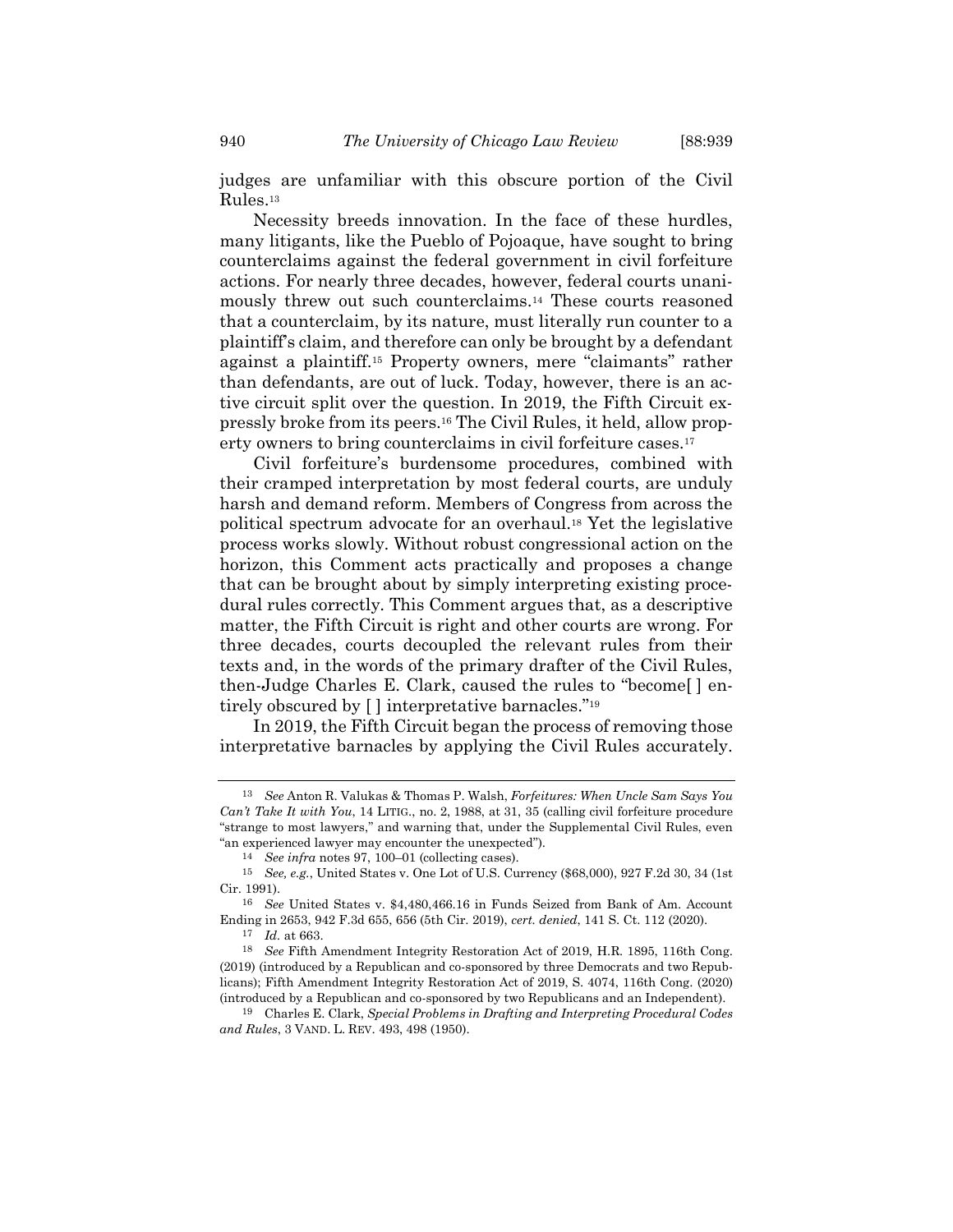As currently written, the Civil Rules permit claimants—not just defendants—to bring counterclaims against the United States in civil forfeiture proceedings. Such a reading finds strong support in the Civil Rules' text, as well as in their historical context, purpose, and original public understanding. A civil forfeiture case is not sui generis. At its core, it is a civil action like any other<sup>20</sup> and should be treated as such. Allowing such counterclaims will help property owners vindicate individual rights, achieve greater control over the proceedings, and reduce perverse incentives for law enforcement.

This Comment proceeds in four parts. Part I begins with an overview of civil forfeiture's history and present-day practice. It then outlines the historical evolution of counterclaims and intervention in courts of law, equity, and admiralty. Lastly, it explains the Supplemental Civil Rules relevant to the question at hand. Part II details the circuit split. Part III examines the text to argue that per the plain meaning of the Civil Rules, claimants in civil forfeiture actions are intervenors, and can therefore bring counterclaims. It then turns to extrinsic sources to buttress its claim. Part IV looks to sovereign immunity doctrine to determine which counterclaims are allowed and addresses possible questions of jurisdiction and claim preclusion. Finally, it concludes by discussing the normatively beneficial effects of counterclaims on civil forfeiture actions.

# I. BACKGROUND AND RELEVANT LAW

This Part details civil forfeiture's history and current status. It then describes the evolution of counterclaims and intervention, concluding that they have trended toward easier joinder of claims and parties, respectively. Finally, it summarizes the relevant Supplemental Civil Rules.

# A. Civil Forfeiture: Past and Present

Civil forfeiture is firmly ensconced in Anglo-American law. Its theoretical roots extend back to biblical sources, and its historical trajectory runs from English admiralty law through the ongoing "war on drugs." This Section will summarize the historical development and contemporary operation of civil forfeiture.

<sup>20</sup> *Cf.* FED. R. CIV. P. 2 ("There is one form of action—the civil action.").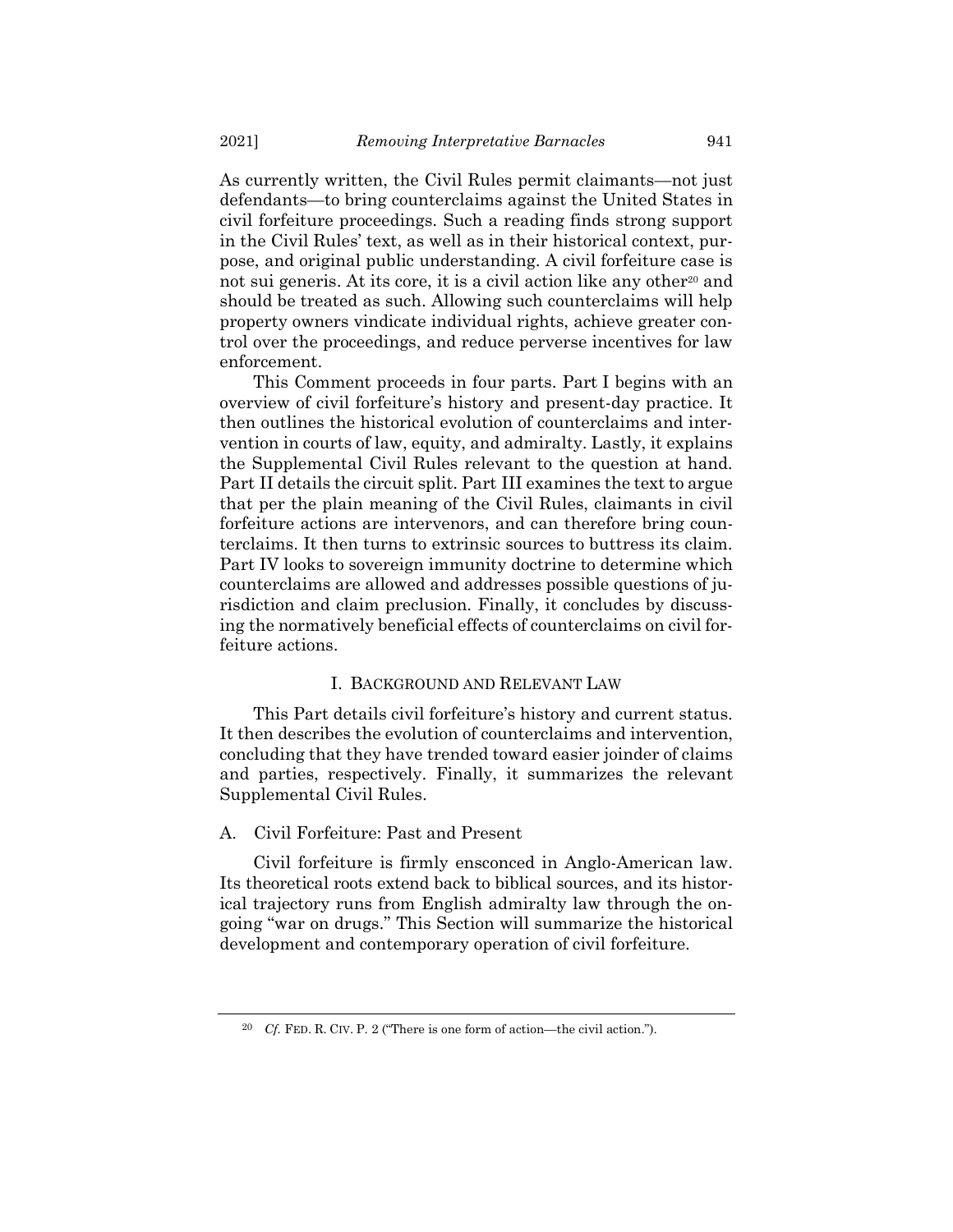<span id="page-5-1"></span><span id="page-5-0"></span>1. History.

<span id="page-5-2"></span>Civil forfeiture's logic is of ancient vintage. The Bible allows punishment of guilty property without personal liability for the owner.<sup>21</sup> Similar mechanisms existed in Anglo-Saxon, Roman, and customary African law.<sup>22</sup> And at English common law, personal property that caused a death was considered "an accursed thing" and would be forfeited to the crown as a "deodand"23—literally, a thing "given to God"24—ostensibly "to be applied to pious uses" by the king.<sup>25</sup>

Colonial America adopted the deodand, but the mechanism for giving up property without criminal conviction did not last long after independence.<sup>26</sup> The underlying legal fiction, however, proved influential in admiralty law.<sup>27</sup> Since at least the seventeenth century, the British Empire enforced its trade and customs laws through in rem forfeitures.<sup>28</sup> The government (or a qui tam relator) could bring a case against a ship and its cargo in the Court of Exchequer, and the owner could appear to contest the seizure.<sup>29</sup> The early United States adopted similar practices in admiralty actions. Chief Justice John Marshall explained that such a case "is not a proceeding against the owner; it is a proceeding against the vessel, for an offense committed by the vessel."<sup>30</sup> The deodand was over—Americans recoiled at providing revenue for

<sup>21</sup> *See Exodus* 21:28 (King James) ("If an ox gore a man or a woman, that they die: then the ox shall be surely stoned, . . . but the owner of the ox *shall be* quit."). This is a canonical citation for any discussion of civil forfeiture's origins. *See, e.g.*, Calero-Toledo v. Pearson Yacht Leasing Co., 416 U.S. 663, 681 & n.17 (1974) (quoting *Exodus* 21:28). Yet some doubt whether the rule referred to in this passage is actually comparable to modern forfeiture. *See, e.g.*, LEONARD W. LEVY, A LICENSE TO STEAL: THE FORFEITURE OF PROPERTY 7–9 (1996) (explaining that "[d]eodands did not derive from the Bible," and that the ox, rather than being forfeited, was stoned to death based on a fear of diabolical possession, because "no one in authority benefited from its value").

<sup>22</sup> *See* Jacob J. Finkelstein, *The Goring Ox: Some Historical Perspectives on Deodands, Forfeitures, Wrongful Death and the Western Notion of Sovereignty*, 46 TEMP. L.Q. 169, 181–82 (1973).

<sup>23</sup> 1 WILLIAM BLACKSTONE, COMMENTARIES \*300–01.

<sup>24</sup> Finkelstein, *supra* not[e 22,](#page-5-0) at 180 n.35.

<sup>25</sup> 1 BLACKSTONE, *supra* not[e 23,](#page-5-1) at \*300.

<sup>26</sup> *See* LEVY, *supra* not[e 21,](#page-5-2) at 13–15.

<sup>&</sup>lt;sup>27</sup> *Cf.* OLIVER WENDELL HOLMES, JR., THE COMMON LAW 24-30 (Boston, Little, Brown & Co. 1881) (linking deodands to in rem actions in admiralty).

<sup>28</sup> *See* Caleb Nelson, *The Constitutionality of Civil Forfeiture*, 125 YALE L.J. 2446, 2457–58 (2016).

<sup>29</sup> *Id.* at 2459–60.

<sup>30</sup> United States v. The Little Charles, 26 F. Cas. 979, 982 (Marshall, Circuit Justice, C.C.D. Va. 1818) (No. 15,612); *see also* The Palmyra, 25 U.S. (12 Wheat.) 1, 14–15 (1827).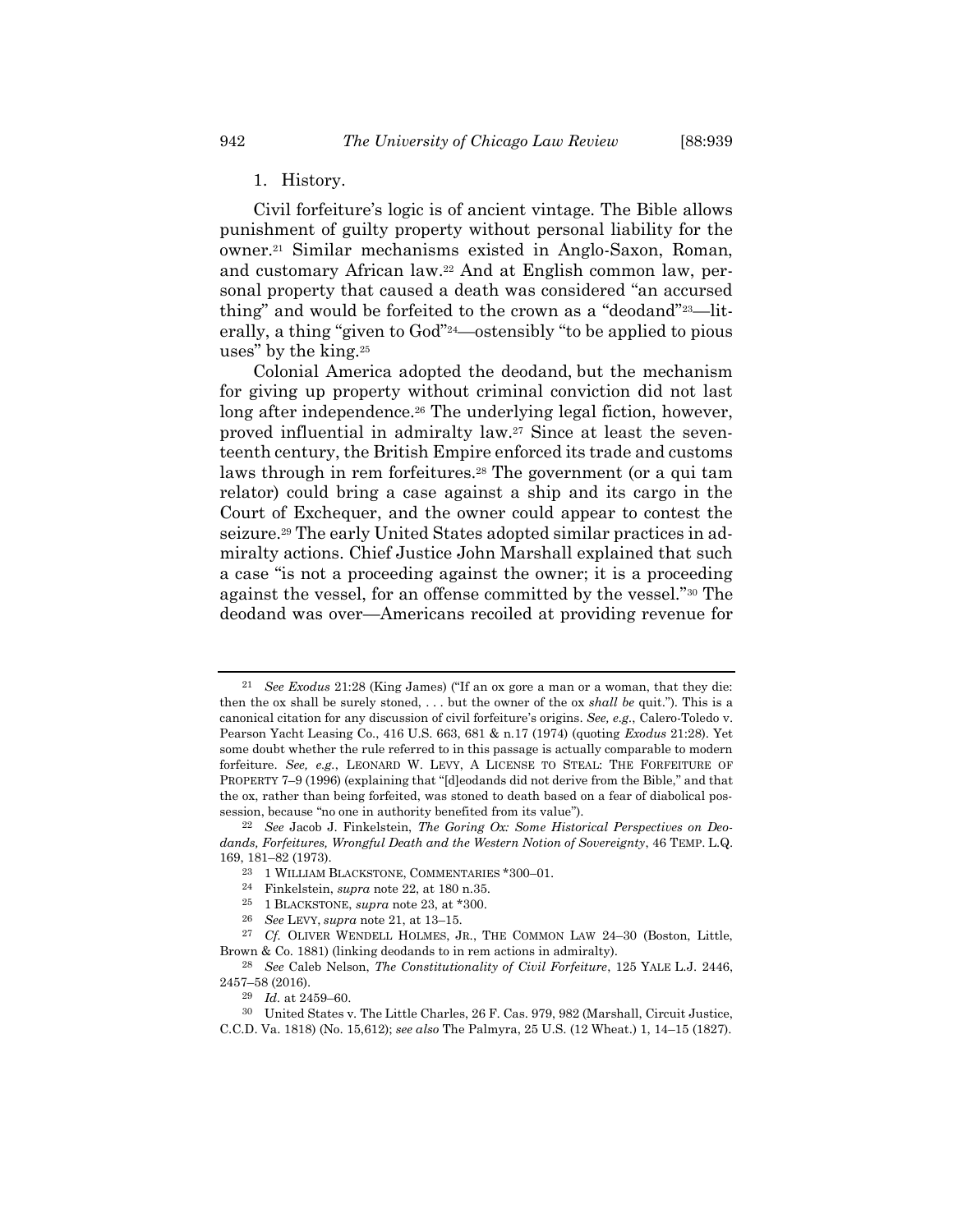the king.<sup>31</sup> But forfeiture, justified by regulatory purposes rather than moral ones, continued.

Forfeiture actions were necessary in the maritime domain. Without immediate seizure, a foreign-owned ship connected to a crime could simply sail away, leaving authorities with no recourse. Over the next century and a half, however, civil forfeiture traveled onto dry land. A convenient way for the government to enforce regulations of property, $32$  the action in rem naturally expanded, from customs laws to tax laws,<sup>33</sup> to alcohol-prohibition laws,<sup>34</sup> to laws regulating drugs and numerous other crimes.<sup>35</sup> Despite its historical pedigree, however, courts never saw the practice as unassailable. In 1886, the Supreme Court called civil forfeiture "quasi-criminal" and held that both the Fourth and Fifth Amendments applied to its use by the federal government.<sup>36</sup>

Forfeiture's great expansion came in the 1980s, during the war on drugs. Believing existing forfeiture laws to be "underutilized,"<sup>37</sup> Congress passed two statutes<sup>38</sup> to expand federal civil forfeiture. In 1989, the attorney general said, "It's now possible for a drug dealer to serve time in a forfeiture-financed prison after being arrested by agents driving a forfeiture-provided automobile while working in a forfeiture-funded sting operation."<sup>39</sup> This expansion begat another round of reforms: the Supreme Court addressed various constitutional aspects of civil forfeiture in the 1990s<sup>40</sup> and, in 2000, Congress reformed the process somewhat

36 Boyd v. United States, 116 U.S. 616, 634–35 (1886); *see also id.* at 634 ("[P]roceedings instituted for the purpose of declaring the forfeiture of a man's property by reason of offences committed by him, though they may be civil in form, are in their nature criminal.").

<sup>31</sup> *See* LEVY, *supra* not[e 21,](#page-5-2) at 14.

<sup>32</sup> *Cf. id.* at 47 ("The *in rem* proceeding that leads to civil forfeiture is attractive to the nation's lawmakers because it is swift, cheap, productive, and much more likely to be successful than a criminal forfeiture proceeding.").

<sup>33</sup> *See Calero-Toledo*, 416 U.S. at 683.

<sup>34</sup> *See* Van Oster v. Kansas, 272 U.S. 465, 466 (1926).

See, e.g., 18 U.S.C. § 981(a) (listing property subject to civil forfeiture).

<sup>37</sup> DOYLE, *supra* note [10,](#page-2-1) at 22 n.130.

<sup>38</sup> Comprehensive Crime Control Act of 1984, Pub. L. No. 98-473, 98 Stat. 2040 (civil forfeiture provisions codified at 21 U.S.C. § 881); Anti-Drug Abuse Act of 1986, Pub. L. No. 99-570, 100 Stat. 3207 (civil forfeiture provisions codified at 18 U.S.C. § 981).

<sup>39</sup> Sarah Stillman, *Taken*, NEW YORKER (Aug. 5, 2013), https://perma.cc/M2TW -2VBZ (quoting then–Attorney General Richard Thornburgh).

<sup>40</sup> *See, e.g.*, Austin v. United States, 509 U.S. 602, 622 (1993) (holding that the Excessive Fines Clause of the Eighth Amendment applies to civil forfeitures); United States v. James Daniel Good Real Prop., 510 U.S. 43, 46 (1993) (holding that due process normally requires notice and an opportunity to be heard before seizure of real property); Bennis v. Michigan, 516 U.S. 442, 446 (1996) (holding that due process does not require an "innocent-owner" defense); United States v. Ursery, 518 U.S. 267, 287 (1996) (holding that civil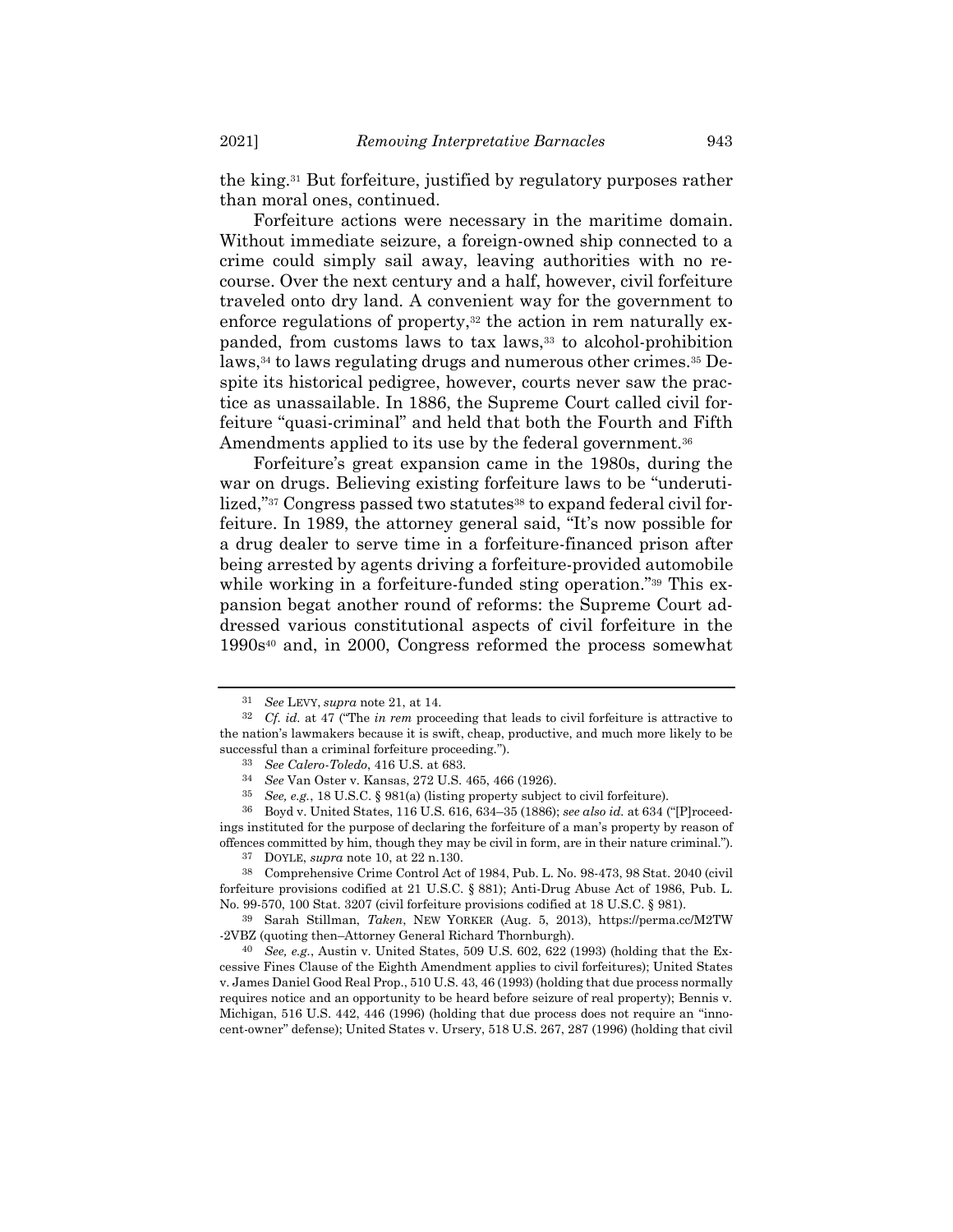through the Civil Asset Forfeiture Reform Act<sup>41</sup> (CAFRA). As the story of the Pueblo of Pojoaque demonstrates, however, even after CAFRA, civil forfeiture continues to reach far beyond drug kingpins and high-seas pirates.

## 2. Civil forfeiture today.

Today, a federal civil forfeiture proceeding typically begins as an "administrative forfeiture," which allows for seizure and only requires notice to anyone with a legal interest in the property.<sup>42</sup> A claimant then has thirty-five days to file a claim and request a judicial hearing.<sup>43</sup> If a claimant contests the seizure, the government can launch a "judicial forfeiture" by filing a complaint against the property in district court.<sup>44</sup> The owner has thirty days to file a claim identifying her interest<sup>45</sup> and twenty-one more days to file an answer to the complaint.<sup>46</sup>

Judicial forfeiture largely relies on the Supplemental Civil Rules.<sup>47</sup> Civil forfeiture proceedings are unforgiving. Property owners have little room for error, since courts take "a severe stance against a claimant who has not properly perfected his claim in a forfeiture proceeding in a timely manner."<sup>48</sup> The harshness of federal civil forfeiture procedure has inspired state law enforcement agencies, often facing more owner-friendly state forfeiture procedures, to turn to "equitable sharing": states can seize property and hand it over to the federal government for judicial proceedings.<sup>49</sup> In exchange, the federal government returns 80% of the proceeds to the state, even if that state's laws prohibited the civil forfeiture.<sup>50</sup> Since "the federal government has duplicated

forfeitures do not implicate double jeopardy); United States v. Bajakajian, 524 U.S. 321, 324 (1998) (striking down a civil forfeiture as violating the Excessive Fines Clause).

<sup>41</sup> Pub. L. No. 106-185, 114 Stat. 202 (2000) (codified at scattered sections of 8, 18, 21, and 28 U.S.C.).

<sup>42</sup> DOYLE, *supra* note [10,](#page-2-1) at 8.

<sup>43</sup> *Id.* at 10.

<sup>44</sup> *Id.* at 9–10; FED. R. CIV. P. SUPP. G(2).

<sup>45</sup> FED. R. CIV. P. SUPP. G(5)(a)(ii)(B).

<sup>46</sup> FED. R. CIV. P. SUPP. G(5)(b).

<sup>47</sup> *See* 18 U.S.C. § 983(a)(4)(A).

<sup>48</sup> United States v. \$10,000.00 in U.S. Funds, 863 F. Supp. 812, 814 (S.D. Ill. 1994), *aff'd*, 52 F.3d 329 (7th Cir. 1995).

<sup>49</sup> KNEPPER ET AL., *supra* not[e 7,](#page-2-0) at 46.

<sup>50</sup> *Id.*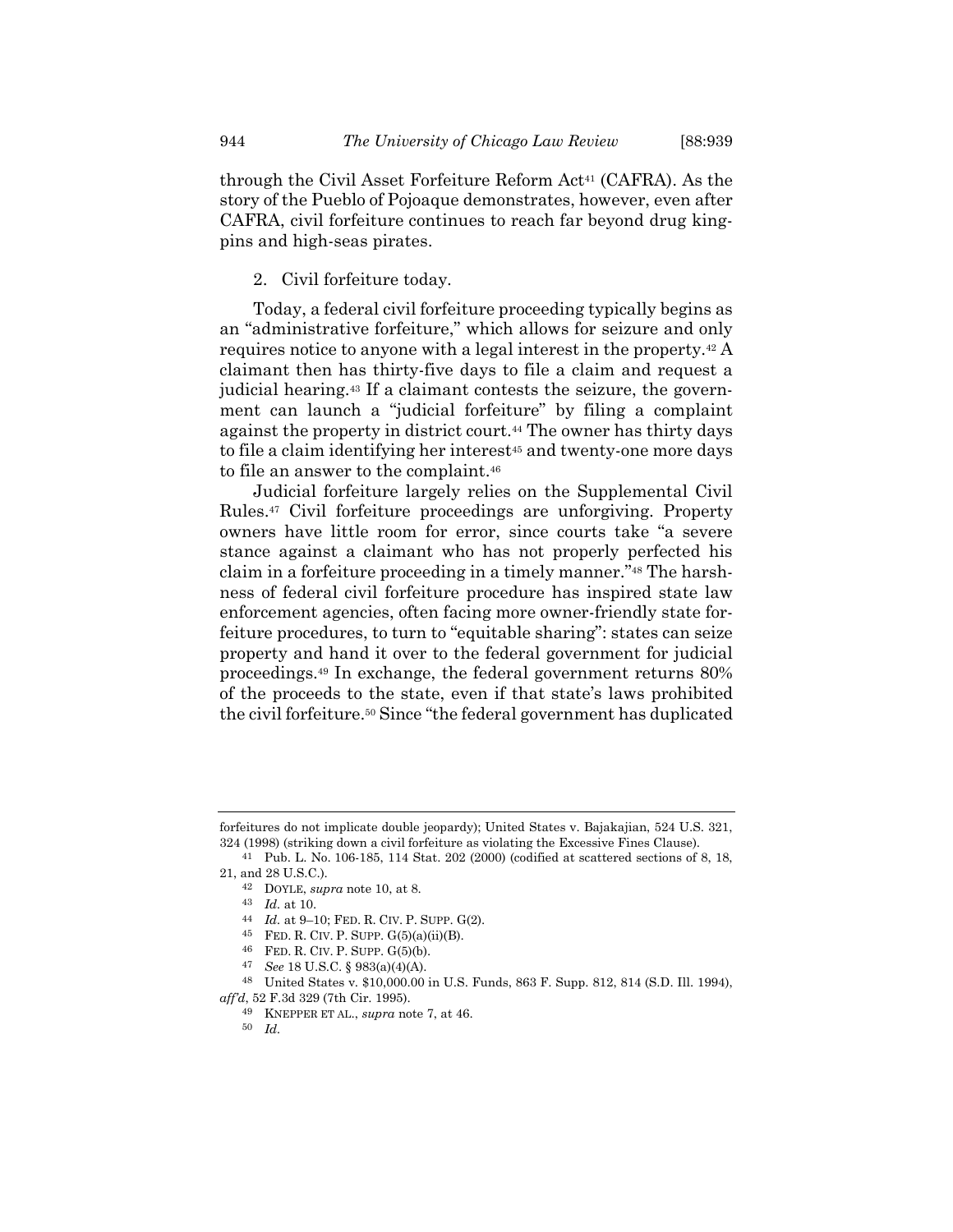virtually every major state crime,"<sup>51</sup> most state civil forfeiture proceedings can be turned into federal ones.

Moreover, civil forfeiture disproportionately victimizes lowincome communities and people of color. This disparate impact extends far beyond the Pueblo of Pojoaque. Much of federal equitable sharing payments go to law enforcement agencies that police communities of color, indicating the money's source.<sup>52</sup> There are many potential reasons for this. Since so many civil forfeitures are of cash, "unbanked" and "underbanked" individuals who lack easy access to financial institutions are most vulnerable to asset seizure.<sup>53</sup> Many courts have held that the Sixth Amendment does not guarantee an indigent owner court-appointed counsel to contest the forfeiture, though CAFRA grants that right when a person's "primary residence" is at risk.<sup>54</sup>

## B. Evolution of the Procedural Rules

<span id="page-8-0"></span>For their first century and a half, federal district courts served three roles, adjudicating cases at law, in equity, and in admiralty. Each docket followed different rules of procedure.<sup>55</sup> In the 1840s, the Supreme Court adopted separate procedural rules for federal equity and admiralty actions,<sup>56</sup> but federal courts continued to apply the procedural rules of the states in which they sat when handling civil actions at law.<sup>57</sup> The Civil Rules united law and equity in 1938, while admiralty continued to be separate until 1966, when it joined in the form of the Supplemental Civil

<sup>51</sup> Edwin Meese III, *Big Brother on the Beat: The Expanding Federalization of Crime*, 1 TEX. REV. L. & POL. 1, 22 (1997); *see also id.* at 2–5 (explaining the replication of state crimes on the federal level).

<sup>52</sup> *See* AM. C.L. UNION OF CAL., CIVIL ASSET FORFEITURE: PROFITING FROM CALIFORNIA'S MOST VULNERABLE 6 (2016) (finding that more than 85% of equitable sharing payments in California went to agencies that policed communities with over 50% people of color).

<sup>53</sup> *Id.* at 7; KNEPPER ET AL., *supra* note [7,](#page-2-0) at 20; *see also* Mary Murphy, Note, *Race and Civil Asset Forfeiture: A Disparate Impact Hypothesis*, 16 TEX. J. C.L. & C.R. 77, 94– 95 (2010).

<sup>54</sup> *See* United States v. 777 Greene Ave., 609 F.3d 94, 97–98 (2d Cir. 2010) (citing 18 U.S.C. § 983(b)(2)(A) and collecting cases).

<sup>55</sup> *See* William Howard Taft, *Three Needed Steps of Progress*, 8 A.B.A. J. 34, 35 (1922) ("We still retain in [federal trial] courts the distinction between suits at law, suits in equity and suits in admiralty.").

<sup>56</sup> *See* Stephen N. Subrin, *How Equity Conquered Common Law: The Federal Rules of Civil Procedure in Historical Perspective*, 135 U. PA. L. REV. 909, 953 (1987); Harold K. Watson & Ifigeneia Xanthopoulou, *Evolution and Unification of the Federal Admiralty Rules and Federal Rules of Civil Procedure*, 92 TUL. L. REV. 1123, 1125 (2018).

<sup>57</sup> Subrin, *supra* not[e 56,](#page-8-0) at 930.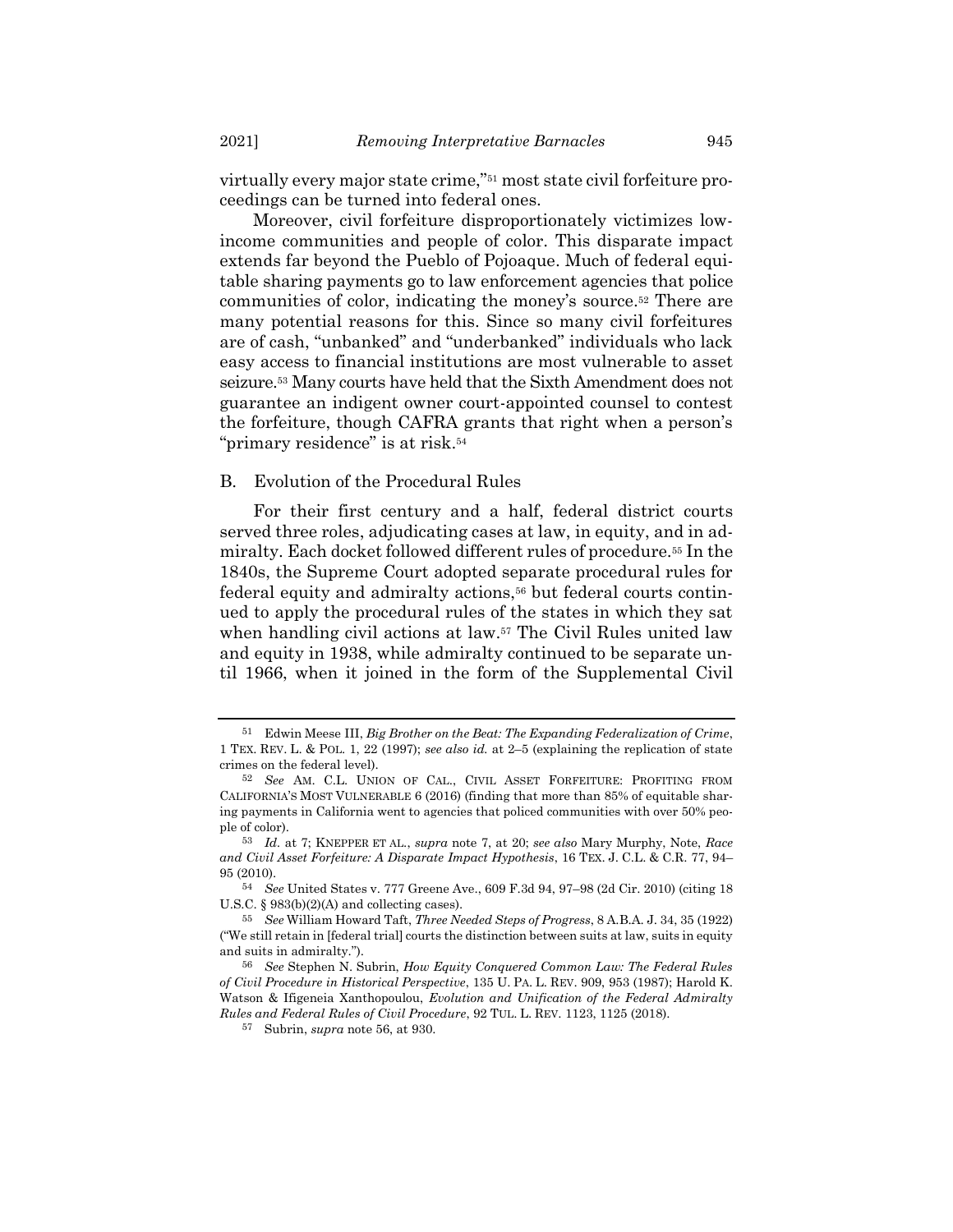Rules.<sup>58</sup> This Section will examine the development of counterclaims and intervention in these three practices to provide insight into the current state of the Civil Rules.

#### 1. Counterclaims.

The story of counterclaims is one of inexorable expansion, though more so on land than at sea. Permissive counterclaims were widely available at law and in equity before the Civil Rules and are even more broadly available now. In premerger admiralty practice, however, counterclaims were limited to those that today would be deemed compulsory.<sup>59</sup>

<span id="page-9-0"></span>Early practice on land permitted combining multiple issues into one civil action through two equitable mechanisms: recoupment and set-off.<sup>60</sup> Recoupment allowed a defendant, harmed by a plaintiff in the incident for which the plaintiff brought suit, to reduce the judgment by the amount of his own damages.<sup>61</sup> Set-off involved the settling of mutual independent debts: when a creditor sued a debtor, the debtor could reduce the judgment by deducting any amount that the creditor owed independent of the contract at issue.<sup>62</sup> These doctrines were the precursors of the modern counterclaim.

The counterclaim emerged in 1852 as part of an early amendment to New York's pioneering Field Code.<sup>63</sup> It included any claim "existing in favor of a defendant and against a plaintiff."<sup>64</sup> Before the Code, the term "counter-claim" had generally been synonymous with set-off,<sup>65</sup> but New York courts now interpreted it broadly to include recoupment, set-off, and "all sorts of claims which a defendant may have against a plaintiff, in the nature of a cross action or demand, or for which a cross or separate action

<sup>58</sup> Watson & Xanthopoulou, *supra* not[e 56,](#page-8-0) at 1125–27. The Federal Admiralty Rules were repromulgated in 1920, albeit with only minor substantive changes. *Id.* at 1125.

<sup>59</sup> *See infra* not[e 75](#page-10-0) and accompanying text.

<sup>60</sup> *See* Charles E. Clark & Leighton H. Surbeck, *The Pleading of Counterclaims*, 37 YALE L.J. 300, 300–02 (1928).

<sup>61</sup> *See* THOMAS W. WATERMAN, A TREATISE ON THE LAW OF SET-OFF, RECOUPMENT, AND COUNTER-CLAIM §§ 414–18, at 466–68 (New York, Baker, Voorhis & Co. 1869).

<sup>62</sup> *See* 2 JOSEPH STORY, COMMENTARIES ON EQUITY JURISPRUDENCE §§ 1431–35, at 656–61 (Boston, Hilliard, Gray & Co. 1836).

<sup>63</sup> *See* Clark & Surbeck, *supra* note [60,](#page-9-0) at 302.

<sup>64</sup> THE CODE OF PROCEDURE, OF THE STATE OF NEW YORK, AS AMENDED APRIL 16, 1852 § 150, at 166 (New York, Voorhees 3d ed. 1853).

<sup>65</sup> *See* Kneedler v. Sternbergh, 10 How. Pr. 67, 71–72 (N.Y. Sup. Ct. 1854).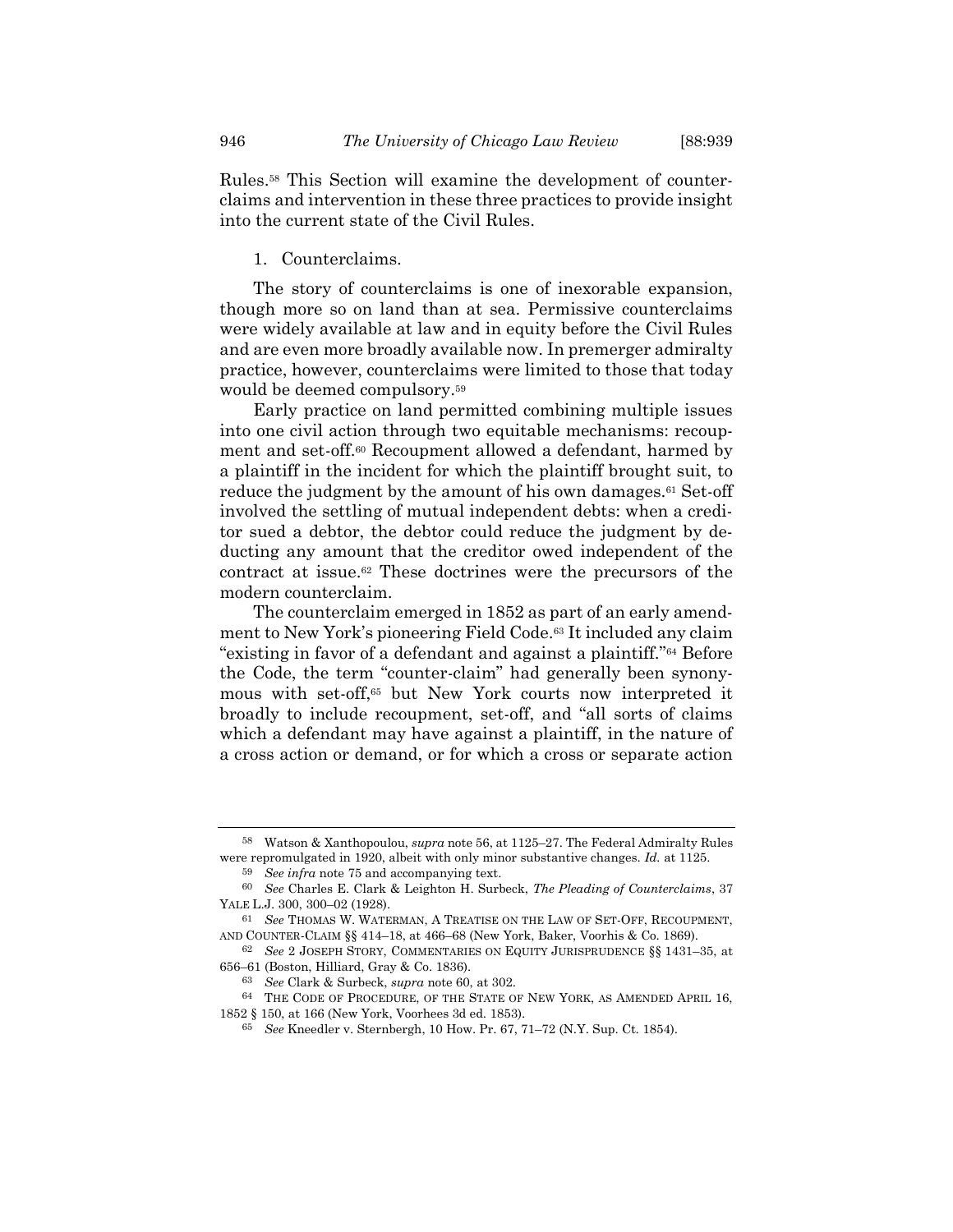would lie."<sup>66</sup> By 1890, half of the states had adopted the Field Code and most other state codes bore its influence.<sup>67</sup>

The last standalone Federal Equity Rules, promulgated in 1912, included counterclaims in terms similar to the Field Code. Equity Rule 30 allowed a defendant to file "his answer," and said that the "answer must state . . . any counter-claim arising out of the transaction which is the subject matter of the suit."<sup>68</sup> It also provided for unrelated, permissive counterclaims: an answer "may . . . set out any set-off or counter-claim against the plaintiff which might be the subject of an independent suit in equity against him."<sup>69</sup>

<span id="page-10-1"></span>The modern Civil Rules, enacted in 1938, went further.<sup>70</sup> Critically, Rule 13 removed the "defendant" language of Equity Rule 30, thereby making counterclaims available to more parties. Today, pleadings can contain "any claim,"<sup>71</sup> with rules on which are compulsory and which are permissive.<sup>72</sup> Rule 13 clarifies that it does "not expand the right to assert a counterclaim—or to claim a credit—against the United States or a United States officer or agency."<sup>73</sup> In sum, the development of counterclaims from common law to the Civil Rules is a tale of liberalization.

<span id="page-10-2"></span><span id="page-10-0"></span>Admiralty counterclaims were more limited; in this area, admiralty law had what one commentator later called "a most oppressive practice."<sup>74</sup> The Federal Admiralty Rules restricted counterclaims to recoupment, allowing those that "aris[e] out of the same contract or cause of action for which the original [suit] was filed."<sup>75</sup> The Supreme Court even contrasted the restrictive admiralty counterclaim procedure with "the more flexible procedure utilized in civil cases."<sup>76</sup> However, when recoupment was available, in rem claimants could utilize it—recoupment was not

<sup>66</sup> Wolf v. H., 13 How. Pr. 84, 85 (N.Y. Sup. Ct. 1856).

<sup>67</sup> Subrin, *supra* not[e 56,](#page-8-0) at 910, 939.

<sup>68</sup> FED. EQUITY R. 30, 226 U.S. 649, 657 (1912) (repealed 1938).

<sup>69</sup> FED. EQUITY R. 30, 226 U.S. 649, 657 (1912) (repealed 1938).

<sup>70</sup> There have been no relevant changes to Rules 13(a), (b), or (d) since 1938. For the original, see ADVISORY COMMITTEE ON RULES FOR CIVIL PROCEDURE, PROPOSED RULES OF CIVIL PROCEDURE FOR THE DISTRICT COURTS OF THE UNITED STATES 36–39 (1937) [hereinafter PROPOSED RULES], as amended by ADVISORY COMMITTEE ON RULES FOR CIVIL PROCEDURE, FINAL REPORT 13–14 (1937) [hereinafter FINAL REPORT].

<sup>71</sup> FED. R. CIV. P. 13(a)(1); FED. R. CIV. P. 13(b).

<sup>72</sup> *See* FED. R. CIV. P. 13(a)(1)(A)–(B). For discussion of compulsory counterclaims in civil forfeiture cases, see *infra* Part IV.B.

<sup>73</sup> FED. R. CIV. P. 13(d).

<sup>74</sup> Leavenworth Colby, *Admiralty Unification*, 54 GEO. L.J. 1258, 1271 (1966).

<sup>75</sup> FED. ADMIRALTY R. 50, 254 U.S. 671, 702 (1920) (repealed 1966).

<sup>76</sup> United States v. Isthmian S.S. Co., 359 U.S. 314, 322 (1959).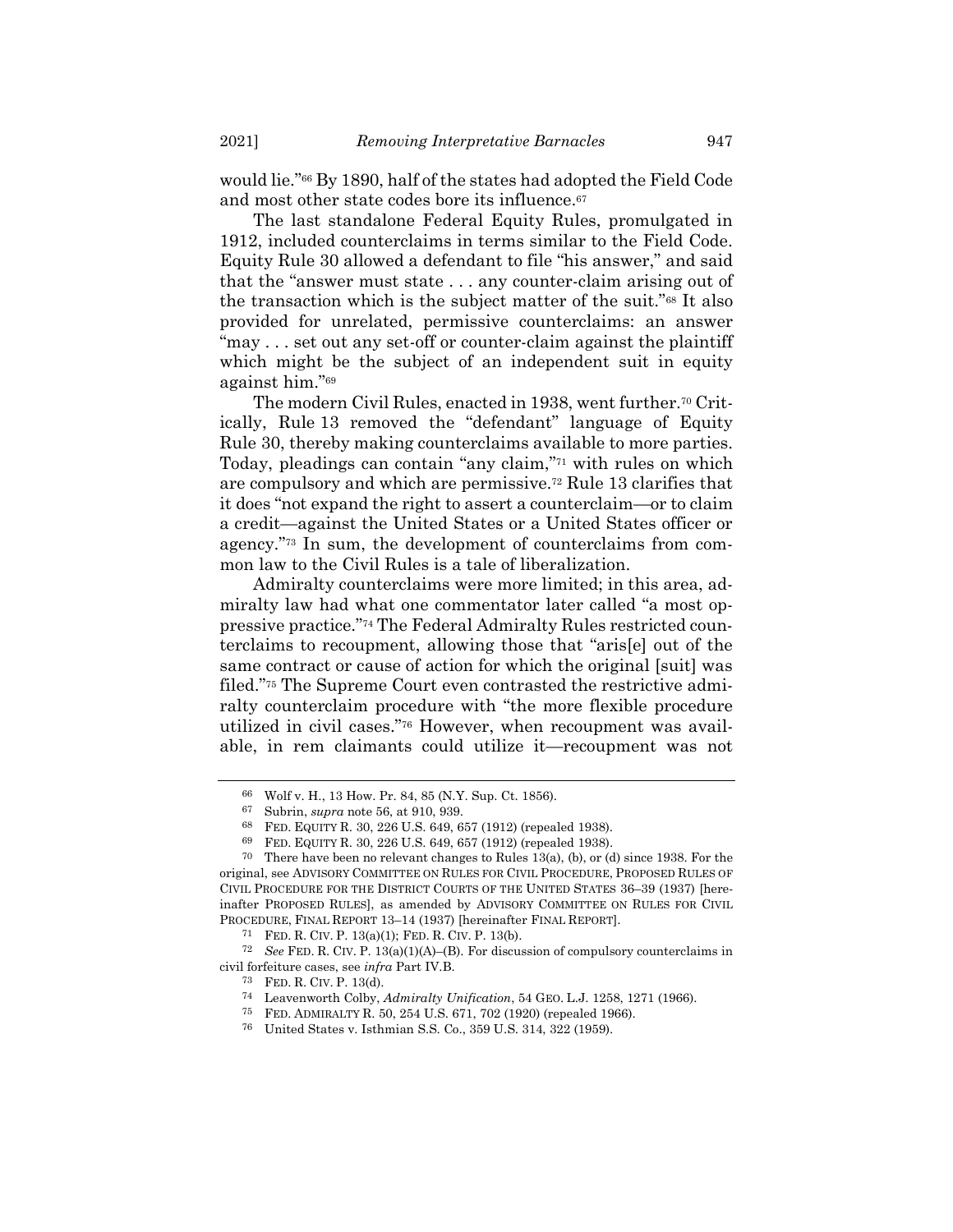limited to in personam defendants.<sup>77</sup> Before unification with civil cases in 1966, admiralty counterclaims were stuck in the past, deprived of a century of procedural innovation. Yet even then the Admiralty Rules provided more rights to property owners than in rem procedure does in many circuits today.

# <span id="page-11-1"></span>2. Intervention.

The history of intervention mirrors the history of counterclaims in important ways. Once again, by the twentieth century, law and equity were a step ahead, despite intervention's deep roots in admiralty.

<span id="page-11-0"></span>State intervention rules in suits at common law fell into two buckets: some limited intervention to parties seeking recovery of property, while others allowed intervention by anyone with a legally cognizable interest.<sup>78</sup> Federal equity procedure hewed close to the second category: Equity Rule 37 permitted "[a]nyone claiming an interest in the litigation . . . to assert his right by intervention."<sup>79</sup> However, it specified that "the intervention shall be in subordination to . . . the main proceeding."<sup>80</sup> The Civil Rules disclaimed such subordination.<sup>81</sup> Rule 24 now states that "the court must permit anyone to intervene who claims an interest relating to the property . . . and is so situated that disposing of the action

*See* Ebert v. The Schooner Reuben Doud, 3 F. 520, 521 (E.D. Wis. 1880):

It is well settled, in a series of adjudicated cases, that in actions *in rem* or *in personam*, in admiralty, which are founded upon contract, the respondent may avoid an obligation which his contract, in terms, imposes upon him, by showing that the contract has not been duly performed by the other party thereto, who seeks to enforce it; and that, by way of recoupment, the damages which have been sustained by a respondent in such case may be applied in reduction of the damages which the libellant would otherwise be entitled to recover.

*See also, e.g.*, The Chattahoochee, 74 F. 899, 903–04, 906 (1st Cir. 1896) (permitting a claimant to recoup from the plaintiff); The Ciampa Emilia, 39 F. 126, 127 (S.D.N.Y. 1889) (same).

<sup>78</sup> Caleb Nelson, *Intervention*, 106 VA. L. REV. 271, 308–09 (2020).

<sup>&</sup>lt;sup>79</sup> FED. EQUITY R. 37, 226 U.S. 649, 659 (1912) (repealed 1938).<br><sup>80</sup> FED. EQUITY R. 37, 226 U.S. 649, 659 (1912) (repealed 1938).

<sup>80</sup> FED. EQUITY R. 37, 226 U.S. 649, 659 (1912) (repealed 1938).

<sup>81</sup> Changes to Rule 24(a) in the years since 1938 (most significantly in 1966) broadened the right to intervene but did not affect property owners' rights in an in rem proceeding. For the original, see PROPOSED RULES, *supra* not[e 70,](#page-10-1) at 61–63, as amended by FINAL REPORT, *supra* not[e 70,](#page-10-1) at 16. For a discussion of the 1966 amendments, see Nelson, *supra* not[e 78,](#page-11-0) at 329–37.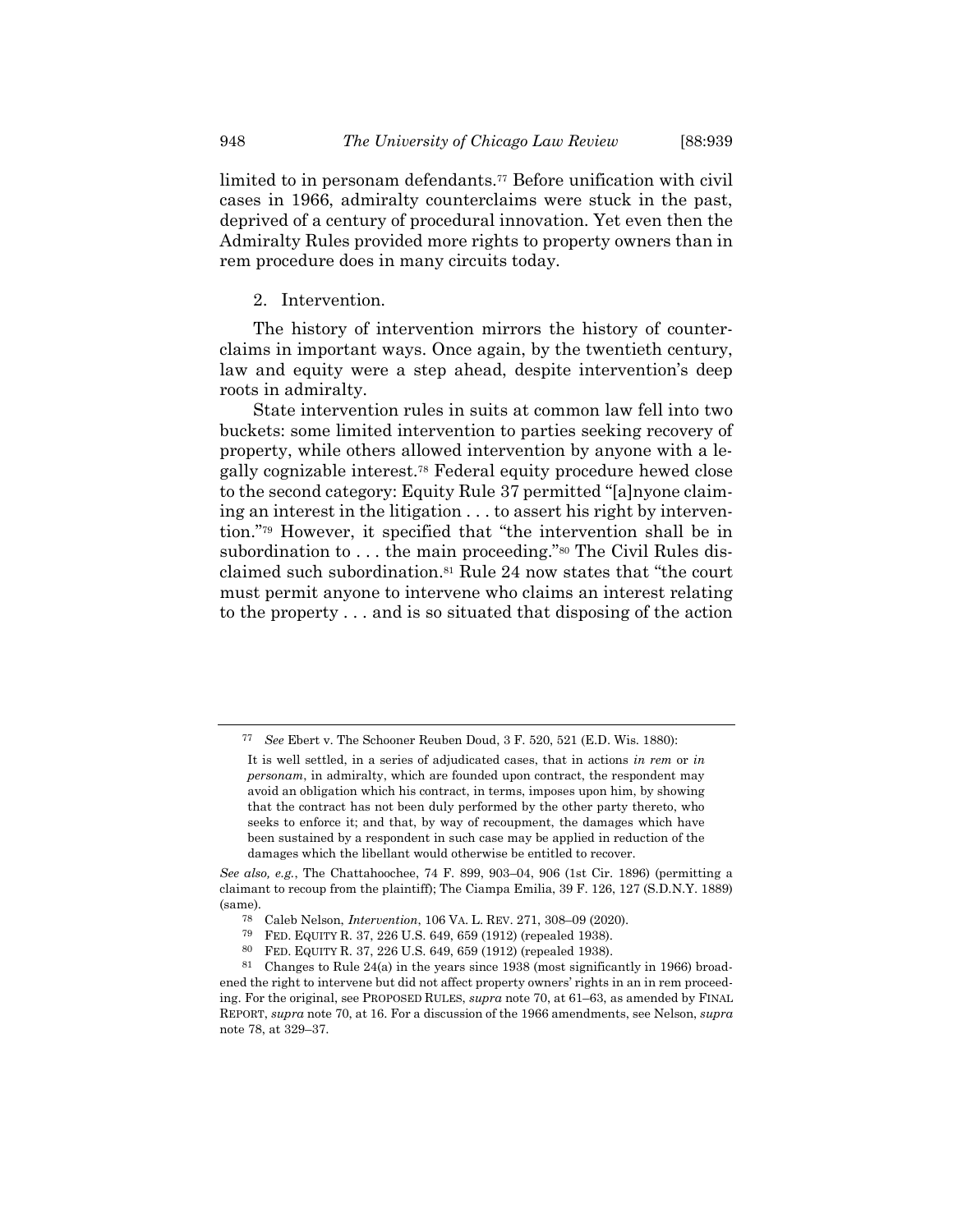<span id="page-12-0"></span>may as a practical matter impair or impede the movant's ability to protect its interest."<sup>82</sup>

The Admiralty Rules, which governed actions in rem, differentiated claimants from intervenors: a "claimant" was the owner of the property at issue and sought its return, while an "intervenor," by contrast, had a lesser "interest" (such as a lien on the property) and sought monetary compensation for the seizure.<sup>83</sup> This distinction was new. Before the Admiralty Rules went into force in the 1840s, courts often used the terms interchangeably. Some federal cases soon after the Founding allowed those with minor property interests to fully involve themselves.<sup>84</sup> Though the distinction remained in the text of the Admiralty Rules until 1966, there are reasons to believe it was never particularly important. It was not fully accepted by courts or scholars. Decades later, a writer noted that "[a]ll such intervenors are sometimes termed claimants by the courts."<sup>85</sup> And the distinction did not apply to early civil forfeitures on land: when nonadmiralty civil forfeitures reached the Supreme Court in the early twentieth century, the Court often (though not exclusively) used "intervene" to refer to the property owner's action.<sup>86</sup>

Intervention practice evolved differently in each procedural system. Law and equity adopted broad rules of intervention while admiralty adopted new, arbitrary limitations. Equity procedure and the Civil Rules found it just and efficient to join many related disputes in one lawsuit, while admiralty did not. But, at least

 $82$  FED. R. CIV. P. 24(a)(2). Rule 24(b) gives the trial judge discretion to allow someone with only "a claim or defense that shares with the main action a common question of law or fact" to intervene. FED. R. CIV. P. 24(b)(1)(B).

<sup>83</sup> *See* Nelson, *supra* note [78,](#page-11-0) at 302–03. *Compare* FED. ADMIRALTY R. 25, 254 U.S. 671, 689–90 (1920) (repealed 1966) (describing the rights of "the party claiming the property"), *with* FED. ADMIRALTY R. 34, 254 U.S. 671, 693–94 (1920) (repealed 1966) (permitting a "third person" to "intervene").

<sup>84</sup> *See, e.g.*, The Mary Anne, 16 F. Cas. 953, 954–55 (D. Me. 1826) (No. 9,195).

<sup>85</sup> RUFUS WAPLES, A TREATISE ON PROCEEDINGS IN REM § 80, at 110 (Chicago, Callaghan & Co. 1882); *see also* ERASTUS C. BENEDICT, THE AMERICAN ADMIRALTY § 462, at 257 (Lawbook Exchange 2009) (1850) (referring to a ship's "owners . . . intervening for their interest"). Nineteenth-century English practice, which still influenced American law, was less formal still. One treatise referred to an in rem claimant as a "defendant" who can bring a legal or equitable "counterclaim" against a plaintiff. GAINSFORD BRUCE, A TREATISE ON THE JURISDICTION AND PRACTICE OF THE ENGLISH COURTS IN ADMIRALTY ACTIONS AND APPEALS 345–47 (London, W. Maxwell & Son 2d ed. 1886).

<sup>86</sup> *See, e.g.*, J.W. Goldsmith, Jr.-Grant Co. v. United States, 254 U.S. 505, 508 (1921); United States v. One Ford Coupe Auto., 272 U.S. 321, 323 (1926); *Van Oster*, 272 U.S. at 466. *But see* United States v. One 1936 Model Ford V-8 De Luxe Coach, Motor No. 18- 3306511, 307 U.S. 219, 223 (1939) (neglecting to use the "intervene" terminology and referring to the claimant instead).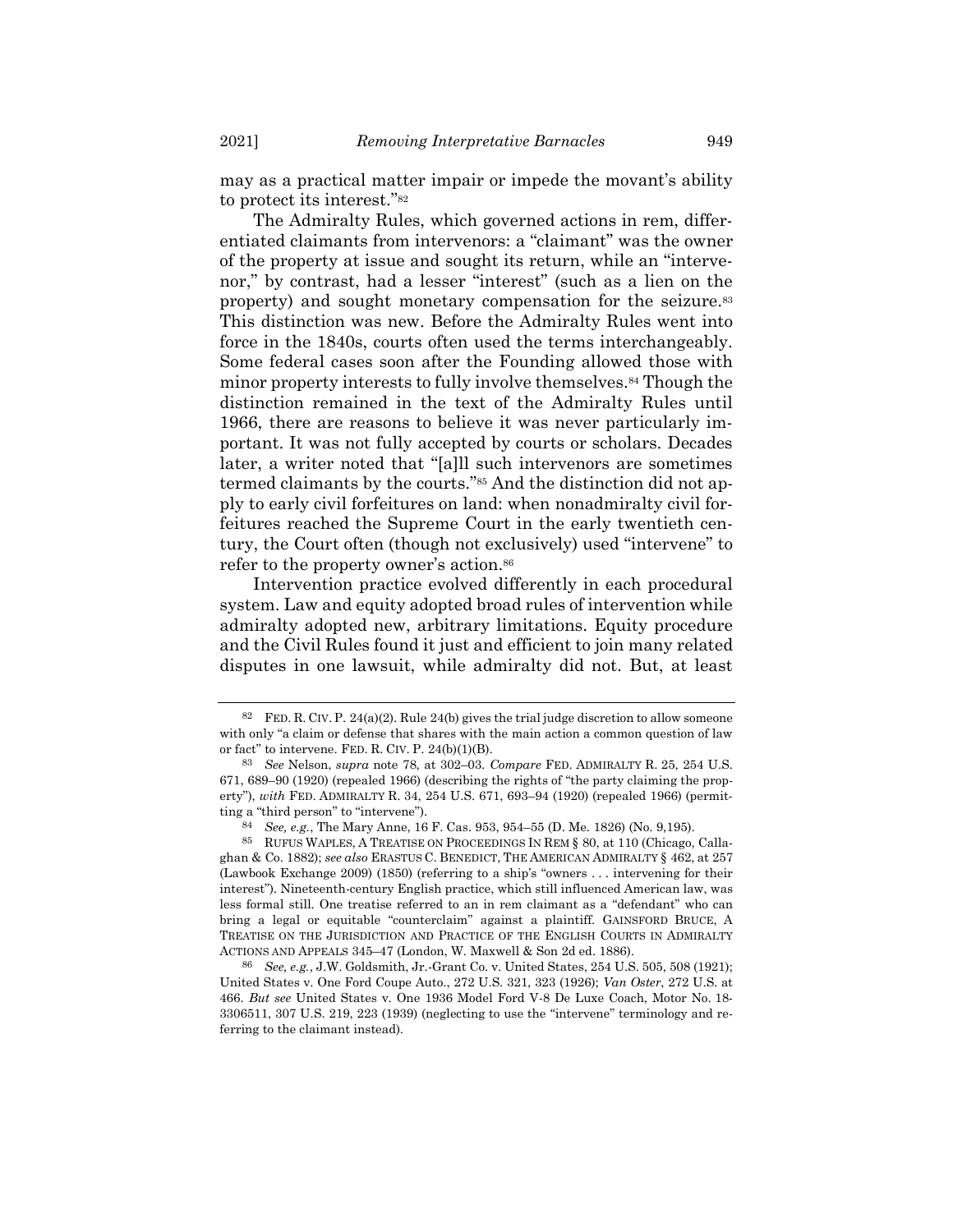after the mid-nineteenth century, law and equity rules and admiralty practice trended toward liberalization, even if the text of the admiralty rules did not follow.

#### C. The Supplemental Civil Rules

The in rem action lives, for the most part, in the Supplemental Civil Rules. The first, Rule A, expressly incorporates the Civil Rules proper into forfeiture actions. It defines the Supplemental Civil Rules' scope, explaining that they apply to admiralty claims as well as "forfeiture actions in rem arising from a federal statute."<sup>87</sup> But it clarifies that the Civil Rules "also apply to the foregoing proceedings except to the extent that they are inconsistent with these Supplemental Rules."<sup>88</sup>

The in rem forfeiture portion of the Supplemental Civil Rules outlines the rights and obligations of the property owner, called a "claimant." These provisions were in Rule C until 2006, when they moved to Rule G. That rule now "governs a forfeiture action in rem arising from a federal statute"<sup>89</sup> and, mirroring Rule A, states that, "[t]o the extent that this rule does not address an issue, Supplemental Rules C and E and the Federal Rules of Civil Procedure also apply."<sup>90</sup> Under Rule G, any "person who asserts an interest in the defendant property may contest the forfeiture by filing a claim in the court where the action is pending."<sup>91</sup> Such a claim must, inter alia, "identify the claimant and state the claimant's interest in the property,"<sup>92</sup> and the claimant must file an answer.<sup>93</sup>

The Supplemental Civil Rules do not expressly provide for counterclaims, but they do contain an oblique reference to them. According to Rule E, "[w]hen a person who has given security for damages in the original action asserts a counterclaim that arises from the transaction or occurrence that is the subject of the original action," the original plaintiff "must give security for damages

<sup>87</sup> FED. R. CIV. P. SUPP. A(1)(B). For the original, see FED. R. CIV. P. SUPP. A, 39 F.R.D. 69, 240 (1966) (amended 2006) (calling civil forfeiture actions "statutory condemnation proceedings analogous to maritime actions in rem").

<sup>88</sup> FED. R. CIV. P. SUPP. A(2); *cf.* FED. R. CIV. P. SUPP. A, 39 F.R.D. 69, 240 (1966) (amended 2006).

<sup>89</sup> FED. R. CIV. P. SUPP. G(1).

<sup>90</sup> FED. R. CIV. P. SUPP. G(1).

 $91$  FED. R. CIV. P. SUPP.  $G(5)(a)(i)$ .

<sup>92</sup> FED. R. CIV. P. SUPP. G(5)(a)(i)(B).

<sup>93</sup> FED. R. CIV. P. SUPP. G(5)(b); *cf.* FED. R. CIV. P. SUPP. C(6), 39 F.R.D. 69, 243 (1966) (amended 2000).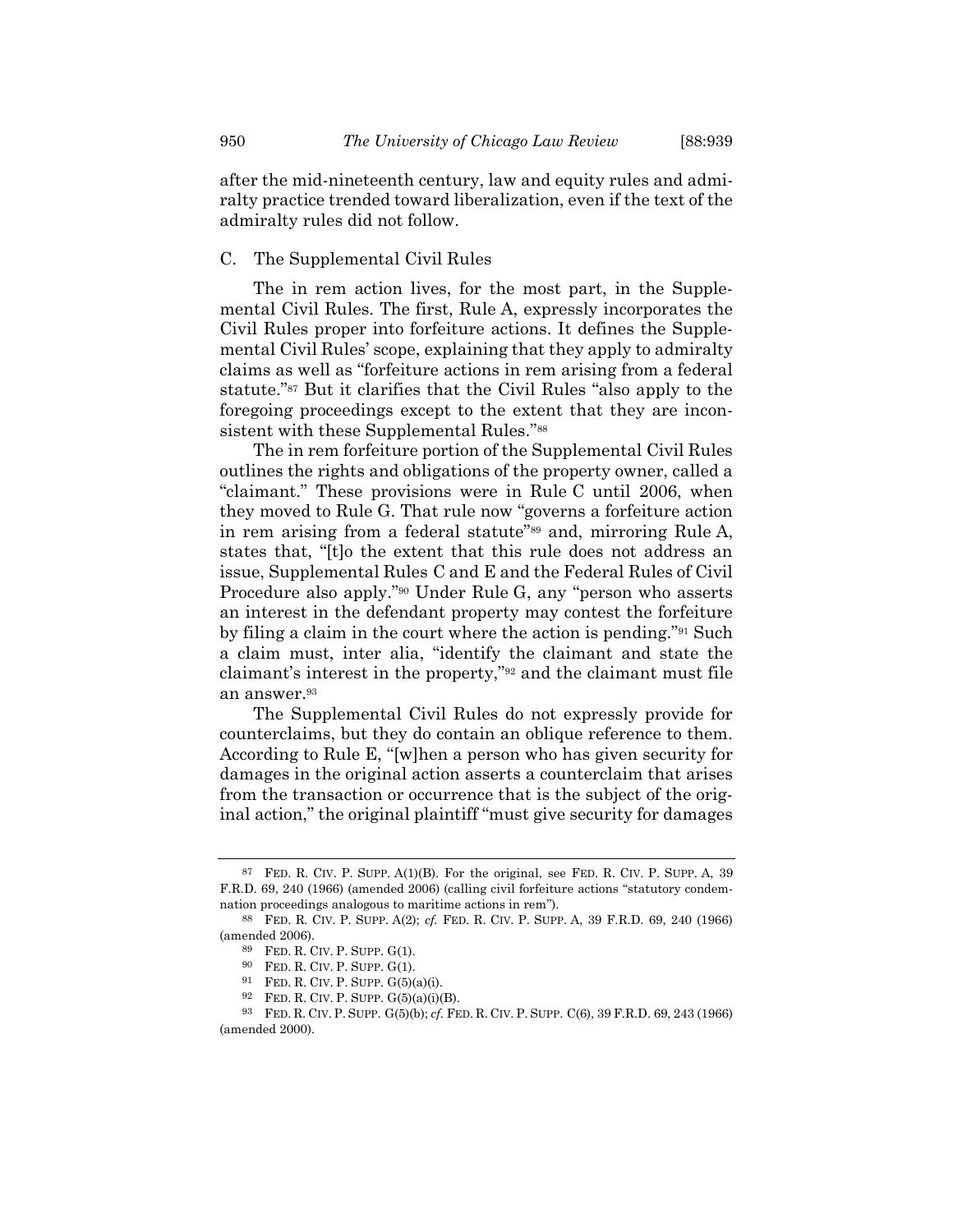demanded in the counterclaim."<sup>94</sup> Notably, however, Rule E says it "supplement[s] Rules B, C, and D," but does not mention Rule G, even while it says it governs "actions in rem."<sup>95</sup>

In sum, the Supplemental Civil Rules are rather sparse: They create strict procedures for certain actions and briefly mention others. In addition, by referring to other rules for anything not mentioned, they delegate significant authority to the Civil Rules proper. Therefore, courts must consider the Civil Rules to faithfully implement the Supplemental Civil Rules. Only then can they accurately determine the rights of claimants in civil forfeiture cases.

\* \* \*

Civil forfeiture has long served an important role in law enforcement. Yet in the past few decades, the practice has expanded rapidly, while developing a complicated procedural shell that makes it difficult for property owners to assert their rights and exacerbates its racially disparate impacts. Such problems are baked into the procedural regime. Admiralty developed far more slowly than law and equity, and limited intervention and counterclaims long after the promulgation of the Civil Rules. Though admiralty cases entered the Civil Rules in the 1960s, this preexisting disconnect has not entirely vanished in civil forfeiture actions. There is a tension today between the practice of civil forfeiture, which is governed by terse and strictly enforced rules, and the historical development of U.S. civil procedure, which trends toward liberal intervention and joinder of claims.

#### II. THE CIRCUIT SPLIT

Given civil forfeiture's procedural complexity, it is unsurprising that courts do not agree on some of its implications. Today, there is a circuit split over whether claimants in federal civil forfeiture actions can bring counterclaims against the United States. The First and Sixth Circuits, and many district courts, have held that they cannot, while the Fifth Circuit, standing alone, has held that they can. No other courts of appeals have weighed in.

In 1981, the Eleventh Circuit accepted a counterclaim in a civil forfeiture action in dicta.<sup>96</sup> But before 1991, no federal court

<sup>94</sup> FED. R. CIV. P. SUPP. E(7)(a); *cf.* FED. R. CIV. P. SUPP. E(7), 39 F.R.D. 69, 247 (1966) (amended 2000).

<sup>95</sup> FED. R. CIV. P. SUPP. E(1).

<sup>96</sup> *See* United States v. One (1) Douglas A-26B Aircraft, 662 F.2d 1372, 1377 (11th Cir. 1981) (holding "that appellant could have asserted a counterclaim," but denying the counterclaim for unrelated reasons).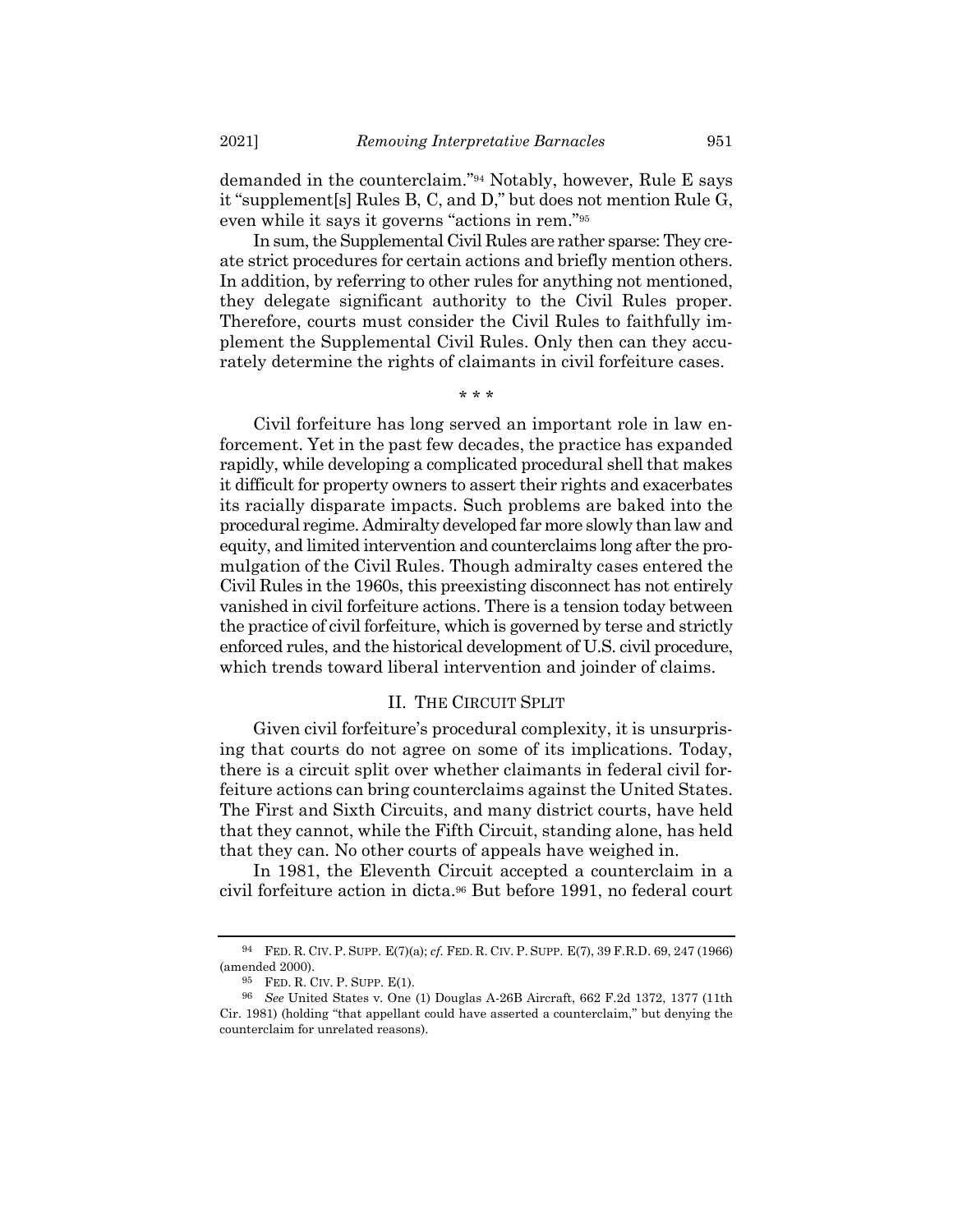had addressed the issue head-on. After the expansion of civil forfeiture in the 1980s, the First Circuit became the first court of appeals to reach the question. In *United States v. One Lot of U.S. Currency (\$68,000)*<sup>97</sup> (*\$68,000*), the federal government brought a civil forfeiture action to seize Giovanni Castiello's Lincoln Town Car and cash.<sup>98</sup> Castiello protested as a claimant and filed a counterclaim, which the court rejected:

<span id="page-15-0"></span>By definition, a counterclaim is a turn-the-tables response directed by one party ("A") at another party ("B") in circumstances where "B" has earlier lodged a claim in the same proceeding against "A." A forfeiture action is *in rem*, not *in personam*. The property is the defendant. Since no civil claim was filed by the government against Castiello—indeed, rather than being dragooned into the case as a *defendant*, he intervened as a *claimant*—there was no "claim" to "counter." Thus, Castiello's self-styled counterclaim was a nullity, and the court below appropriately ignored it.<sup>99</sup>

Over the next three decades, numerous district courts<sup>100</sup> and the Sixth Circuit<sup>101</sup> embraced *\$68,000*'s approach. Often, courts dismissed civil forfeiture counterclaims by quickly repeating the

<span id="page-15-1"></span><sup>97</sup> 927 F.2d 30 (1st Cir. 1991).

<sup>98</sup> *Id.* at 31–32.

<sup>99</sup> *Id.* at 34 (emphasis in original).

<sup>100</sup> *See* United States v. \$10,000.00 in U.S. Funds, 863 F. Supp. 812, 816 (S.D. Ill. 1994), *aff'd*, 52 F.3d 329 (7th Cir. 1995); United States v. All Right, Tit. & Int. in Contents of Following Accounts at Morgan Guar. Tr. Co. of N.Y.: (1) Account No. 00-650-04-405 in the Name of Andes Intl. SA; (2) Account No. 00-650-04-416 in the Name of Lansing Ent. LTD; and (3) Account No. 00-600-01-187 in the Name of Coco Ltd., No. 95 CIV. 10929 HB THK, 1996 WL 695671, at \*9 (S.D.N.Y. Dec. 5, 1996), *aff'd*, No. 95 CIV. 10929 HB, 1997 WL 220309 (S.D.N.Y. May 1, 1997); United States v. Assorted Comput. Equip., No. 03- 2356V, 2004 WL 784493, at \*2 (W.D. Tenn. Jan. 9, 2004); United States v. 1866.75 Bd. Feet, 11 Doors and Casings, More or Less of Dipteryx Panamensis Imported from Nicaragua, No. 1:07CV1100 (GBL), 2008 WL 839792, at \*3 (E.D. Va. Mar. 25, 2008); United States v. \$43,725.00 in U.S. Currency, No. CIV.A. 4:08-1373-TLW, 2009 WL 347475, at \*1 (D.S.C. Feb. 3, 2009); United States v. \$22,832.00 in U.S. Currency, No. 1:12 CV 01987, 2013 WL 4012712, at \*4 (N.D. Ohio Aug. 6, 2013); United States v. 8 Luxury Vehicles, 88 F. Supp. 3d 1332, 1337 (M.D. Fla. 2015); United States v. Various Rest. Furniture & Goods of Iranian Origin, No. CV 15-259-GW (MRWx), 2015 WL 12867375, at \*3 (C.D. Cal. Dec. 10, 2015), *aff'd sub nom.* United States v. Elahinejad, 693 F. App'x 715 (9th Cir. 2017); United States v. Various Rest. Furniture & Goods of Iranian Origin, No. CV 15-259- GW(MRWx), 2016 WL 7496130, at \*2 (C.D. Cal. Feb. 8, 2016); United States v. Certain Real Prop., 381 F. Supp. 3d 1007, 1009 (E.D. Wis. 2018); United States v. Approximately \$10,128,847.42 Seized from US Bank Account No. -XXXX Held in the Name of Pueblo of Pojoaque Gaming Funds, No. 1:18-CV-0279-SWS-MLC, 2018 WL 6381150, at \*2 (D.N.M. Dec. 3, 2018).

<sup>101</sup> *See* Zappone v. United States, 870 F.3d 551, 561 (6th Cir. 2017).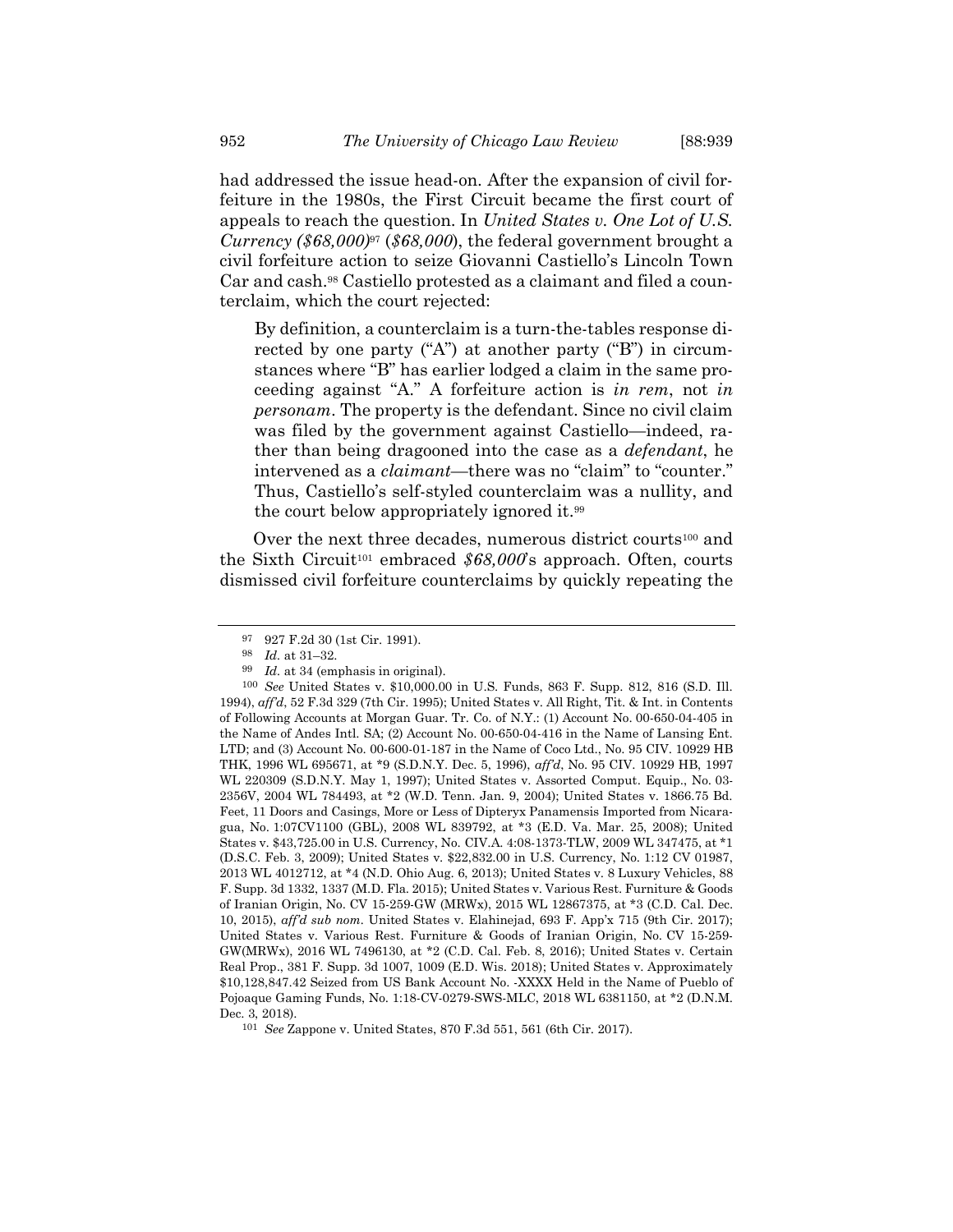(pre-1938) notion that a "counterclaim" may only be filed by a defendant against a plaintiff.<sup>102</sup>

One district court did defend *\$68,000*'s holding with independent analysis. In *United States v. 8 Luxury Vehicles*, <sup>103</sup> the U.S. District Court for the Middle District of Florida looked to the Civil Rules' text for guidance. The court ultimately concluded that, since Rule 13 promises that the Federal Rules "do not expand the right to assert a counterclaim . . . against the United States,"<sup>104</sup> and Rule G does not expressly authorize counterclaims, the best interpretation is that *\$68,000*'s "general rule" is correct.<sup>105</sup>

<span id="page-16-0"></span>In 2019, for the first time, a federal court split from its peers. In *United States v. \$4,480,466.16 in Funds Seized from Bank of America Account Ending in 2653*<sup>106</sup> (*Funds Seized*), the Fifth Circuit rejected what it called the "dubious reasoning" of the First Circuit on four grounds.<sup>107</sup> First, the court looked to the text of the Civil Rules and forfeiture statutes themselves. Rule 24 grants broad powers to "intervenors" in civil suits, while Rule G and federal statutes similarly allow claimants to intercede in forfeiture actions.<sup>108</sup> Second, the court found that "claimant" and "intervenor" are generally synonymous in the case law.<sup>109</sup> Third, admiralty law, where in rem forfeiture originated, is replete with courts allowing claimants to bring counterclaims or their equivalents.<sup>110</sup> Fourth, the court noted that Rule E considers the possibility of counterclaims.<sup>111</sup> The court concluded that, "[g]iven those textual cues in the Supplemental Rules, it would seem anomalous

<sup>102</sup> *See, e.g.*, *Certain Real Prop.*, 381 F. Supp. 3d at 1009 ("Only a defendant may assert a counterclaim."); *\$22,832.00 in U.S. Currency*, 2013 WL 4012712, at \*4 ("[B]ecause the government has not filed a complaint against the claimants, they are not in the position to file a counterclaim."); *Assorted Comput. Equip.*, 2004 WL 784493, at \*2 ("Because the government has not asserted a claim against [the claimant], there can be no counterclaim."); *\$10,000.00 in U.S. Funds*, 863 F. Supp. at 816 ("A counterclaim is an action brought by a defendant against the plaintiff. Whatever the claimants' pleading is, it is not properly a counterclaim.").

<sup>103</sup> 88 F. Supp. 3d 1332 (M.D. Fla. 2015).

<sup>104</sup> *Id.* at 1335 (quoting FED. R. CIV. P. 13(d)); *see also infra* Part III.A.2.

<sup>105</sup> *8 Luxury Vehicles*, 88 F. Supp. 3d at 1337.

<sup>106</sup> 942 F.3d 655 (5th Cir. 2019), *cert. denied*, 141 S. Ct. 112 (2020).

<sup>107</sup> *Id.* at 659.

<sup>108</sup> *Id.* at 660.

<sup>109</sup> *Id.* at 660–61.

<sup>110</sup> *Id.* at 661–62.

<sup>111</sup> *Funds Seized*, 942 F.3d at 662.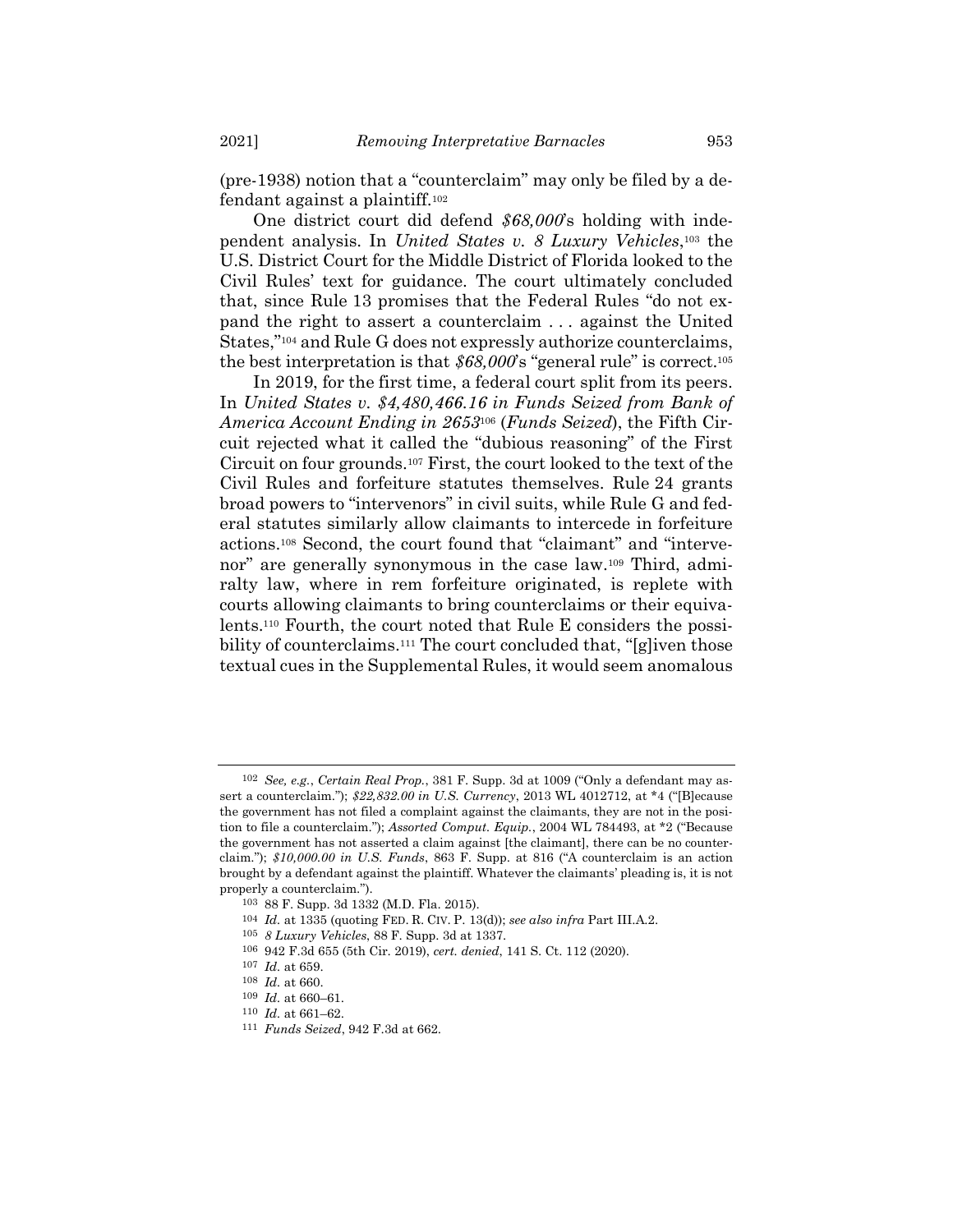to say that counterclaims are always out-of-bounds in *in rem* proceedings."<sup>112</sup> In June 2020, the Supreme Court denied certiorari.<sup>113</sup>

All of the Fifth Circuit's reasons are individually compelling, but the court could have gone further. Instead of merely "declin[ing] to endorse"<sup>114</sup> the First Circuit's flawed reasoning with references to snippets of the Civil Rules and admiralty history, the court could have looked further into the Civil Rules' history and purposes. Had it done so, it would likely have concluded, as this Comment does, that civil forfeiture actions are civil actions like any other, and civil forfeiture claimants are parties with the full procedural rights that come with that position.

# III. CLAIMANTS IN CIVIL FORFEITURE ACTIONS CAN BRING COUNTERCLAIMS AGAINST THE UNITED STATES

This Part argues that claimants in civil forfeiture actions can bring counterclaims against the United States under the Civil Rules as currently written. This thesis relies on a two-part argument. First, under the best reading of the Civil Rules as written in the 1930s, Rule 24 intervenors can bring counterclaims under Rule 13. Second, under the best reading of the Supplemental Civil Rules as written in the 1960s and subsequently amended, Rule G claimants have the full powers of intervenors, including the right to bring counterclaims. Part III.A examines the text of the most relevant rules to argue that the language unambiguously permits property owners to file counterclaims. The rest of the Part reinforces this interpretation by reviewing the history, purposes, and public understanding of those rules and their development. Part III.B shows that the Civil Rules' drafters intended and understood them to allow mandatory intervenors to file permissive counterclaims. Part III.C.1 explains that the Supplemental Civil Rules' drafters intended and understood them to fully apply the Civil Rules to admiralty actions unless expressly exempted. Part III.C.2 argues that they specifically wanted Rule 13 to govern counterclaims in admiralty. Finally, Part III.C.3 demonstrates that later amendments to the Supplemental Civil Rules only clarify that civil forfeiture claimants are equivalent to intervenors.

<sup>112</sup> *Id.* at 662–63.

<sup>113</sup> Retail Ready Career Ctr., Inc. v. United States, 141 S. Ct. 112, 112 (2020).

<sup>114</sup> *Funds Seized*, 942 F.3d at 663.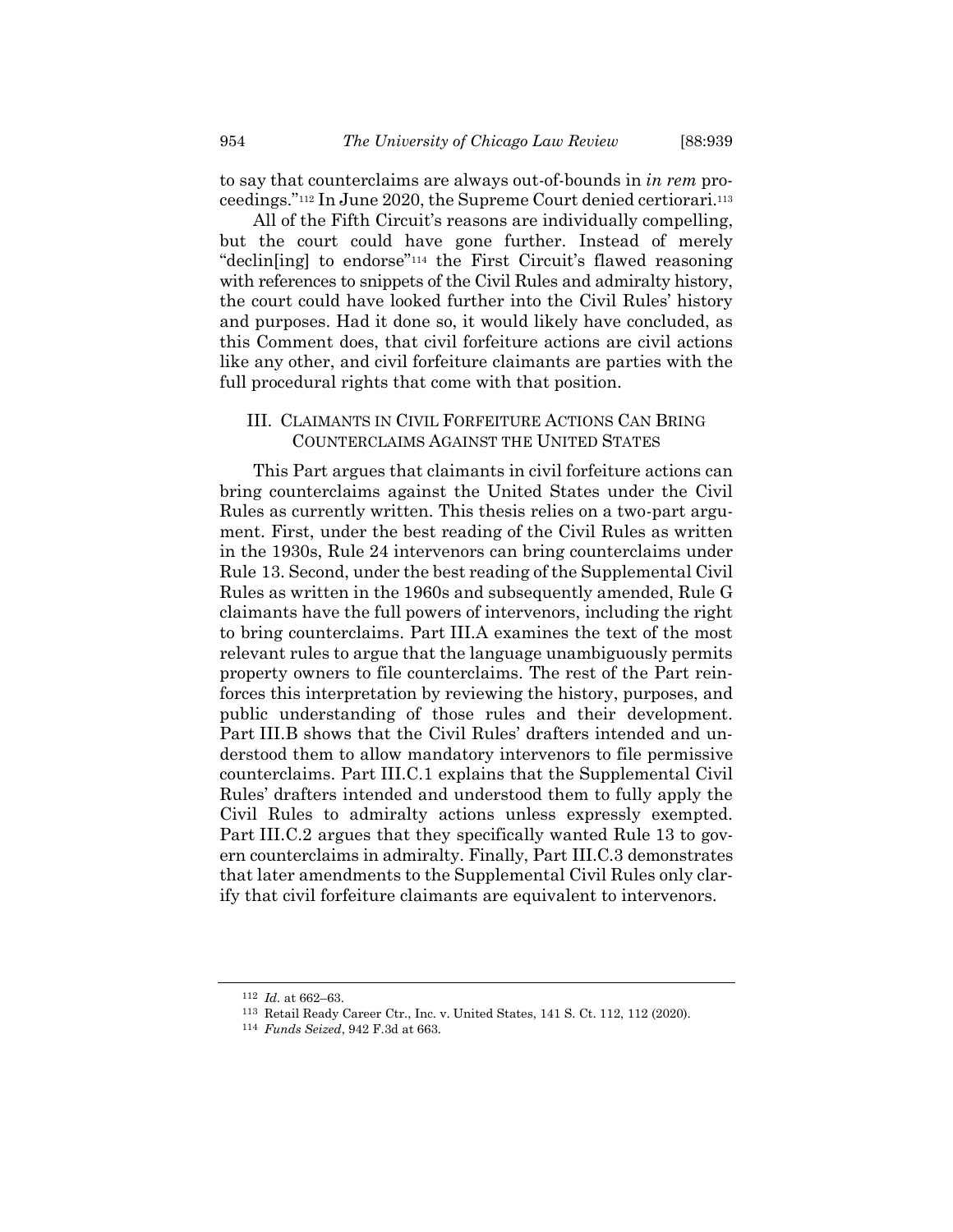#### A. The Text of the Civil Rules

This Section looks to the plain text of the Civil Rules to argue that property owners in federal civil forfeiture actions can file counterclaims. Next, it addresses potential textual counterarguments. Finally, it discusses why extratextual sources are valuable as additional evidence to clarify the text's meaning.

#### 1. The plain text supports this reading.

As with statutes, the plain text of a procedural rule controls if unambiguous.<sup>115</sup> This Comment's simplest argument relies on the plain text of the Civil Rules. Under Rule 24, intervention "must . . . be accompanied by a pleading that sets out the claim or defense for which intervention is sought."<sup>116</sup> And under Rule 13, a "pleading must state . . . [compulsory] counterclaim[s],"<sup>117</sup> and a "pleading may state . . . [permissive] counterclaim[s]."<sup>118</sup> The text is clear. Intervenors file pleadings, and pleadings may contain counterclaims. Therefore, intervenors, especially those permitted to join as of right by Rule 24(a), can file counterclaims.

Despite civil forfeiture's complexities, it fits into this procedural scheme. Rule 24 provides that, "[o]n timely motion, the court must permit anyone to intervene who . . . claims an interest relating to the property or transaction that is the subject of the action."<sup>119</sup> Rule G uses the same "interest" language: that rule allows "[a] person who asserts an interest in the defendant property [to] contest the forfeiture by filing a claim."<sup>120</sup> A potential textual problem is that Rule G calls the property owner a "claimant" and does not refer to "intervention." But Rule 24 refers to an intervenor bringing a "claim"121—once again, Rule 24 and Rule G mirror one another. This similarity is unsurprising, since the two rules serve the same function of governing the entrance of third parties into the litigation. Rule 24 intervenors and Rule G claimants are ultimately the same people: parties with unrepresented interests who wish to assert claims. The similarities between Rule 24 and Rule G, visible on the face of those rules' text, underline their

<sup>115</sup> *See* Pavelic & LeFlore v. Marvel Ent. Grp., 493 U.S. 120, 123 (1989) (quoting Rubin v. United States, 449 U.S. 424, 430 (1981)).

<sup>116</sup> FED. R. CIV. P. 24(c).

<sup>117</sup> FED. R. CIV. P. 13(a)(1).

<sup>118</sup> FED. R. CIV. P. 13(b).

<sup>119</sup> FED. R. CIV. P. 24(a)(2).

<sup>120</sup> FED. R. CIV. P. SUPP. G(5)(a)(i).

<sup>121</sup> *See* FED. R. CIV. P. 24(b)(1)(B); FED. R. CIV. P. 24(c).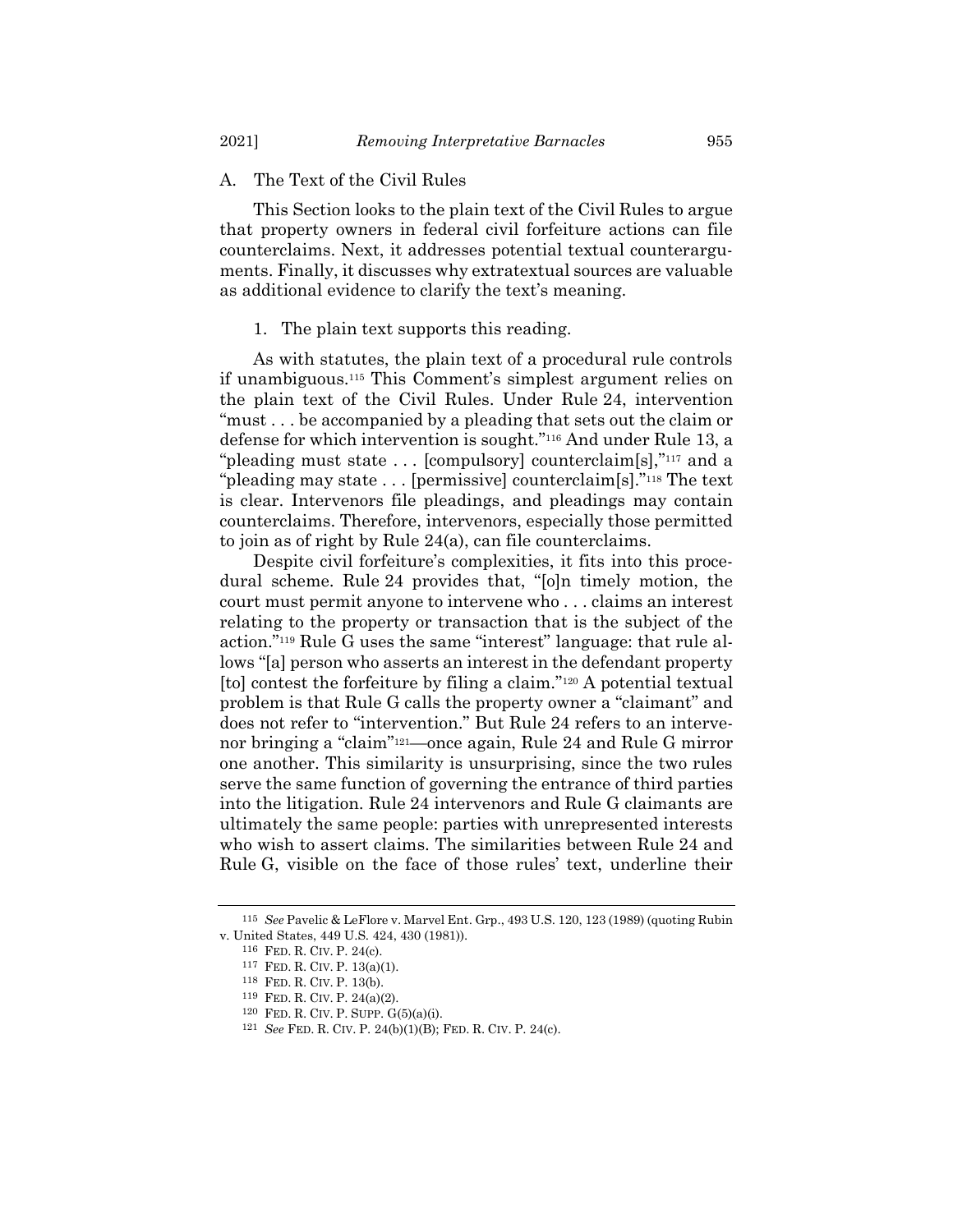shared subject matter and warrant a cooperative reading.<sup>122</sup> Such a cooperative reading leads to the conclusion that claimants under Rule G are necessarily also intervenors under Rule 24. Rule G merely provides additional, more specific requirements for intervenors in civil forfeiture proceedings. Accordingly, claimants in civil forfeiture actions are mandatory intervenors.

When Rule G is silent on an issue affecting intervenors, then, the Civil Rules govern. Rule G is silent on counterclaims, but Rule 24, as previously discussed, permits mandatory intervenors to file pleadings.<sup>123</sup> And under Rule 13, counterclaims are one type of pleading. Consequently, claimants in civil forfeiture actions can file counterclaims.

2. Textual counterarguments do not withstand scrutiny.

There is no textual support for a counterargument that the use of the word "claimant" in the Supplemental Civil Rules limits that provision to claimants as defined by the old Admiralty Rules and thereby excludes intervenors with lesser property rights. Rule G (originally Rule C) linked the word "claimant"—previously used to refer to owners—to the word "interest"—previously used to include the minor property interests of intervenors.<sup>124</sup> That the language of Rule G borrows from both sides of the Admiralty Rules' provisions for claimants and intervenors is strong textual evidence that this distinction is no longer significant.

Another counterargument, adopted by the Middle District of Florida, is also inapposite.<sup>125</sup> Rule 13's statement that the "rules do not expand the right to assert a counterclaim . . . against the United States," <sup>126</sup> to which the *8 Luxury Vehicles* court gave so much weight, merely reaffirms that the Civil Rules are not an independent waiver of sovereign immunity.<sup>127</sup> It does not further limit the ability to bring counterclaims against the United States.

<sup>122</sup> A statute should be considered as a whole, and provisions in pari materia addressing cognate subject matter—should be construed harmoniously. ANTONIN SCALIA & BRYAN A. GARNER, READING LAW: THE INTERPRETATION OF LEGAL TEXTS 167, 252 (2012).

<sup>123</sup> An additional piece of textual evidence comes from Rule G itself: a section is entitled "Responsive Pleadings," implying that Rule G claimants can file pleadings. FED. R. CIV. P. SUPP. G(5).

<sup>124</sup> *See* Nelson, *supra* note [78,](#page-11-0) at 303 (contending that "interest" included "a legally recognized interest such as a lien").

<sup>125</sup> *See supra* not[e 104.](#page-16-0)

<sup>126</sup> FED. R. CIV. P. 13(d).

<sup>127</sup> 6 CHARLES ALAN WRIGHT, ARTHUR R. MILLER & MARY KAY KANE, FEDERAL PRACTICE AND PROCEDURE § 1427, at 230 (2010 ed.).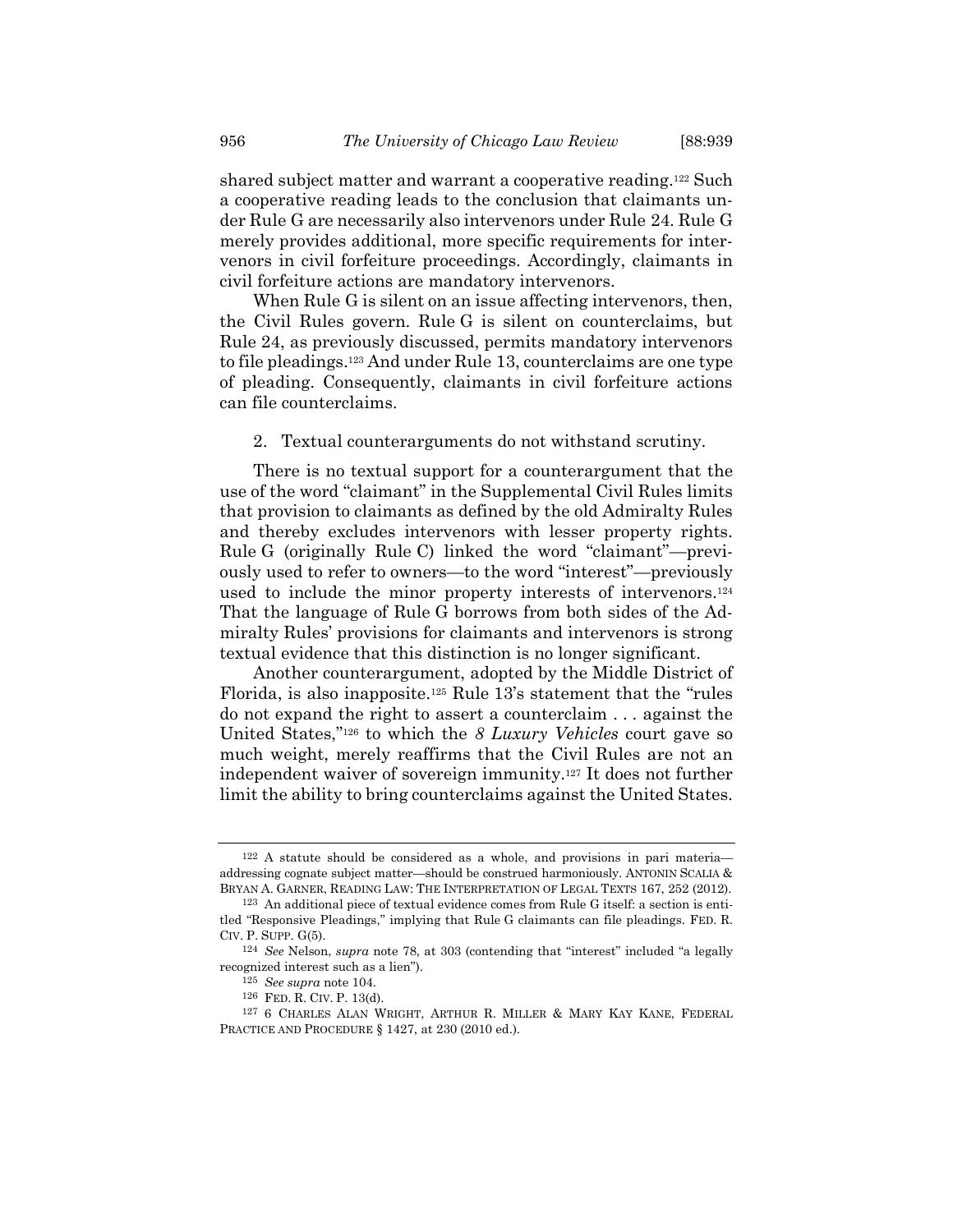Put another way, Rule 13 creates a procedural mechanism to file counterclaims against any plaintiff, including the federal government, but does not expand any substantive legal right that might otherwise be proscribed by sovereign immunity doctrine. And even if this reading is not the only plausible way to read Rule 13(d), it has long been settled law. The Fifth Circuit explained this clearly, writing that, despite Rule 13(d), "a defendant is either compelled by 13(a), or permitted by 13(b), to counterclaim against the sovereign *within the limits to which the sovereign immunity has been given up* by the United States by other provisions of law."<sup>128</sup> The *8 Luxury Vehicles* court's reliance on 13(d) in this context is therefore inapt.<sup>129</sup>

3. Extratextual sources provide additional evidence in support.

But the textual reading discussed in Part III.A.1 was available to the First and Sixth Circuits and the district courts, and they were not convinced. They instead asserted that counterclaims can only be filed by a defendant, which the Civil Rules' text does not support. The Fifth Circuit, by contrast, recognized the textual connections between Rule 24 and Rule G, and the history of intervenors filing counterclaims in admiralty actions.<sup>130</sup>

Some circuits consider the existence of a circuit split over the meaning of a statute to be prima facie evidence of ambiguity. 131 Outside sources, then, have a potential role to play: courts often rely on extratextual evidence to disambiguate unclear language.

The legitimacy of such an approach has support in existing legal scholarship. Multiple scholars have argued that Civil Rules

<sup>128</sup> Frederick v. United States, 386 F.2d 481, 488 (5th Cir. 1967) (emphasis added); *see also* Waylyn Corp. v. United States, 231 F.2d 544, 547 (1st Cir. 1956) (stating that Rule 13(d) reaffirms sovereign immunity doctrine "maybe out of an excess of caution"). Given that the Federal Tort Claims Act, enacted in 1946—soon after Rule 13(d)—addresses counterclaims against the federal government, *see infra* note [217](#page-34-0) and accompanying text, it is likely that Congress understood Rule 13 to provide a procedure to bring such counterclaims.

<sup>129</sup> *See Funds Seized*, 942 F.3d at 661 n.10 (disagreeing with the reliance on Rule 13(d) in *8 Luxury Vehicles*). The Middle District of Florida's mistake is especially problematic given that Fifth Circuit opinions delivered before close of business on September 30, 1981, including *Frederick*, are binding on district courts in the Eleventh Circuit. Bonner v. City of Prichard, 661 F.2d 1206, 1207 (11th Cir. 1981) (en banc).

<sup>130</sup> *See Funds Seized*, 942 F.3d at 661–62.

<sup>131</sup> *See, e.g.*, *In re* S. Star Foods, Inc., 144 F.3d 712, 715 (10th Cir. 1998); *see also* Smiley v. Citibank (S.D.), N.A., 517 U.S. 735, 739 (1996) (stating that a conflict between courts makes it difficult to conclude that a statutory term is unambiguous).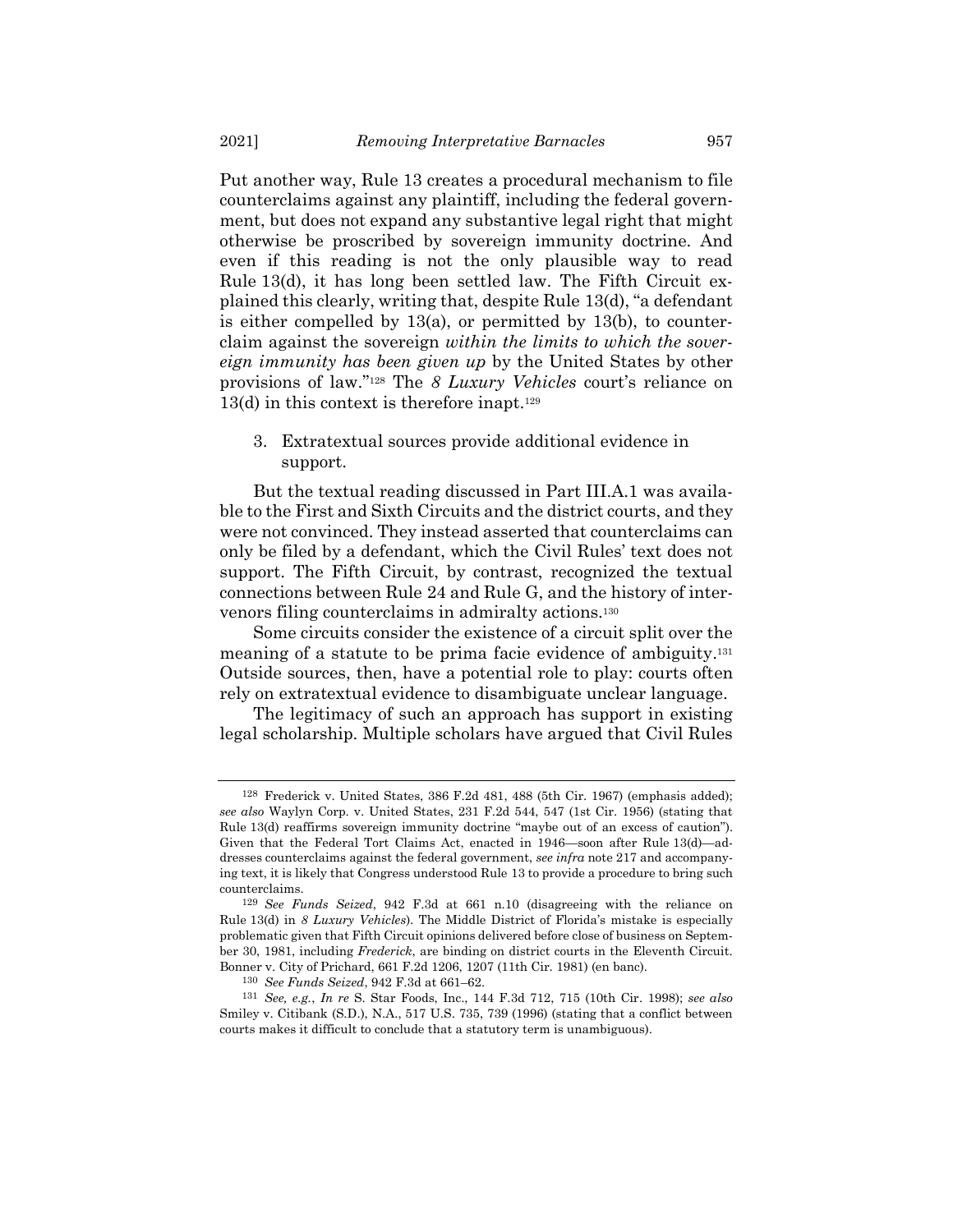interpretation permits more room for consideration of drafters' purpose. Professor David Marcus argued that, since rules committees are normally small—with little more than a dozen members—determining an objective shared intent is possible.<sup>132</sup> Additionally, Marcus defended the interpretative value of "postpromulgation statements by committee members," since their reliability "can often be determined fairly well by comparing them with statements made at the time of drafting."<sup>133</sup> He noted that "courts have taken seriously postpromulgation statements made by committee reporters."<sup>134</sup> And Professors Lumen N. Mulligan and Glen Staszewski posited that, when interpreting rules, a court need not act as the "faithful agent" of Congress,<sup>135</sup> but instead may "follow the identifiable policy choices of the rulemakers."<sup>136</sup> They embrace "traditional tools of purposive construction," including "non-textualist tools of interpretation," to construe the Civil Rules.<sup>137</sup>

For these reasons, the rest of Part III looks to the drafters' publicly available statements to shed light on the purposes of the Civil Rules' drafters. Part III.B examines the statements of the Civil Rules' drafters to show that mandatory intervenors can file counterclaims. Then, Part III.C scrutinizes the creation of the Supplemental Civil Rules to show that claimants in civil forfeiture actions are mandatory intervenors.

B. Mandatory Intervenors Can File Counterclaims

This Section will show that, like the plain text, original intent and postpromulgation debate support the argument proposition that the Civil Rules permit mandatory intervenors to file counterclaims.

1. Charles E. Clark on counterclaims.

Charles E. Clark, then the Dean of Yale Law School and a professor of civil procedure, was the reporter of the Advisory Committee that drafted the Civil Rules, and he is generally considered

<sup>132</sup> *See* David Marcus, *Institutions and an Interpretive Methodology for the Federal Rules of Civil Procedure*, 2011 UTAH L. REV. 927, 962.

<sup>133</sup> *Id.* at 967.

<sup>134</sup> *Id.*

<sup>135</sup> Lumen N. Mulligan & Glen Staszewski, *Civil Rules Interpretive Theory*, 101 MINN. L. REV. 2167, 2180–86 (2017).

<sup>136</sup> *Id.* at 2193.

<sup>137</sup> *Id.* at 2225.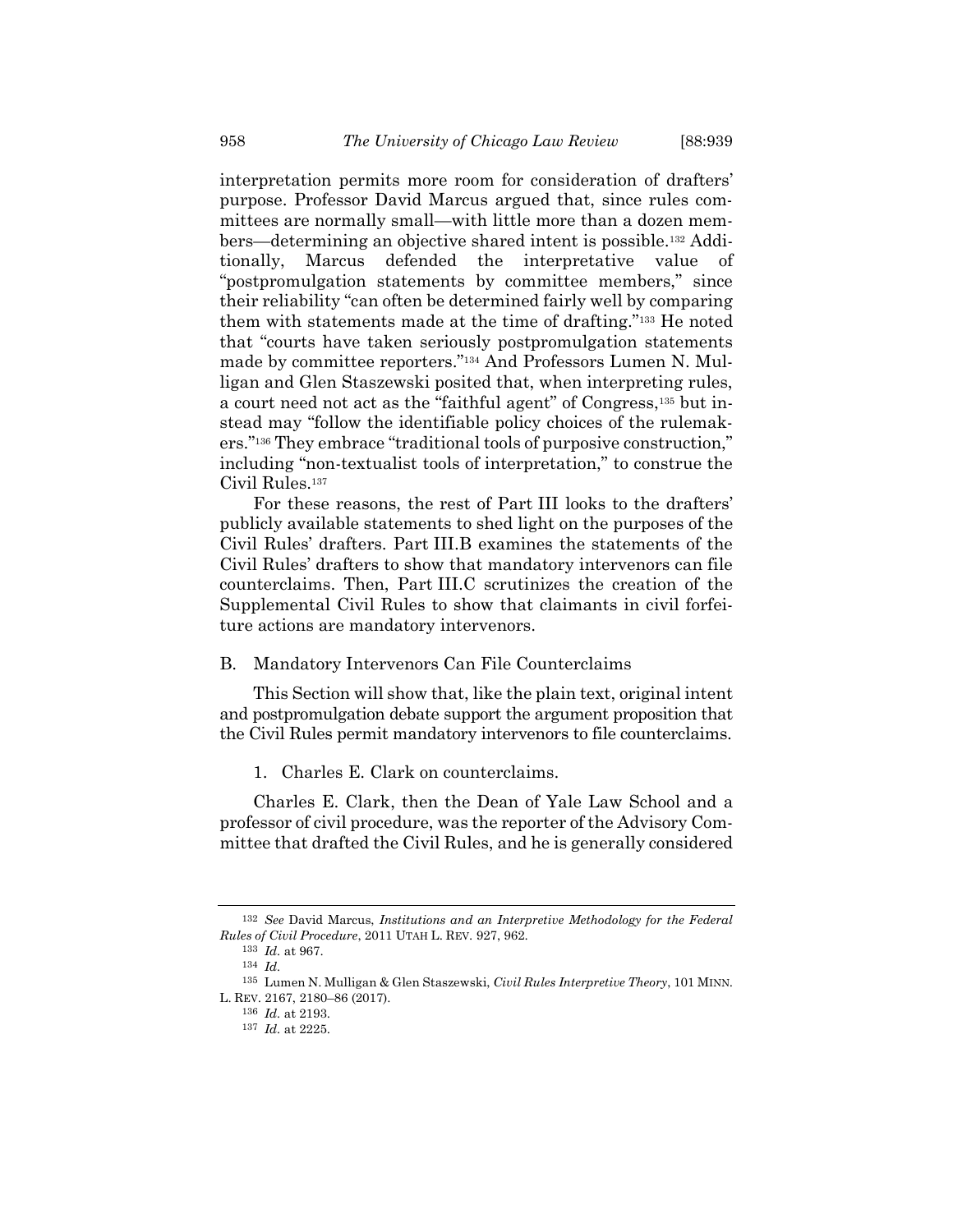their principal architect.<sup>138</sup> Clark's overarching purpose was to eliminate the procedural technicalities that stood in the way of adjudicating a suit's merits and applying substantive law,<sup>139</sup> and he specifically intended to expand counterclaims to include issues not directly related to the original action.

Clark had long condemned procedural technicalities, such as the traditional division of law and equity, as "vestiges [ ] of no benefit whatsoever," which "merely cause unnecessary expense, delay, and at times failure of justice."<sup>140</sup> After the Civil Rules' completion, he praised their "due subordination of civil procedure to the ends of substantive justice,"<sup>141</sup> and decried "[t]he trend of procedural rules towards undue rigidity . . . at variance with a developing substantive law."<sup>142</sup> Clark's worry reappeared in his later writings. He warned that "the bad, or harsh, procedural decisions drive out the good, so that in time a rule becomes entirely obscured by its interpretative barnacles."<sup>143</sup> As a consequence, he supported a purposive method of rule interpretation, under which "the rules should be stated in the terms of the functions they are to perform, or the results they are to achieve, rather than as arbitrary mandates."<sup>144</sup>

In particular, Clark intended the Civil Rules to liberalize counterclaim procedure. Years earlier, Clark praised English procedural provisions, which, "under liberal constructions motivated by the policy of encouraging the settlement of all disputes between the parties in one litigation, have been held to allow many counterclaims which are beyond the scope of those provided for in the usual American codes."<sup>145</sup> He "hoped" other states would "adopt provisions as broad as the English rules."<sup>146</sup> During the drafting of the Civil Rules, Clark wrote that "free joinder of parties, of claims, and of counterclaims" were "among the most important features of the new draft."<sup>147</sup> The text of Rule 13 appears

<sup>138</sup> Subrin, *supra* not[e 56,](#page-8-0) at 961.

<sup>139</sup> *Id.* at 962.

<sup>140</sup> Charles E. Clark, *The Challenge of a New Federal Civil Procedure*, 20 CORNELL L.Q. 443, 453 (1935).

<sup>141</sup> Charles E. Clark, *The Handmaid of Justice*, 23 WASH. U. L.Q. 297, 297 (1938).

<sup>142</sup> *Id.* at 300.

<sup>143</sup> Clark, *supra* note [19,](#page-3-0) at 498.

<sup>144</sup> *Id.* at 499.

<sup>145</sup> Clark & Surbeck, *supra* not[e 60,](#page-9-0) at 303.

<sup>146</sup> *Id.*

<sup>147</sup> Charles E. Clark, *The Proposed Federal Rules of Civil Procedure*, 22 A.B.A. J. 447, 448 (1936).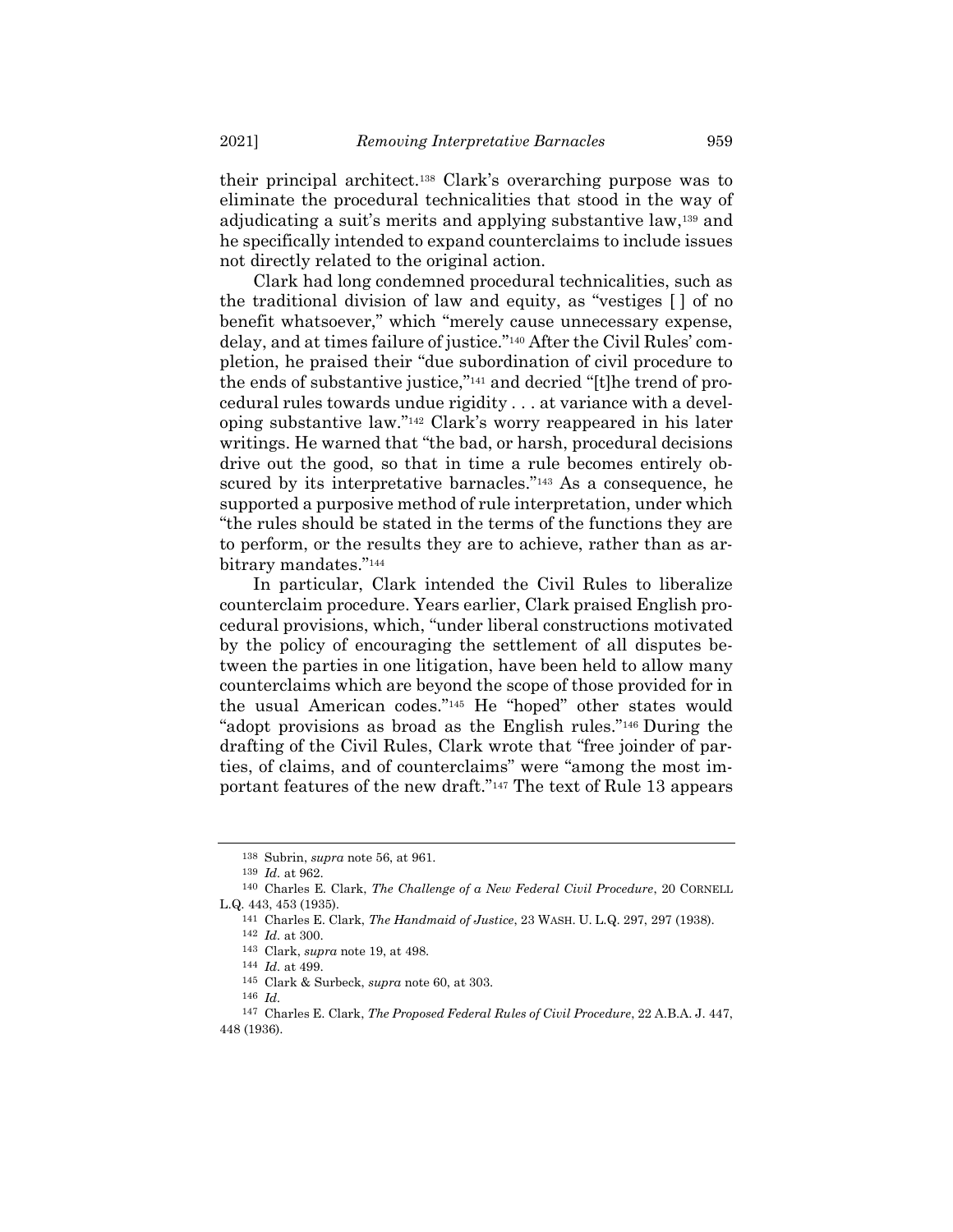to bear out Clark's liberal purpose: counterclaims are no longer limited to defendants and may consist of "any claim."<sup>148</sup>

At first blush, the Advisory Committee Notes on Rule 13 do not necessarily support this interpretation. The Notes call it "substantially [former] Equity Rule 30 . . . broadened to include legal as well as equitable counterclaims," without commenting on extending counterclaims to nondefendants.<sup>149</sup> But they also observe "the modern tendency" of states to "adopt[ ] almost unrestricted provisions concerning both the subject matter of *and the parties to* a counterclaim."<sup>150</sup> The mention of parties, along with the new text, supports Clark's intent that counterclaims should encompass "all disputes."

2. Edward Levi and James Moore on intervention.

While Clark wrote little on intervention, two of his assistants, Edward Levi and James Moore, focused on the subject. Moore was Clark's research assistant during the drafting of the Civil Rules and worked closely with Levi to research the history of intervention.<sup>151</sup> According to them, the Civil Rules' drafters intended those rules to allow intervenors to bring counterclaims against original plaintiffs. The drafters specifically sought to supersede a recent Supreme Court decision, *Chandler & Price Co. v. Brandtjen & Kluge, Inc.*, <sup>152</sup> which had interpreted the Equity Rules narrowly to prohibit counterclaims by intervenors.<sup>153</sup> In their second article on intervention, they wrote:

With the subordination requirement of Equity Rule 37 omitted, it was superfluous to add that the intervener could litigate on the merits the claim or defense for which the intervention was permitted. Further, Rule 13 on Counterclaim . . . was expanded to include all parties to an action, and was not delimited to the defendant as was Equity Rule 30 . . . . It was, therefore, unnecessary to provide expressly that an intervener could counterclaim and bring in third parties. He may do so if the pleading which he proposes to file when he seeks intervention shows that he desires to press a counterclaim. . . . A strict interpretation of Rule 13 might limit that

<sup>148</sup> FED. R. CIV. P. 13(a)(1); FED. R. CIV. P. 13(b).

<sup>149</sup> FED. R. CIV. P. 13 advisory committee's note.

<sup>150</sup> FED. R. CIV. P. 13 advisory committee's note (emphasis added).

<sup>151</sup> Nelson, *supra* not[e 78,](#page-11-0) at 312–13.

<sup>152</sup> 296 U.S. 53 (1935).

<sup>153</sup> *Id.* at 59.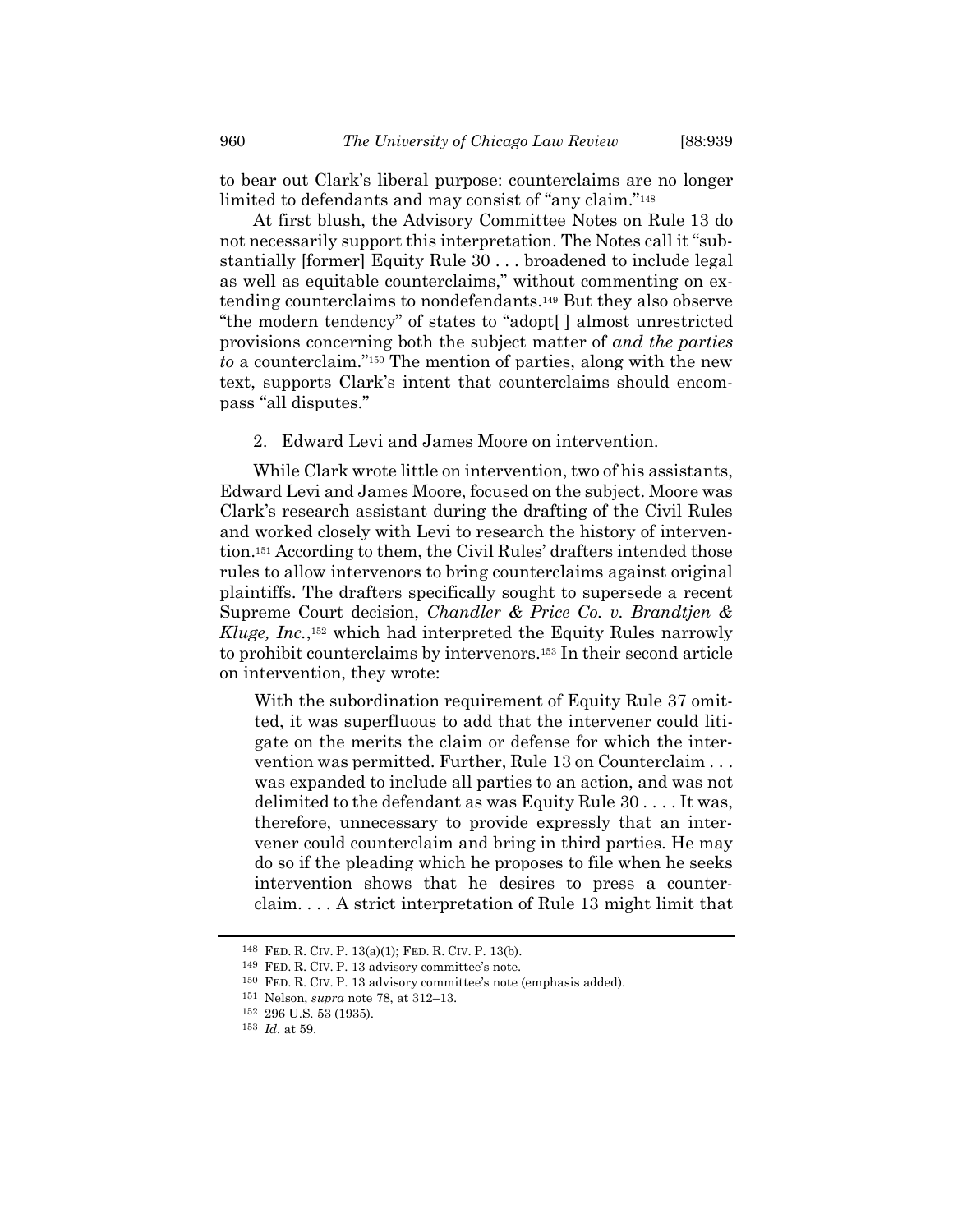<span id="page-24-1"></span>rule to original defendants, and thus preserve the doctrine of [*Chandler*], but such an interpretation would not do justice to the plain language of the rule.<sup>154</sup>

Levi and Moore's explanation makes clear that the drafters intended and expected the Civil Rules to allow an intervenor to file a counterclaim against the plaintiff. And it makes sense given that Rule 13 removed the old limitations on counterclaims to defendants, and Rule 24 removed the previous language subordinating the intervenor to the original action. Later in 1938, Clark, while discussing the new Civil Rules, declined to go into Rule 24 in detail, but told the audience that "Mr. Moore has worked up the subject in 45 Yale Law Journal 565, and again in 47 Yale Law Journal 898."<sup>155</sup> Though Levi and Moore were not themselves the official drafters of the Civil Rules, Clark's statement indicates that he endorsed their description of the Civil Rules' intended effects.

Since admiralty was not included in the Civil Rules, the drafters did not discuss claimants in actions in rem. But in an earlier article on intervention, Levi and Moore expressly linked Rule 24 intervention to claimants in forfeiture proceedings: they noted that "[i]ntervention in *in rem* proceedings in admiralty was early developed."<sup>156</sup>

<span id="page-24-0"></span>A brief discussion of *Chandler* at a meeting of the Advisory Committee in February, 1936, complicates matters a bit. Levi and Moore, as Clark's assistants rather than Committee members, did not participate in the conversation. At that meeting, Committee member Edmund M. Morgan advocated changing *Chandler*, 157 believing it "pretty foolish to put a limitation here on our general notion . . . that we should settle up everything that the judge thinks ought to be settled in one lawsuit."<sup>158</sup> Clark endorsed the discretion of the trial judge to permit or deny an intervenor's counterclaims: "We have provided that the intervener shall have the right to litigate his claim or defense on such terms and conditions as the court may think proper to impose. We have not given

<sup>154</sup> Edward H. Levi & James Wm. Moore, *Federal Intervention: II. The Procedure, Status, and Federal Jurisdictional Requirements*, 47 YALE L.J. 898, 909 (1938).

<sup>155</sup> *Proceedings of the Institute on Federal Rules of Civil Procedure Held at Washington, D.C.*, *in* FEDERAL RULES OF CIVIL PROCEDURE 17, 67 (Edward H. Hammond ed., 1939) (quoting Clark).

<sup>156</sup> James Wm. Moore & Edward H. Levi, *Federal Intervention: I. The Right to Intervene and Reorganization*, 45 YALE L.J. 565, 569 (1936).

<sup>157</sup> ADVISORY COMM. ON RULES FOR CIV. PROC., PROCEEDINGS 606–07 (1936). 158 *Id.* at 618.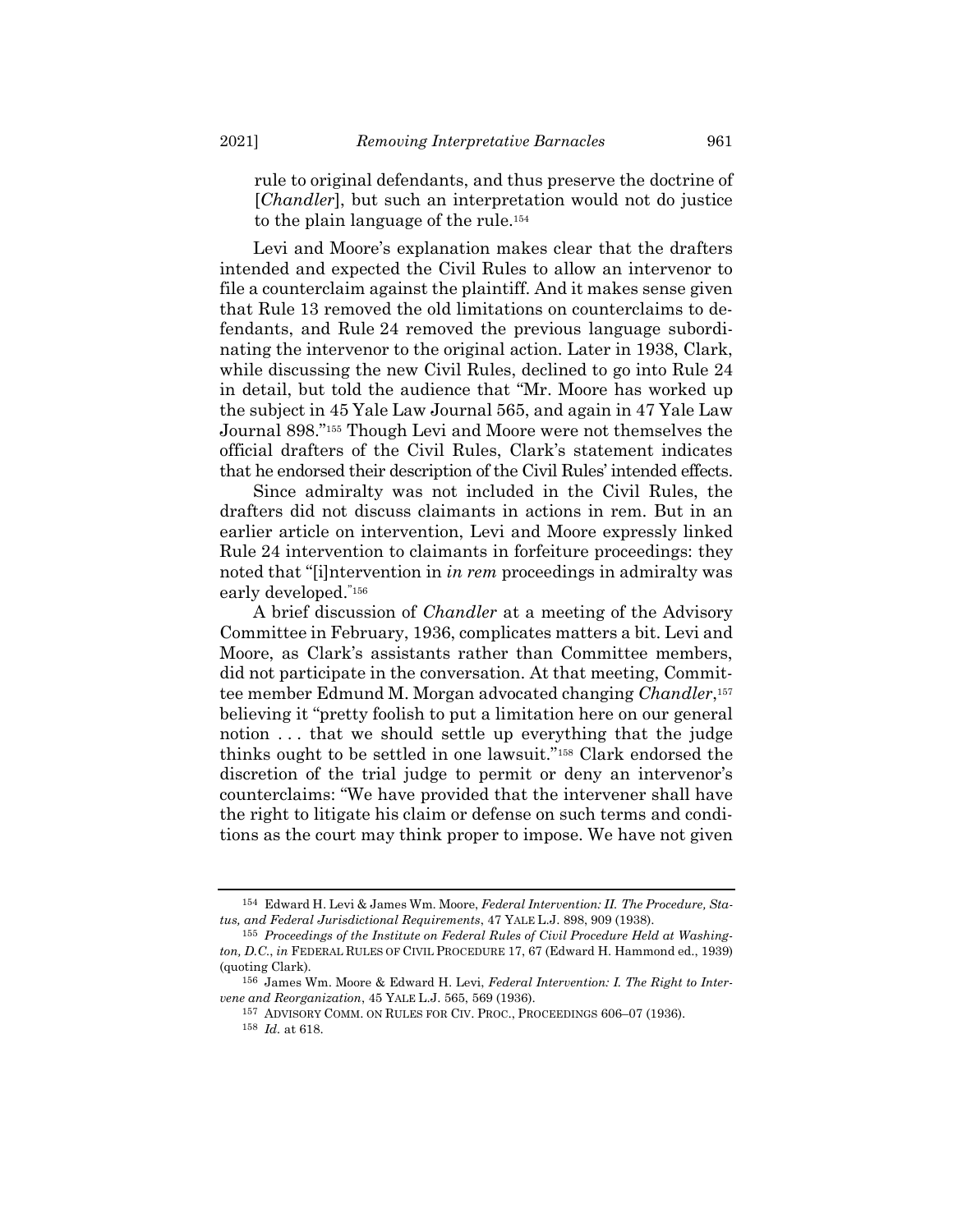him free right of intervention."<sup>159</sup> He suggested a potential "limitation on the *Chandler* decision" when the judge "permit[s]" an intervenor to bring an independent counterclaim.<sup>160</sup>

While this statement supports Levi and Moore's general claim that *Chandler* is no longer good law, it at first seems to provide district judges carte blanche to limit the authority of intervenors. But Clark's focus on judicial discretion points to this discussion actually being about permissive intervention. Clark appears to object only to a suggestion that the new rule would require judges to allow anyone to intervene and counterclaim.<sup>161</sup> This was a core concern of the drafters: as Advisory Committee member William Olney, Jr., put it, they feared that "a man ... who simply claims an interest in the subject matter of the action" might intervene and "seriously [ ] delay and impede the trial of the original cause."<sup>162</sup>

That concern lines up with the language adopted over a year later. By contrast, Rule 24(b) provides for discretionary intervention for intervenors with de minimis or no legal interest in the lawsuit, which would not apply to property owners in civil forfeiture proceedings.<sup>163</sup> Clark's words point only to a hesitancy about requiring judges to allow anyone to intervene, rather than opposition to counterclaims by intervenors with strong interests. This transcript suggests that Clark and his fellow drafters were not worried about intervention by persons with strong interests closely related to the original action, who would be covered by Rule  $24(a)$ .

Levi and Moore's writing, endorsed by Clark, is clear: mandatory intervenors can file counterclaims. This directly contradicts the First Circuit's assertion that a counterclaim can only be a defendant's "turn-the-tables response" to a plaintiff.<sup>164</sup>

<sup>159</sup> *Id.* at 607.

<sup>160</sup> *Id.* at 608.

<sup>161</sup> The discussion of counterclaims and *Chandler* is immediately preceded by reassurances that potential parties alleging merely that they are not "adequately represented"—a minor interest in the litigation—would be permissive intervenors, only permitted to intervene at the judge's discretion. *See id.* at 606.

<sup>162</sup> ADVISORY COMM. ON RULES FOR CIV. PROC., *supra* not[e 157,](#page-24-0) at 619.

<sup>163</sup> *See supra* not[e 82.](#page-12-0)

<sup>164</sup> *\$68,000*, 927 F.2d at 34.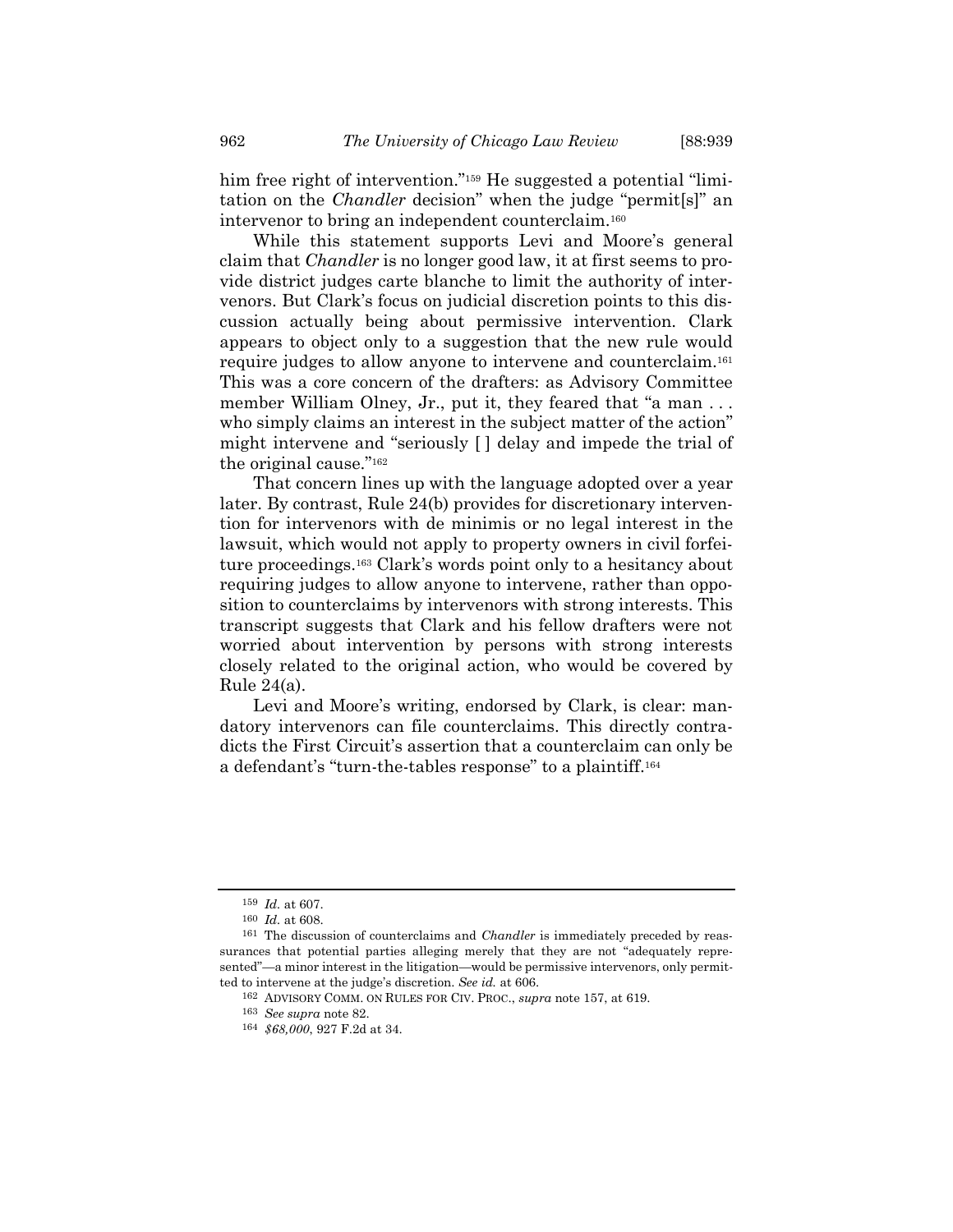3. The postpromulgation debate supports Levi and Moore's position.

Levi and Moore's articles did not fully settle the question of whether intervenors can bring counterclaims. In 1961, the eminent Judge Henry Friendly, sitting by designation on the Southern District of New York, concluded that pre-1938 equity practice, under which an intervenor could not "assert a claim which was [ ] wholly beyond the issues framed by the pleadings," was still good law.<sup>165</sup> Rule 24, he wrote, "did not so alter historic concepts as to permit an intervenor to assert a [brand-new] claim."<sup>166</sup> Judge Friendly argued that *Chandler* was predicated on the "interest" language in Equity Rule 37 (which was not changed by Rule 24) rather than the "subordination" language excluded by the Civil Rules.<sup>167</sup>

Judge Friendly, however, did not take account of two important aspects of the Civil Rules. First, Judge Friendly did not engage with the new language of Rule 13 which, unlike Equity Rule 30, does not limit counterclaims—even permissive counterclaims—to the "defendant." This provides textual support for a broader reading. Second, Judge Friendly also did not engage with the purposes of the drafters—like Clark, whose views were reflected in Levi and Moore's article—who intended to combine all claims in one case whenever possible. When the issue reached the Second Circuit in another case two years later, Chief Judge J. Edward Lumbard, over Judge Friendly's dissent, made this precise point:

The whole tenor and framework of the Rules of Civil Procedure preclude application of a standard which strictly limits the intervenor to those defenses and counterclaims which the original defendant could himself have interposed. Where there exists a sufficiently close relationship between the claims and defenses of the intervenor and those of the original defendant to permit adjudication of all claims in one forum and in one suit without unnecessary delay—and to avoid as well the delay and waste of judicial resources attendant

<sup>165</sup> N.Y. Cent. R.R. Co. v. United States, 200 F. Supp. 944, 948 (S.D.N.Y. 1961) (Friendly, J., sitting by designation).

<sup>166</sup> *Id.* at 949. Though not the law, Judge Friendly's claim does carry some potential weight: at least one leading treatise still cites it when discussing the issue. *See* 7C CHARLES ALAN WRIGHT, ARTHUR R. MILLER & MARY KAY KANE, FEDERAL PRACTICE AND PROCEDURE § 1921, at 494 n.8 (1986 ed.).

<sup>167</sup> *N.Y. Cent. R.R. Co.*, 200 F. Supp. at 949.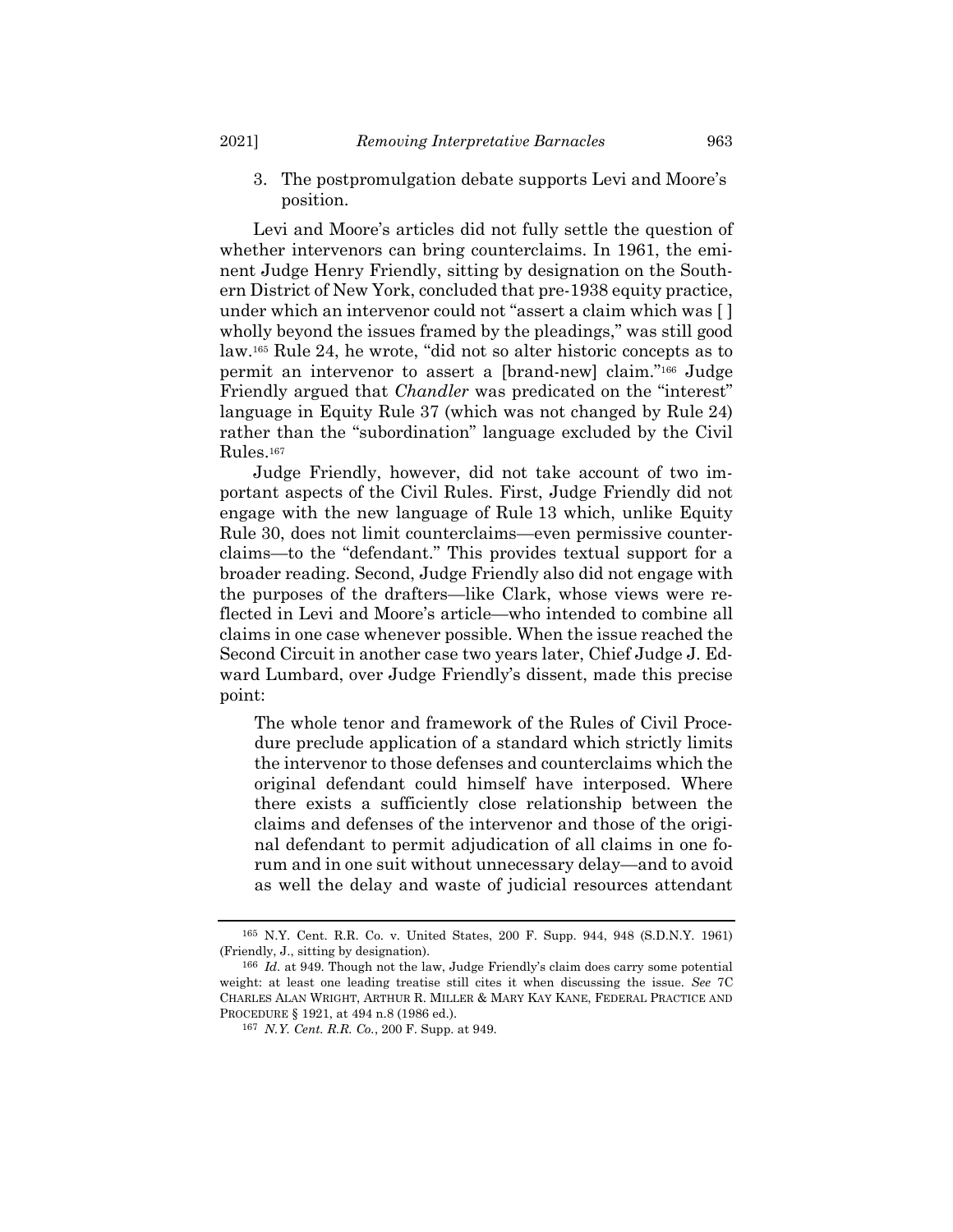<span id="page-27-0"></span>upon requiring separate trials—the district court is without discretion to deny the intervenor the opportunity to advance such claims.<sup>168</sup>

Chief Judge Lumbard's holistic reading of the Civil Rules' "tenor and framework" unsurprisingly led him to the conclusion that intervenors can file counterclaims.

The legal academy of the time debated the issue as well.<sup>169</sup> Moore—by then, the author of *Moore's Federal Practice*—was involved with the discussion, siding, unsurprisingly, with Chief Judge Lumbard's purposive reading.<sup>170</sup> Ultimately, Chief Judge Lumbard's view is the law of the Second Circuit, and was expressly adopted by the Ninth Circuit.<sup>171</sup> Moreover, given that Judge Friendly did not engage with the history of the Civil Rules or the text of Rule 13, his opinion ought not trump the history and purpose of counterclaims and intervention. Judicial discussion and eventual consensus in the 1960s provide additional support for the conclusion that the strongest reading of the Civil Rules would allow intervenors to file counterclaims.

C. Claimants Are Mandatory Intervenors and Can File Counterclaims

The Supplemental Civil Rules supply additional restrictions for claimants, but admiralty cases generally fit the Civil Rules' paradigm for intervenors and counterclaims. This Part examines the history and purposes of admiralty's incorporation into the Civil Rules, as well as later amendments after the increased use of civil forfeiture in the 1980s. It shows that, per the Supplemental Civil Rules, claimants in civil forfeiture actions are mandatory intervenors under the Civil Rules. Drafters of the Supplemental Civil Rules specifically intended Rule 13 to apply to admiralty cases

<sup>168</sup> Stewart-Warner Corp. v. Westinghouse Elec. Corp., 325 F.2d 822, 827 (2d Cir. 1963). 169 *Compare* David L. Shapiro, *Some Thoughts on Intervention Before Courts, Agencies, and Arbitrators*, 81 HARV. L. REV. 721, 754 (1968) ("[I]t should not follow from the right to intervene on a given issue that the intervener obtains all the rights of a party with respect to every issue."), *with* John E. Kennedy, *Let's All Join In: Intervention Under Federal Rule 24*, 57 KY. L.J. 329, 358 (1968) ("Where intervention is of right the court literally should have no authority to strike out any counterclaims the intervener might set up.").

<sup>170</sup> *See* Shapiro, *supra* not[e 169,](#page-27-0) at 754 ("Professor Moore urges that if intervention is a matter of right the intervener cannot be prevented from asserting counterclaims or crossclaims."); Kennedy, *supra* not[e 169,](#page-27-0) at 329 n.\* ("This article is based in part on the author's co-revision with Professor James W. Moore of Chapter 24 of Moore's Federal Practice.").

<sup>171</sup> *See* Spangler v. United States, 415 F.2d 1242, 1245 (9th Cir. 1969).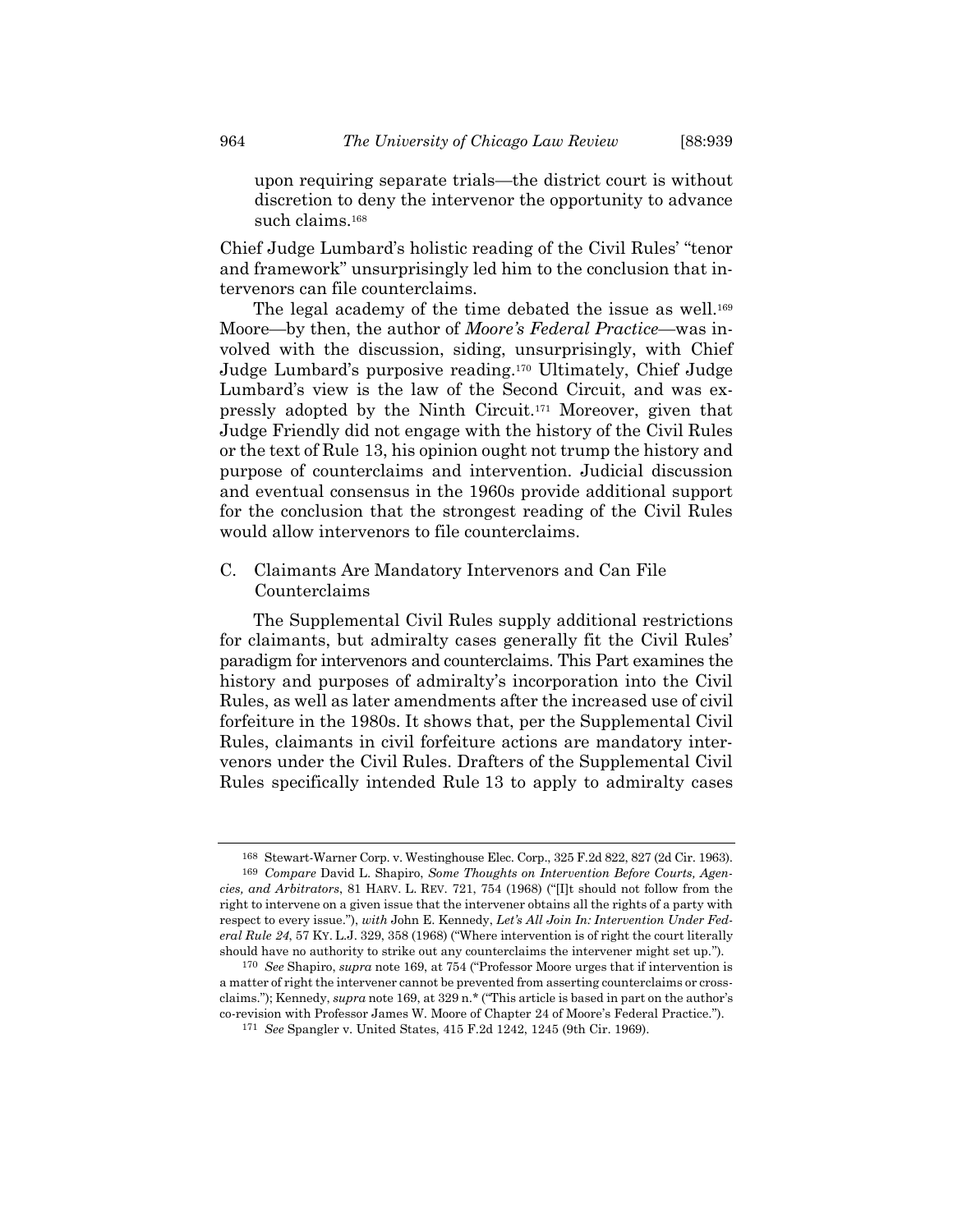and allow even permissive counterclaims, and therefore, as Part III.B indicated, in rem claimants can file counterclaims.

1. The Civil Rules fully apply to admiralty cases except where expressly limited.

<span id="page-28-0"></span>In 1966, the Standing Committee, guided by Professor Brainerd Currie, the reporter of the Advisory Committee on Admiralty Rules,<sup>172</sup> eliminated the freestanding Admiralty Rules and promulgated the Supplemental Civil Rules within the existing Civil Rules.<sup>173</sup> The merger of admiralty into the existing Civil Rules, as opposed to the writing of new rules to encompass both, is highly significant. Law and equity (before and after the enactment of the Civil Rules) widely permitted counterclaims and intervention, while admiralty limited both.<sup>174</sup> In 1966, civil procedure, by embracing the admiralty domain, continued its historical trajectory toward both transsubstantivity and liberalization. After unification, the previous century of evolution toward free joinder of claims and parties became part of admiralty procedure's historical context.

Currie played a central role in the consolidation of the civil and admiralty rules,<sup>175</sup> and Currie's publicly stated purposes are therefore useful when interpreting the Supplemental Civil Rules as they existed in 1966. It appears that Currie endorsed Clark's commitment to substance over form—what scholars call the Civil Rules' "liberal ethos."<sup>176</sup> Currie wrote glowingly of the 1938 merger of law and equity, praising the Civil Rules' "remarkable success" that he felt ought to be extended to admiralty.<sup>177</sup> And during Currie's time on the Advisory Committee, Clark, by then a federal judge, "remarked that he felt Professor Currie's work was remarkably good and that it was a splendid job."<sup>178</sup> The shared purposes of the Civil Rules' promulgation in the 1930s and the

<sup>172</sup> Brainerd Currie, *Unification of the Civil and Admiralty Rules: Why and How*, 17 ME. L. REV. 1, 1 n.\* (1965).

<sup>173</sup> Watson & Xanthopoulou, *supra* note [56,](#page-8-0) at 1127.

<sup>174</sup> *See supra* Part I.

<sup>175</sup> *See* Watson & Xanthopoulou, *supra* note [56,](#page-8-0) at 1131 (describing Currie as "one of the architects of unification").

<sup>176</sup> Richard L. Marcus, *The Revival of Fact Pleading Under the Federal Rules of Civil Procedure*, 86 COLUM. L. REV. 433, 439 (1986).

<sup>177</sup> Currie, *supra* not[e 172,](#page-28-0) at 14.

<sup>178</sup> Comm. on Rules of Prac. & Proc., Minutes of the August 1960 Meeting 9 (Aug. 31, 1960). Clark likely regretted the exclusion of admiralty from the Civil Rules in 1938. *See* Michael E. Smith, *Judge Charles E. Clark and the Federal Rules of Civil Procedure*, 85 YALE L.J. 914, 920 (1976) (citing letters written by Clark to this effect).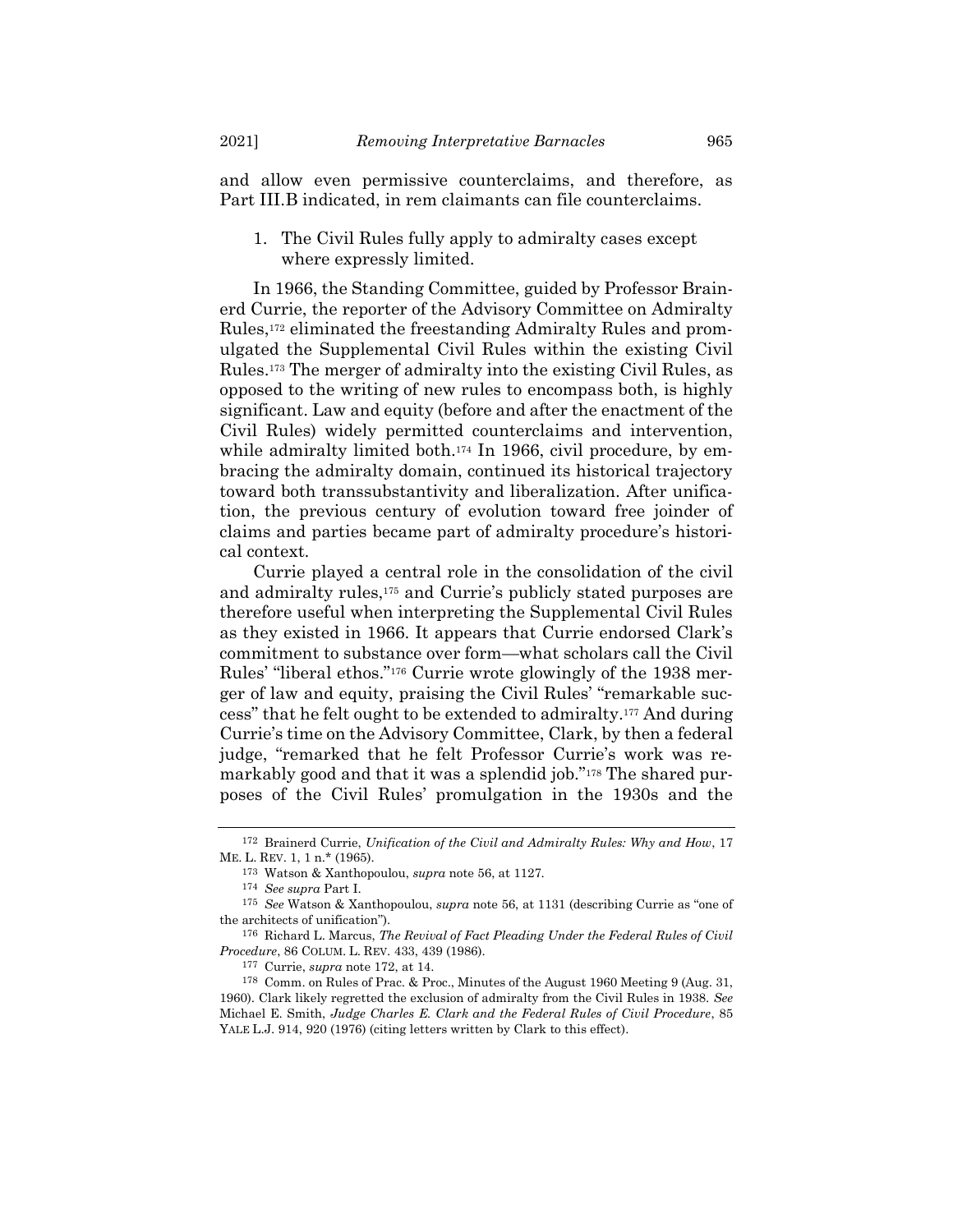Supplemental Civil Rules' creation in the 1960s point to reading the two sets of procedures as a coherent whole. And their drafters' shared purposes underscore the public understanding, in both the 1930s and 1960s, that the rules should be interpreted, not mechanically, but with an eye to resolving the underlying dispute.

Currie specifically sought to supersede a 1960 Supreme Court decision, *Miner v. Atlass*, <sup>179</sup> which prohibited lower courts from applying the Civil Rules' useful discovery-deposition procedure to admiralty cases still governed by the less-detailed Admiralty Rules.<sup>180</sup> *Miner* cast doubt on numerous practices in important admiralty jurisdictions, and Currie called the result "an emergency that ... demonstrate [d] graphically the need for a closer correspondence between the civil and admiralty practices."<sup>181</sup> In 1961, the Supreme Court amended the Admiralty Rules to solve the problem caused by *Miner*. 182

But Currie's disagreement with admiralty practice did not end with *Miner*. He had a loftier goal: even before *Miner*, Currie supported the full unification of rules governing civil litigation, whether on land or at sea.<sup>183</sup> Now he argued that "the admiralty" practice needs to be modernized . . . [and] the modern rules that are needed are to be found in the Federal Rules of Civil Procedure."<sup>184</sup> He concluded, "There can be no justification for nonfunctional procedural differences."<sup>185</sup> Considering the enormous changes in the world economy, support for eventual unification was unsurprising. The ubiquity of railroads, automobiles, and airplanes had made shipping far less important to U.S. business.<sup>186</sup> Maritime transportation, once unique, engendered the same types of disputes as other sectors of the economy. Practical justifications for substance specificity no longer held the weight they once did.<sup>187</sup>

187 *Id.* at 756. Outside of a few enumerated exceptions, *see infra* not[e 190,](#page-30-0) a substancespecific procedural regime for admiralty is no longer needed to "provide a more perfect fit between the value of the right to be vindicated and the procedural law," Feldbrin, *supra*

<span id="page-29-0"></span><sup>179</sup> 363 U.S. 641 (1960).

<sup>180</sup> *Id.* at 644.

<sup>181</sup> Currie, *supra* not[e 172,](#page-28-0) at 6.

<sup>182</sup> *See id.* at 6–7.

<sup>183</sup> *See* Brainerd Currie, *The Silver Oar and All That: A Study of the* Romero *Case*, 27 U. CHI. L. REV. 1, 65 (1959) (criticizing the "divi[sion of] a single district court into two separate courts"—law and admiralty—and calling for the "long overdue unification of all heads of federal jurisdiction under a single set of rules of procedure").

<sup>184</sup> Currie, *supra* not[e 172,](#page-28-0) at 13–14.

<sup>185</sup> *Id.* at 14.

<sup>186</sup> *See* Ramon Feldbrin, *Procedural Categories*, 52 LOY. U. CHI. L.J. 707, 755 (2021).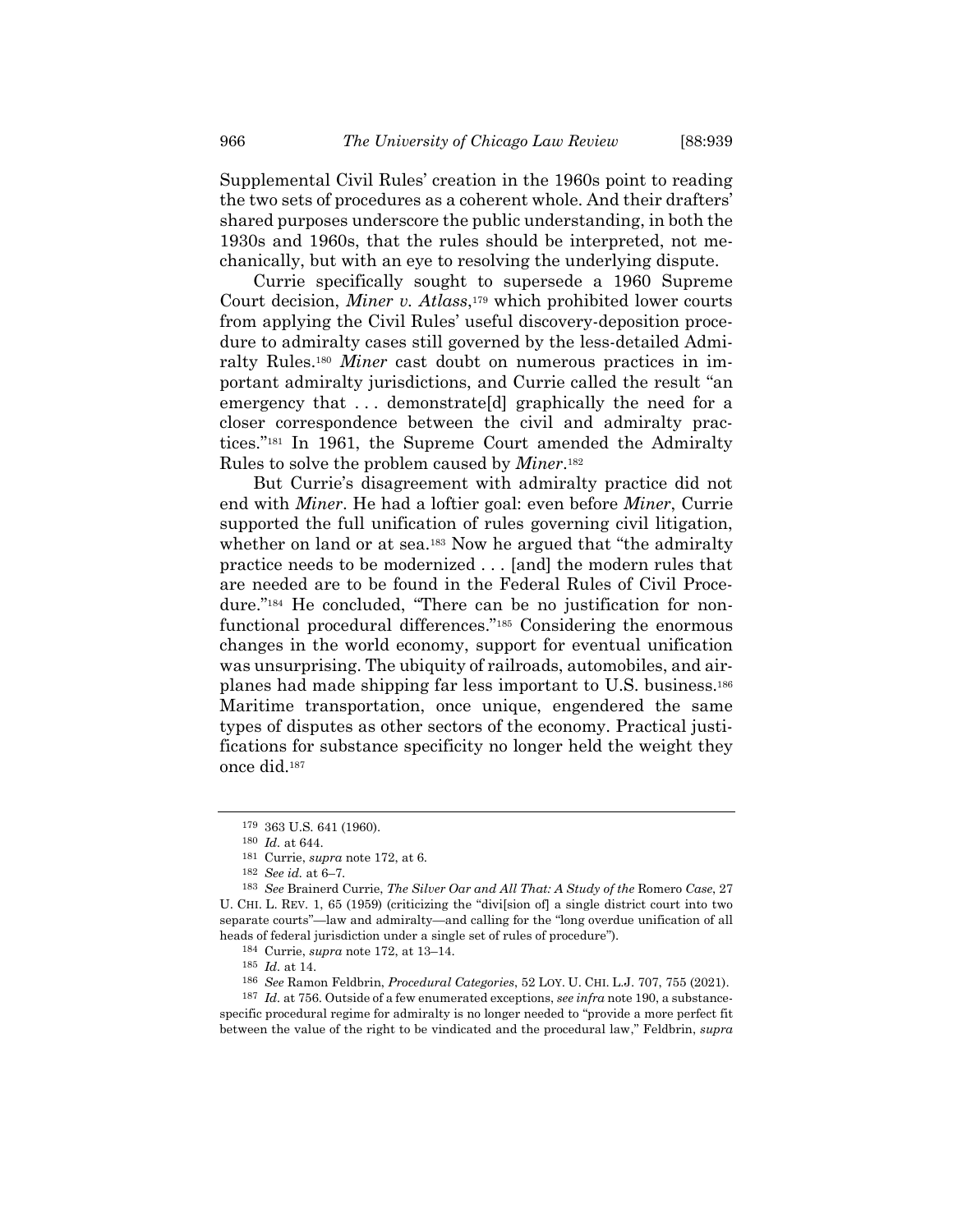Currie's writings evince such practical concerns. Currie acknowledged that distinct rules remained necessary to preserve certain "maritime remedies . . . that are not envisioned at all by the Civil Rules," including "[t]he action in rem."<sup>188</sup> He recognized that "[u]nification does not mean complete uniformity," and suggested that the Supplemental Civil Rules should be "so constructed as not to have any impact on the civil practice."<sup>189</sup> But this does not imply the reverse—that the Civil Rules should not apply transsubstantively and inform admiralty practice. Currie proposed that the Civil Rules should govern admiralty cases unless they are expressly contradicted by narrow, enumerated exceptions, which he listed with specificity.<sup>190</sup> This purpose is explicitly reflected in Rule 1<sup>191</sup> and in Rule A's and Rule G's statements that the Civil Rules generally apply.<sup>192</sup> The 1966 Advisory Committee Notes accompanying Rule 1 are yet more explicit: "Just as the 1938 rules abolished the distinction between actions at law and suits in equity, this change would abolish the distinction between civil actions and suits in admiralty."<sup>193</sup>

<span id="page-30-0"></span>2. A specific purpose of unification was to expand counterclaims in admiralty cases.

Currie and other supporters of unification expressly intended to permit legal and equitable counterclaims in admiralty cases governed by the Supplemental Civil Rules. Before 1966, the Civil Rules allowed "the assertion by counterclaim of almost any claim between the parties involved," while historically in admiralty practice "a counterclaim or setoff may generally be asserted only

not[e 186,](#page-29-0) at 717 (quoting Alexandra D. Lahav, *Procedural Design*, 71 VAND. L. REV. 821, 886 (2018)).

<sup>188</sup> Currie, *supra* not[e 172,](#page-28-0) at 8.

<sup>189</sup> ADVISORY COMM. ON ADMIRALTY RULES, REPORT BY ADVISORY COMMITTEE ON ADMIRALTY RULES TO THE STANDING COMMITTEE ON RULES OF PRACTICE AND PROCEDURE OF THE JUDICIAL CONFERENCE OF THE UNITED STATES 3–4 (1962).

<sup>190</sup> *See* Currie, *supra* note [172,](#page-28-0) at 11–13 (stating that "[i]n addition to the Supplemental Rules, the five instances of special treatment for 'admiralty and maritime claims' are" third-party practice under Rule 14(c), depositions pending action under Rule 26(a), jury trial under Rule 38(e), appeal under Rule 73(h), and venue under Rule 82).

<sup>191</sup> *See* FED. R. CIV. P. 1, 39 F.R.D. 69, 73 (1966) (amended 2007) ("These rules govern . . . all suits of a civil nature whether cognizable as cases at law or in equity *or in admiralty*." (emphasis in original)).

<sup>192</sup> *See* FED. R. CIV. P. SUPP. A(2); FED. R. CIV. P. SUPP. G(1).

<sup>193</sup> FED. R. CIV. P. 1 advisory committee's note to 1966 amendment.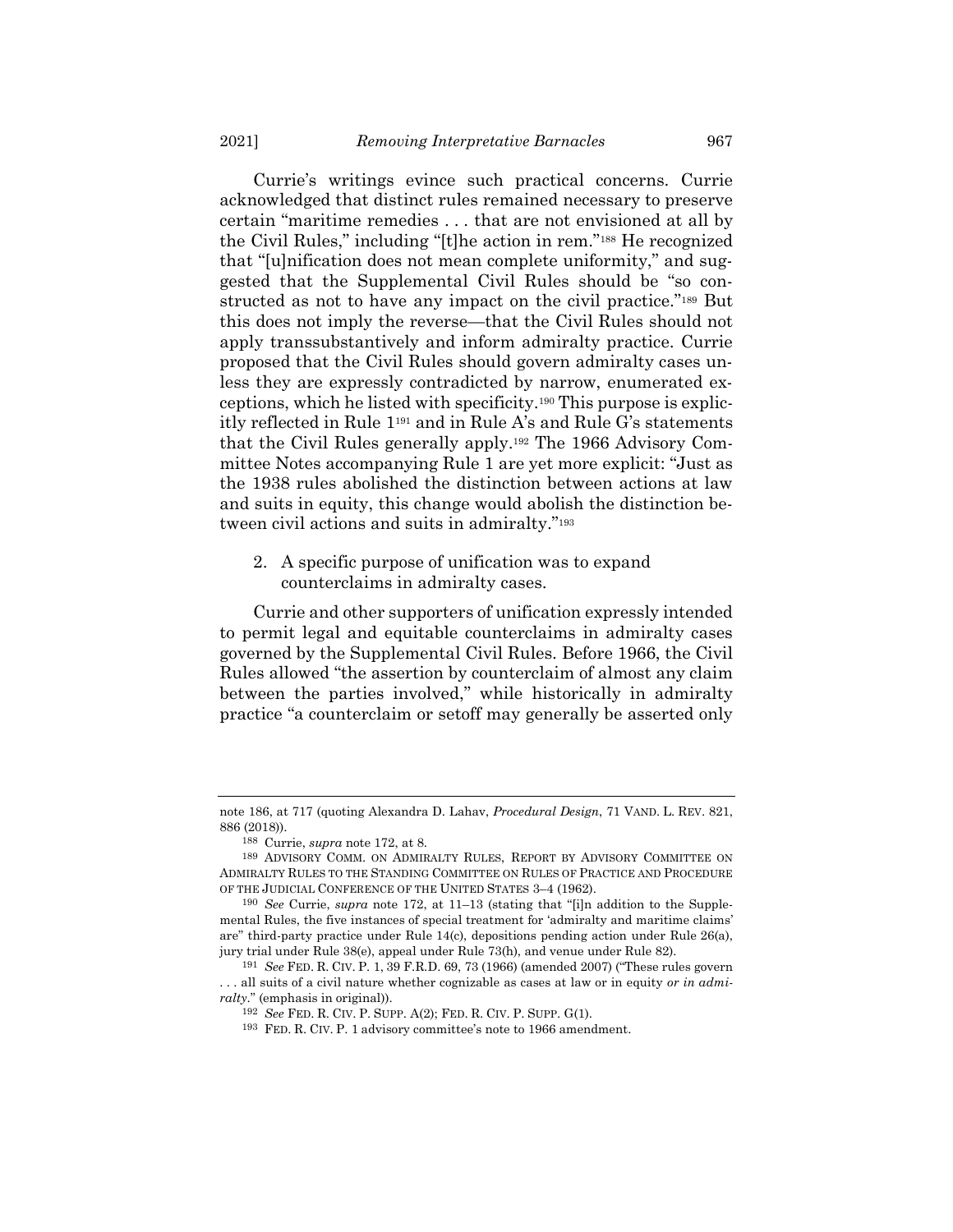<span id="page-31-0"></span>if it arises out of the same contract or episode."<sup>194</sup> One early advocate of full merger wrote that "[n]o reason, except history, can explain the limited scope of counterclaim and setoff in admiralty."<sup>195</sup> Currie himself echoed this idea. To him, one element of the "necessary modernization" was eliminating "the inability to join admiralty with non-admiralty claims, or to maintain counterclaims, cross-claims, and third-party claims."<sup>196</sup> These advocates were successful. According to the American Bar Association, the new rules would "permit the permissive joinder of related claims and compulsory counterclaims whether admiralty or civil, allowing the parties to resolve all their differences in a single proceeding."<sup>197</sup>

There were practical reasons, too, for expanding counterclaims in admiralty cases. One member of the Advisory Committee on Admiralty Rules, Leavenworth Colby, criticized the existing limit on counterclaims as effecting "real injustices."<sup>198</sup> A skillful plaintiff, he wrote, who simply framed a "single transaction" as "two separate transactions," could thereby "prevent the defendant from filing a cross-libel" and force the defendant to prosecute her claim separately in a foreign court.<sup>199</sup> Colby concluded that such result was an "unjust and irrational example of admiralty refusing to look through form to substance."<sup>200</sup> "[R]ule 13," by contrast, "has freely permitted counterclaims of every character."<sup>201</sup>

Contemporaneous discussion of counterclaims also provides support for the proposition that the 1966 merger fully applied the Civil Rules to admiralty-type cases, except where specifically limited. Commentators in the 1960s explicitly acknowledged that Rule 13 would govern all counterclaims in admiralty actions. Another member of the Advisory Committee wrote that "[b]efore unification cross-libels (now counterclaims) had to be maritime and arise out of the same transaction or occurrence in order to be allowed," but now, per "Rule 13(b) a permissive counterclaim need not pertain to the subject matter of the opposing party's claim."<sup>202</sup>

<sup>194</sup> Philip K. Verleger, *On the Need for Procedural Reform in Admiralty*, 35 TUL. L. REV. 61, 67 (1960). For a discussion of preunification counterclaims, see *supra* notes [75,](#page-10-0)  [77](#page-11-1) and accompanying text.

<sup>195</sup> Verleger, *supra* note [194,](#page-31-0) at 67.

<sup>196</sup> Currie, *supra* note [172,](#page-28-0) at 14.

<sup>197</sup> Am. Bar Ass'n, *Report of American Bar Association*, 38 F.R.D. 95, 100 (1965).

<sup>198</sup> Colby, *supra* note [74,](#page-10-2) at 1271.

<sup>199</sup> *Id.* at 1271–72. "The older admiralty term 'cross-libel' is equivalent to 'counterclaim.'" *Funds Seized*, 942 F.3d at 662 n.12.

<sup>200</sup> Colby, *supra* note [74,](#page-10-2) at 1272.

<sup>201</sup> *Id.*

<sup>202</sup> Stuart B. Bradley, *Admiralty Aspects of the Civil Rules*, 41 F.R.D. 257, 264 (1967).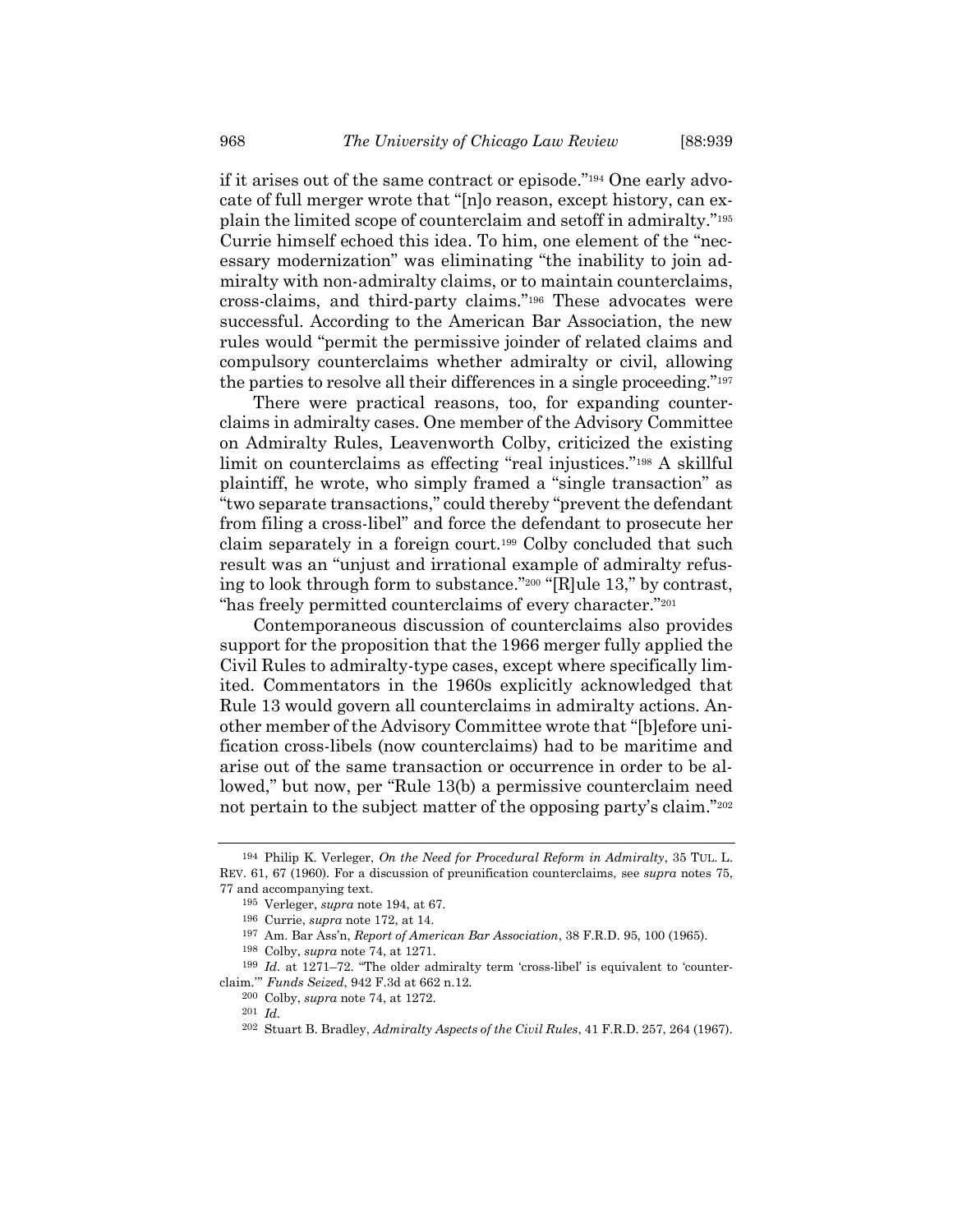And one critic of unification bemoaned the loss of admiralty's "restrict[ion of] set-offs and counterclaims" since "Rule 13 . . . would supersede that practice."<sup>203</sup> In 1966, the relevant public understood that unification and the creation of the Supplemental Rules would expand nonadmiralty counterclaims in admiralty-type actions. This supports both the idea that claimants in actions in rem should be able to bring counterclaims, and, more generally, that the Civil Rules fully apply to actions governed by the Supplemental Civil Rules.

3. There is no distinction between claimants and intervenors.

After the 1980s, when civil forfeiture commonly utilized the in rem procedures of the Supplemental Civil Rules, courts sometimes discussed the rights of in rem "claimants" without referencing Rule 24 "intervenors." Arguably, the use of the word "claimant" could mean that property owners in civil forfeiture cases are not Rule 24 intervenors. But as discussed in Part III.A, the Supplemental Civil Rules, as enacted in 1966, finally eliminated the distinction by adopting language from both sides of the divide in its discussion of Rule C claimants. And that distinction, of reduced significance in admiralty over time, has never been significant in forfeiture.

Changes to the Supplemental Civil Rules since the start of the war on drugs should dispel any lingering doubt. In 2000, Rule C was amended to isolate the forfeiture and admiralty portions from one another and delete what the Advisory Committee called "the confusing 'claim' terminology."<sup>204</sup> The Advisory Committee's meeting minutes make this explicit: In forfeiture actions, "categories of persons who may" intercede as claimants "include *everyone who can identify an interest* in the property."<sup>205</sup> In admiralty, by contrast, the category of "persons who may participate directly is narrower than in forfeiture, being restricted to those who assert a right of possession or an ownership interest."<sup>206</sup> Today, the Advisory Committee makes clear, a "claimant" in a civil

<sup>203</sup> Charles N. Fiddler, *The Admiralty Practice in Montana and All That: A Critique of the Proposal to Abolish the General Admiralty Rules by Amendments to the Federal Rules of Civil Procedure, and a Counterproposal*, 17 ME. L. REV. 15, 50 (1965).

<sup>204</sup> Civ. Rules Advisory Comm., Minutes 17 (Oct. 6–7, 1997).

<sup>205</sup> *Id.* at 18 (emphasis added).

<sup>206</sup> *Id.*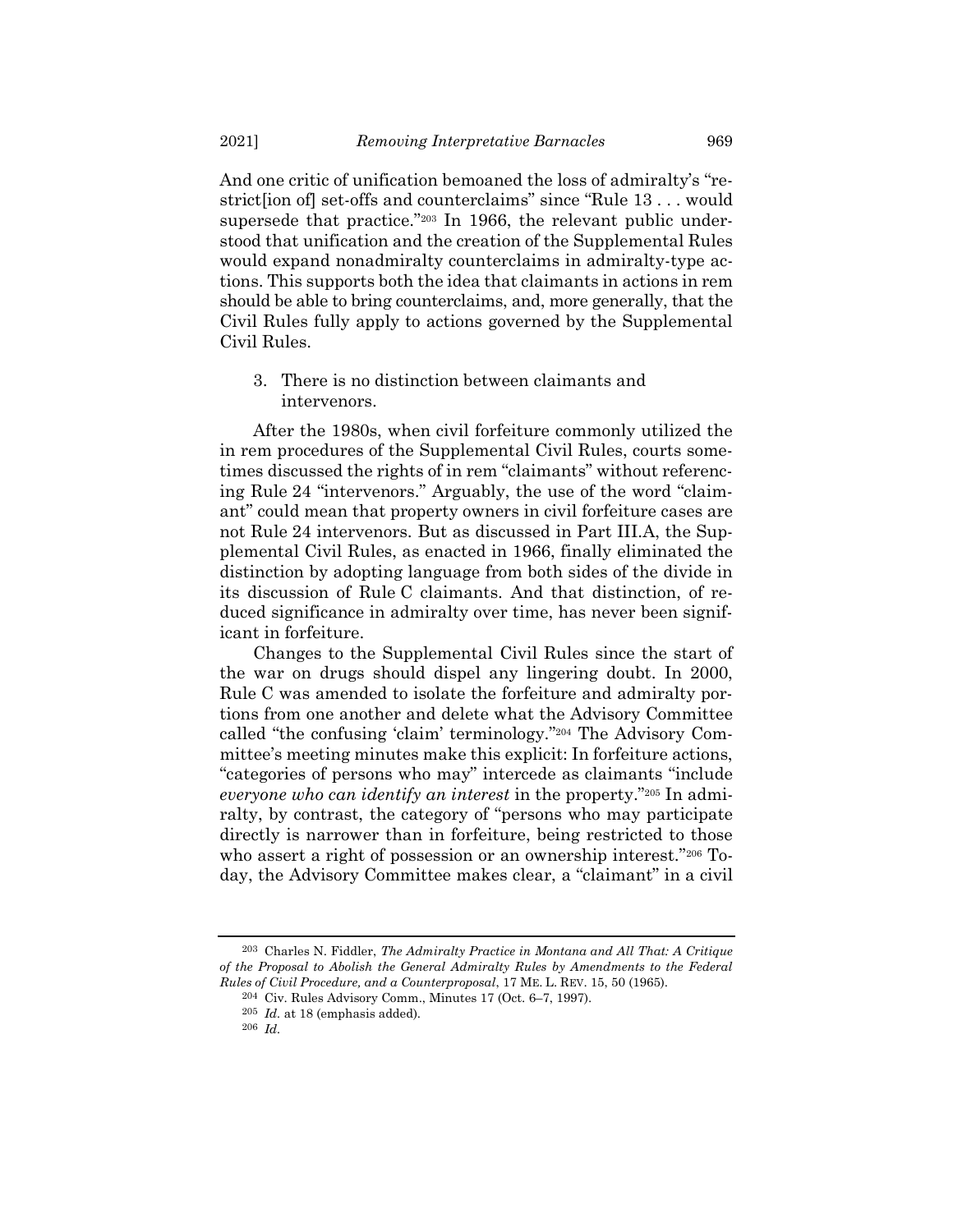forfeiture action is defined as broadly as an "intervenor" in traditional admiralty practice.

In 2006, the Supplemental Civil Rules changed again to further acknowledge the differing trajectories of civil forfeiture and admiralty. Rules governing civil forfeiture now moved to a new location, Rule G. Under the new rule, "[a] claim filed by a person asserting an interest as a bailee must identify the bailor,"<sup>207</sup> acknowledging that a claimant can be someone with as minor a property interest as a bailee's. Again, contemporaneous public statements help reveal intent. Robert J. Zapf, the Maritime Law Association's liaison to the Advisory Committee on Civil Rules, recognized that "[i]n some forfeiture cases, the term 'claim' was given a broader meaning than that applying to the context of traditional admiralty practice. In these cases, persons asserting any interest in the property seized were permitted to file 'claims' to the property."<sup>208</sup> This was the public understanding of the word "claimant" in proposed Rule G in the years leading up to the 2006 amendments.

Both before and after the 1966 merger, federal courts reflected this usage: they often used the terms "claimant" and "intervenor" interchangeably, even in cases that summarily dismissed claimants' counterclaims.<sup>209</sup> Reading "claimant" to include Rule 24's rights for intervenors is the only interpretation that makes sense after taking the context of full unification into account. Any other reading would create an atextual exception to Rule A's and Rule G's statements that the rest of the Civil Rules apply unless specifically limited. Additionally, as the discussion of claimants and intervenors leading up to the 2000 and 2006 amendments reveals, reading Rule G narrowly to not include the rights of intervenors would contradict the public understanding when those amendments were enacted. And since a claimant in a civil forfeiture action would "claim[ ] an interest relating to the property . . . that is the subject of the action,"<sup>210</sup> she would be a mandatory intervenor with the right to file permissive counterclaims.

<sup>207</sup> FED. R. CIV. P. SUPP. G(5)(a)(iii).

<sup>208</sup> Robert J. Zapf, *In Rem Procedures: A Sea Change Underway—Recent and Proposed Changes to the Admiralty Rules*, 15 U.S.F. MAR. L.J. 77, 92 (2003) (emphasis in original).

<sup>209</sup> *See Funds Seized*, 942 F.3d at 660–61, 661 n.9 (collecting cases).

<sup>210</sup> FED. R. CIV. P. 24(a)(2).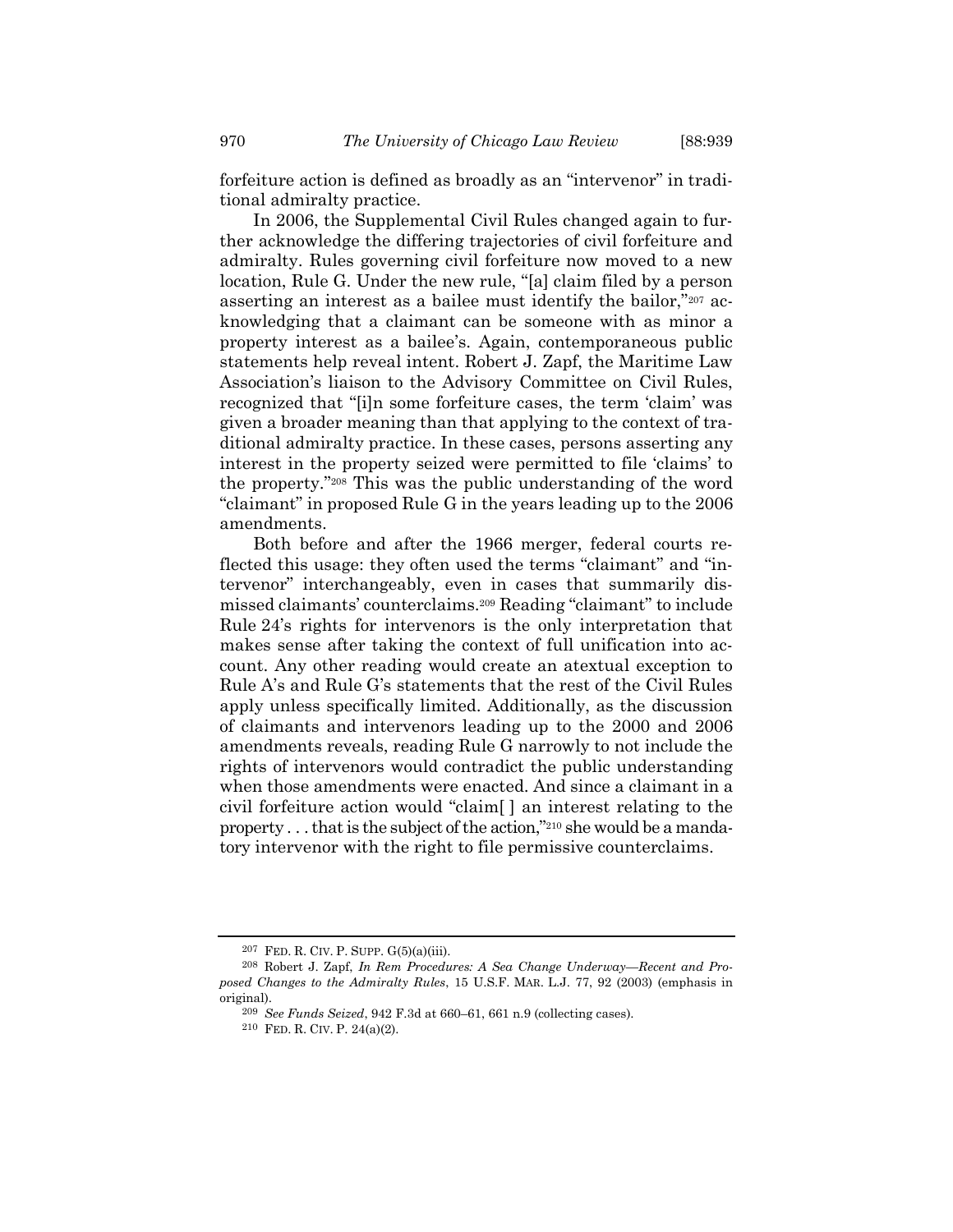#### IV. CIVIL FORFEITURE COUNTERCLAIMS IN PRACTICE

Part III established that the text, history, and purposes of the Civil Rules and Supplemental Civil Rules permit claimants in civil forfeiture cases to file counterclaims. This Part now examines some collateral questions. Since such counterclaims would be filed against the federal government, Part IV.A examines current sovereign immunity doctrine and related statutory law and posits that they leave room for many potential counterclaims and thirdparty complaints. Part IV.B considers the claim-preclusive element of compulsory counterclaims and discusses which counterclaims relevant to this Comment might be compulsory and which might be permissive. Finally, Part IV.C looks to the likely consequences of permitting counterclaims in civil forfeiture actions and concludes that they will be able to serve as a check on an abusive system while vindicating some claimants' rights.

#### A. Sovereign Immunity and Possible Causes of Action

A bedrock principle of U.S. law is that "[t]he United States, as sovereign, is immune from suit save as it consents to be sued."<sup>211</sup> Such consent must be "unequivocally expressed in statutory text."<sup>212</sup> Consequently, though claimants in civil forfeiture actions brought by the federal government can bring counterclaims against it under the Civil Rules, courts do not have jurisdiction to entertain counterclaims that violate the United States' sovereign immunity. For instance, damages for "constitutional torts"<sup>213</sup> and "tortious interference" <sup>214</sup> against the United States, which some claimants have brought, are barred even though the procedural framework may permit them.

The United States has expressly waived its sovereign immunity in some situations. For instance, the Federal Tort Claims Act<sup>215</sup> (FTCA) allows individuals to sue the United States for "money damages" for "injury or loss of property."<sup>216</sup> The FTCA does not require counterclaims to proceed through the relevant federal agency before reaching court.<sup>217</sup> And though it contains multiple

<span id="page-34-0"></span><sup>211</sup> United States v. Sherwood, 312 U.S. 584, 586 (1941) (collecting cases).

<sup>212</sup> Lane v. Pena, 518 U.S. 187, 192 (1996).

<sup>213</sup> *Funds Seized*, 942 F.3d at 664.

<sup>214</sup> *8 Luxury Vehicles*, 88 F. Supp. 3d at 1333; *accord* 28 U.S.C. § 2680(h) (excluding claims for "interference with contract rights" from the Federal Tort Claims Act).

<sup>215</sup> Ch. 753, 60 Stat. 812 (1946) (codified in scattered sections of 28 U.S.C.).

<sup>216</sup> 28 U.S.C. § 1346(b)(1).

<sup>217</sup> 28 U.S.C. § 2675(a).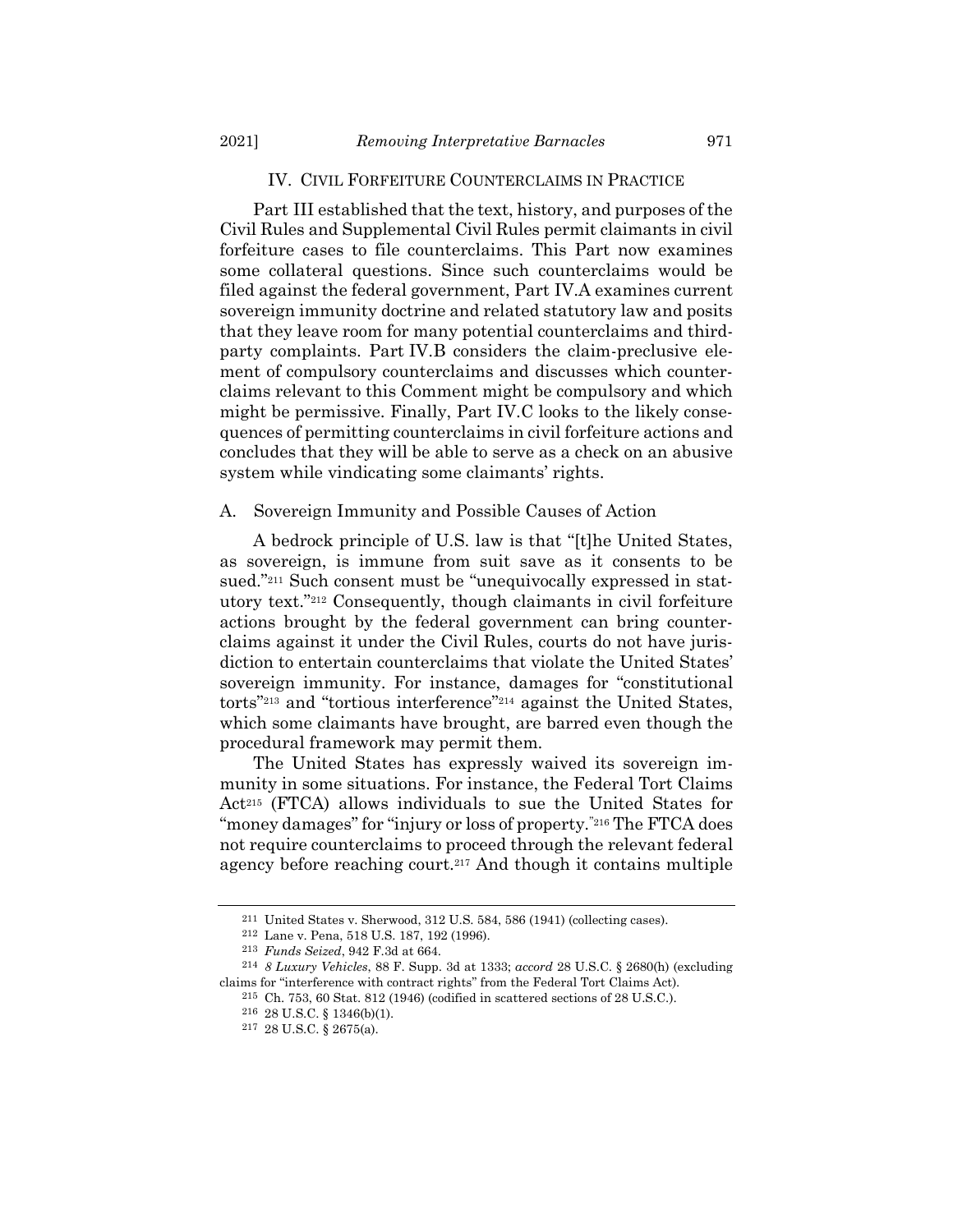exceptions, the FTCA expressly permits claims for civil forfeiture actions gone awry218—part of CAFRA's response to "the overly enthusiastic pursuit of civil and criminal forfeiture."<sup>219</sup> Victims of civil forfeitures have used this carveout before. In 2007, federal agents seized 81,000 cans of infant formula from a grocery distributor; the formula quickly spoiled.<sup>220</sup> The owners sued under the FTCA.<sup>221</sup> The judge rejected the United States' motion to dismiss, writing, "I cannot say that plaintiff fails to plausibly allege that its claim is not within the CAFRA exception to the detention of goods exception."<sup>222</sup> In the claimants' appeal of the underlying civil forfeiture case, Judge Richard Posner speculated that the claimant "might have a remedy in damages under the Federal Tort Claims Act if the government's action in holding on to the baby formula until it became unsalable was negligent . . . , or a possible *Bivens* action for the deprivation of property without due process of law."<sup>223</sup>

Claimants could bring FTCA actions as counterclaims, too, thereby consolidating their demands for relief into a single action. For example, in one such case, the federal government seized an individual's computer equipment.<sup>224</sup> The owner sought return of his property, and also counterclaimed for the "diminution in value of the computer equipment resulting from its seizure."<sup>225</sup> Relying on *\$68,000*, the district court dismissed the counterclaim.<sup>226</sup> But if the district court had permitted the counterclaim, as it should have, the diminution in value claim would likely have been cognizable under the FTCA. If the claimant had successfully contested the seizure, he could have won the return of his property plus damages for any loss.

<sup>218</sup> 28 U.S.C. § 2680(c).

<sup>219</sup> Diaz v. United States, 517 F.3d 608, 613 (2d Cir. 2008).

<sup>220</sup> Kaloti Wholesale Inc. v. United States, 748 F. Supp. 2d 955, 956 (E.D. Wis. 2010). 221 *Id.*

<sup>222</sup> *Id.* at 957. The judge also denied the United States' motion to dismiss *Bivens* claims brought against the unknown agents who seized the formula. *Id.* at 956.

<sup>223</sup> United States v. Approximately 81,454 Cans of Baby Formula, 560 F.3d 638, 640 (7th Cir. 2009). In *Bivens v. Six Unknown Named Agents of Fed. Bureau of Narcotics*, 403 U.S. 388 (1971), the Supreme Court "established that the victims of a constitutional violation by a federal agent have a right to recover damages against the official in federal court despite the absence of any statute conferring such a right." Carlson v. Green, 446 U.S. 14, 18 (1980). For more discussion of *Bivens* actions in civil forfeiture, see *infra* not[e 235.](#page-37-0)

<sup>224</sup> United States v. Assorted Comput. Equip., No. 03-2356V, 2004 WL 784493, at \*1 (W.D. Tenn. Jan. 9, 2004).

<sup>225</sup> *Id.* at \*2.

<sup>226</sup> *Id.*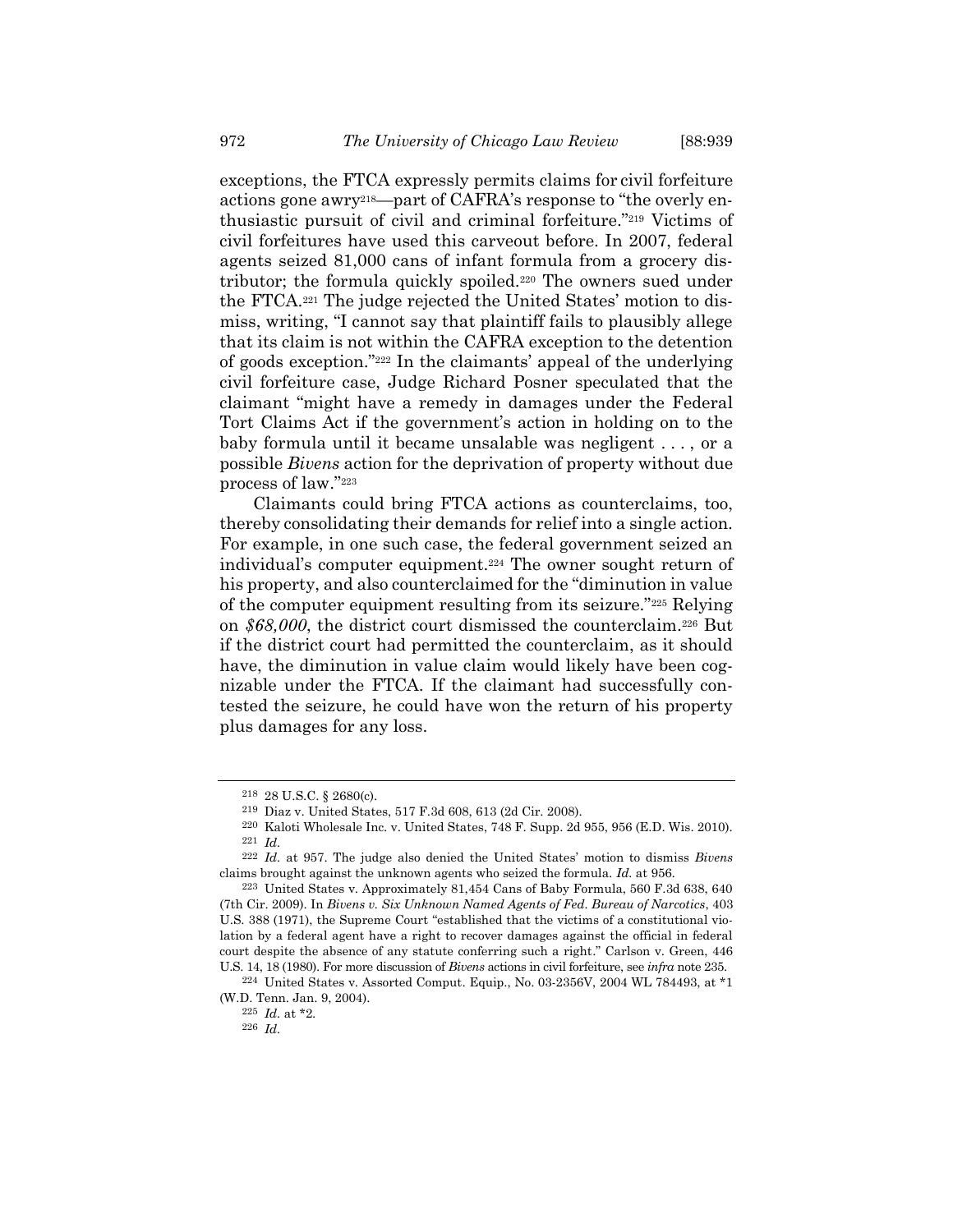The government has also waived its sovereign immunity through the Tucker Act<sup>227</sup> for contract-related claims. However, this waiver is more limited, since breach of contract claims against the United States for more than \$10,000 can only be brought in the Court of Federal Claims.<sup>228</sup> Therefore, a Tucker Act counterclaim can only be brought in district court against the United States if it is for less than \$10,000.<sup>229</sup> For instance, the Tucker Act would permit the Pueblo of Pojoaque to bring breach of contract and breach of implied covenant claims, as long as it sought less than \$10,000 for those counts (in addition to seeking the return of the \$10.1 million seized).<sup>230</sup> Admittedly, this scenario may not happen very often.

Like the counterclaim, a third-party complaint allows a defendant to seek restitution. If Levi and Moore are correct, intervenors in forfeiture actions can freely bring in third parties under the Civil Rules,<sup>231</sup> and the Civil Rules specifically allow thirdparty practice in actions in rem.<sup>232</sup> In some cases, claimants in a federal civil forfeiture action could bring third-party complaints against state officials under 42 U.S.C. § 1983. When state officials undertake an initial, illegal investigation or seizure, but the federal government files the action—in a common process called equitable sharing233—property owners may be able to bring

<sup>227</sup> Act of Mar. 3, 1887, ch. 359, 24 Stat. 505 (codified at 28 U.S.C. §§ 1346(a), 1491).

<sup>228</sup> *Compare* 28 U.S.C. § 1346(a)(2) (permitting civil actions not exceeding \$10,000 "upon any express or implied contract with the United States, or for liquidated or unliquidated damages in cases not sounding in tort"), *with* 28 U.S.C. § 1491(a)(1) (permitting similar claims in the Court of Federal Claims without a monetary cap).

<sup>229</sup> *See* Thompson v. United States, 250 F.2d 43, 44 (4th Cir. 1957) (per curiam) ("[T]he counterclaims here involved may be asserted. . . . They arise out of contract and involve less than the sum of \$10,000. Congress has given its consent in the Tucker Act, 28 U.S.C. § 1346(a)(2), that the United States be sued on such claims in the District Courts.").

<sup>230</sup> Outside of the class-action context, a plaintiff may cap her possible damages by stipulation to stay under a jurisdictional maximum. *See* Standard Fire Ins. Co. v. Knowles, 568 U.S. 588, 592 (2013). Of course, the Pueblo of Pojoaque could bring a separate action in the Court of Federal Claims, but it would lose the benefits of filing the claim in the same action. *See infra* Part IV.C.

<sup>231</sup> *See* Levi & Moore, *supra* note [154,](#page-24-1) at 909 (arguing that under the Civil Rules "an intervener could counterclaim and bring in third parties").

<sup>232</sup> *See* FED. R. CIV. P. 14(c)(1) (permitting "the defendant or a person who asserts a right under Supplemental Rule  $C(6)(a)(i)$ ," i.e., a claimant in an action in rem, to "bring in a third-party defendant"). Rule 14(c) allows broader third-party practice in admiralty-type cases than Rule 14(a) allows in other civil actions. *See* Watson & Xanthopoulou, *supra* note [56,](#page-8-0) at 1134 ("[R]ule 14(c) preserved the liberal preunification approach, permitting a defendant in an admiralty action to implead a third party that is or may be liable to *either* the plaintiff *or* the defendant." (emphasis in original)).

<sup>233</sup> *See* KNEPPER ET AL., *supra* note [7,](#page-2-0) at 46–47.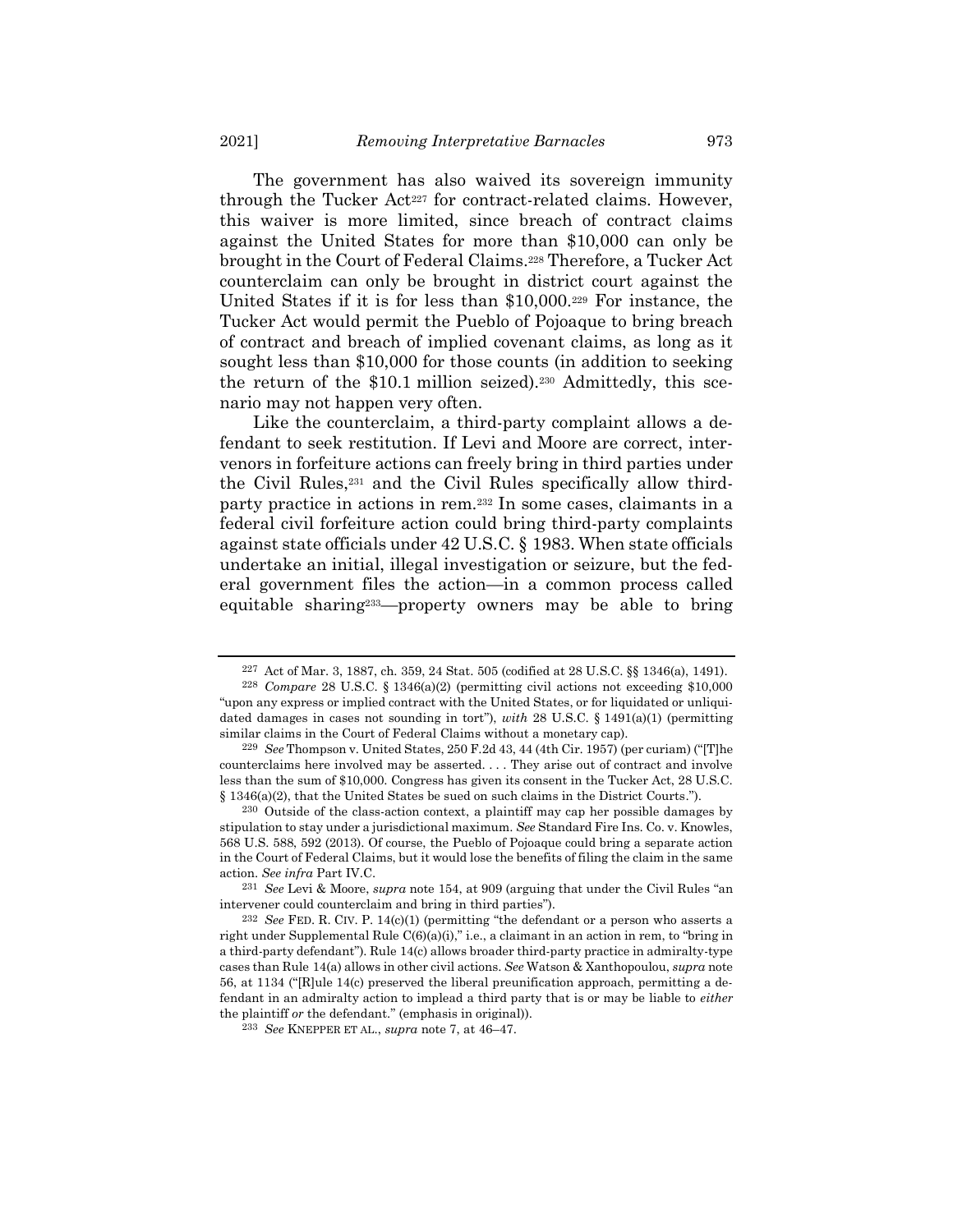<span id="page-37-0"></span>

similar claims for violations of legal rights against the state lawenforcement officials. Section 1983 actions would serve as an end run around sovereign immunity, since such claims are formally brought against the agents themselves, even if the government indemnifies them. Many provisions of the Bill of Rights apply to civil forfeiture, and property owners have successfully alleged Section 1983 claims against state officials for state civil forfeitures.<sup>234</sup> Unfortunately, an analogous statutory cause of action against federal officials does not currently exist.<sup>235</sup>

Modern sovereign immunity doctrine guarantees that "there will be many instances in which individuals will be injured without having any judicial forum available."<sup>236</sup> Yet in at least some cases, the federal government has waived its immunity in ways that could benefit property owners in civil forfeiture cases who bring counterclaims. The FTCA, the Tucker Act, and § 1983 provide plausible pathways for at least some individuals to vindicate their rights when the federal government tries to wrongfully seize their property.

#### B. Jurisdiction and Claim Preclusion

Federal subject matter jurisdiction should be no bar to the claims discussed in Part IV.A. FTCA and Tucker Act counterclaims are "Controversies to which the United States shall be a Party,"<sup>237</sup> and each law contains a statutory grant of jurisdiction

<sup>234</sup> *See, e.g.*, Sourovelis v. City of Philadelphia, 103 F. Supp. 3d 694, 702–04 (E.D. Pa. 2015) (holding that plaintiffs plausibly alleged that city's civil forfeiture policy violated their due process rights); Hill v. Tennessee, 868 F. Supp. 221, 224 (M.D. Tenn. 1994) (holding that plaintiff adequately alleged that civil forfeiture violated his Fourth, Fifth, and Eighth Amendment rights).

<sup>235</sup> Some commentators have suggested a potential *Bivens* remedy. *See, e.g.*, G. Richard Strafer, *Civil Forfeitures: Protecting the Innocent Owner*, 37 U. FLA. L. REV. 841, 858–60 (1985) (advocating for *Bivens* actions in the civil forfeiture context). While *Bivens* and its progeny offer claimants a possible cause of action, courts are loath to apply them. However, while expansion and application of the judge-made *Bivens* remedy is "a 'disfavored' judicial activity" today, Ziglar v. Abbasi, 137 S. Ct. 1843, 1857 (2017) (quoting Ashcroft v. Iqbal, 556 U.S. 662, 675 (2009)), codification of *Bivens* is gaining in support and is a plausible reform in the future, *see* Justin Vail & Roy L. Austin, Jr., *Police Reforms Should Include Federal Cops Too*, THE HILL (June 14, 2020), https://perma.cc/6B82-Z2LE; Joanna Schwartz, James Pfander & Alexander Reinert, *The Simple Way Congress Can Stop Federal Officials from Abusing Protesters*, POLITICO (June 10, 2020), https://perma.cc/9JKP -7N8K; Megan Gephart, Note, Iqbal *Signals* Bivens*' Peril: A Call for Congressional Action*, 37 FORDHAM URB. L.J. 1057, 1067–71 (2010); *see also* Bivens Act of 2020, H.R. 7213, 116th Cong. (2020).

<sup>236</sup> Erwin Chemerinsky, *Against Sovereign Immunity*, 53 STAN.L. REV. 1201, 1215 (2001). 237 U.S. CONST. art. III, § 2, cl. 1.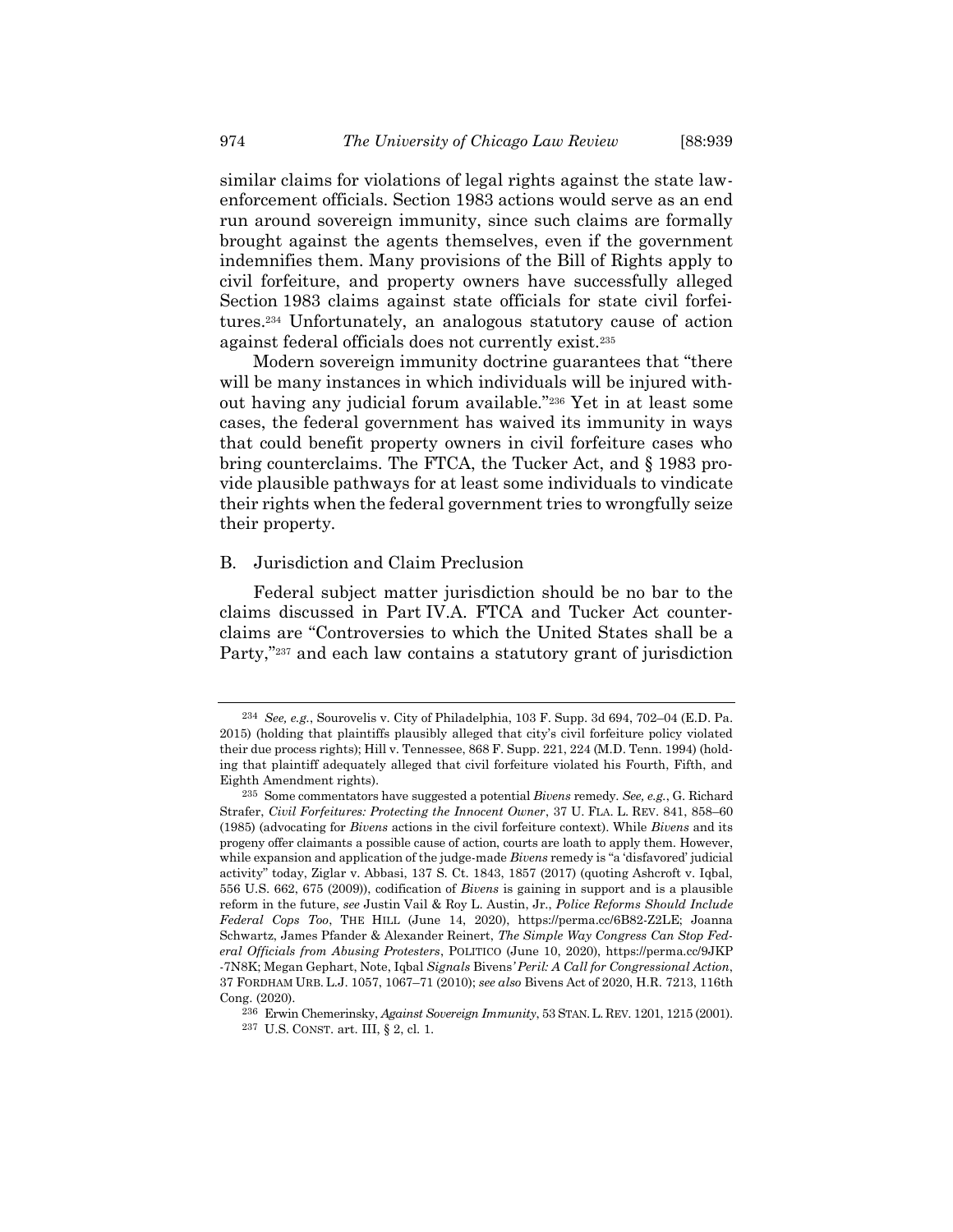to the district courts.<sup>238</sup> And *Bivens* and § 1983 claims arise under the U.S. Constitution and federal law, respectively, and therefore present a federal question.<sup>239</sup>

A related issue is whether such counterclaims are compulsory or permissive. The question has great practical importance, since claim preclusion can limit a claimant's future legal options. If they are compulsory, an intervenor must bring the counterclaims now; if they are permissive, she can wait. This Comment argues that both compulsory and permissive counterclaims ought to be permitted in civil forfeiture cases. At minimum, however, courts must admit compulsory counterclaims. They find textual support in Rule E's mention of counterclaims originating in "the transaction or occurrence that is the subject of the original action"240 similar language, of course, to Rule 13(a)—and additional support in the historical practice of recoupment in admiralty actions in rem.<sup>241</sup>

Section 1983 or *Bivens* actions against third-party government agents are not mandatory, of course. FTCA and Tucker Act counterclaims are more complicated. A civil forfeiture action concerns an alleged crime committed with property, while a counterclaim by an intervenor would concern the seizure of that property by government agents. Are these independent events or part of the same occurrence? On one hand, there are arguably distinct issues of fact that will require different evidence.<sup>242</sup> But on the other hand, there is a "logical relationship between the principal claim and the counterclaims."<sup>243</sup> The issue is complex<sup>244</sup> and a full answer is beyond the ambit of this Comment, but claimants and their attorneys should be aware of the question.

# C. Counterclaims' Effect on Civil Forfeiture

Civil forfeiture's impact falls disproportionately on low-income communities and people of color, which is unsurprising considering its connection to the war on drugs. The judiciary has taken notice: Justice John Paul Stevens condemned "the hoary fiction

<sup>238</sup> *See* 28 U.S.C. § 1346(a), (b)(1).

<sup>239</sup> *See* U.S. CONST. art. III, § 2, cl. 1; 28 U.S.C. § 1331.

<sup>240</sup> FED. R. CIV. P. SUPP. E(7)(a); *cf.* FED. R. CIV. P. 13(a)(1)(A).

<sup>241</sup> *See supra* not[e 77](#page-11-1) (collecting cases).

<sup>242</sup> *Cf.* FDIC v. Hulsey, 22 F.3d 1472, 1487 (10th Cir. 1994) (discussing the factors for determining whether a counterclaim is compulsory).

<sup>243</sup> *Id.*

<sup>244</sup> *Cf.* Michael D. Conway, Comment, *Narrowing the Scope of Rule 13(a)*, 60 U. CHI. L. REV. 141, 149 (1993) ("In interpreting Rule 13(a), courts have struggled to determine when claims arise from the same 'transaction or occurrence.'").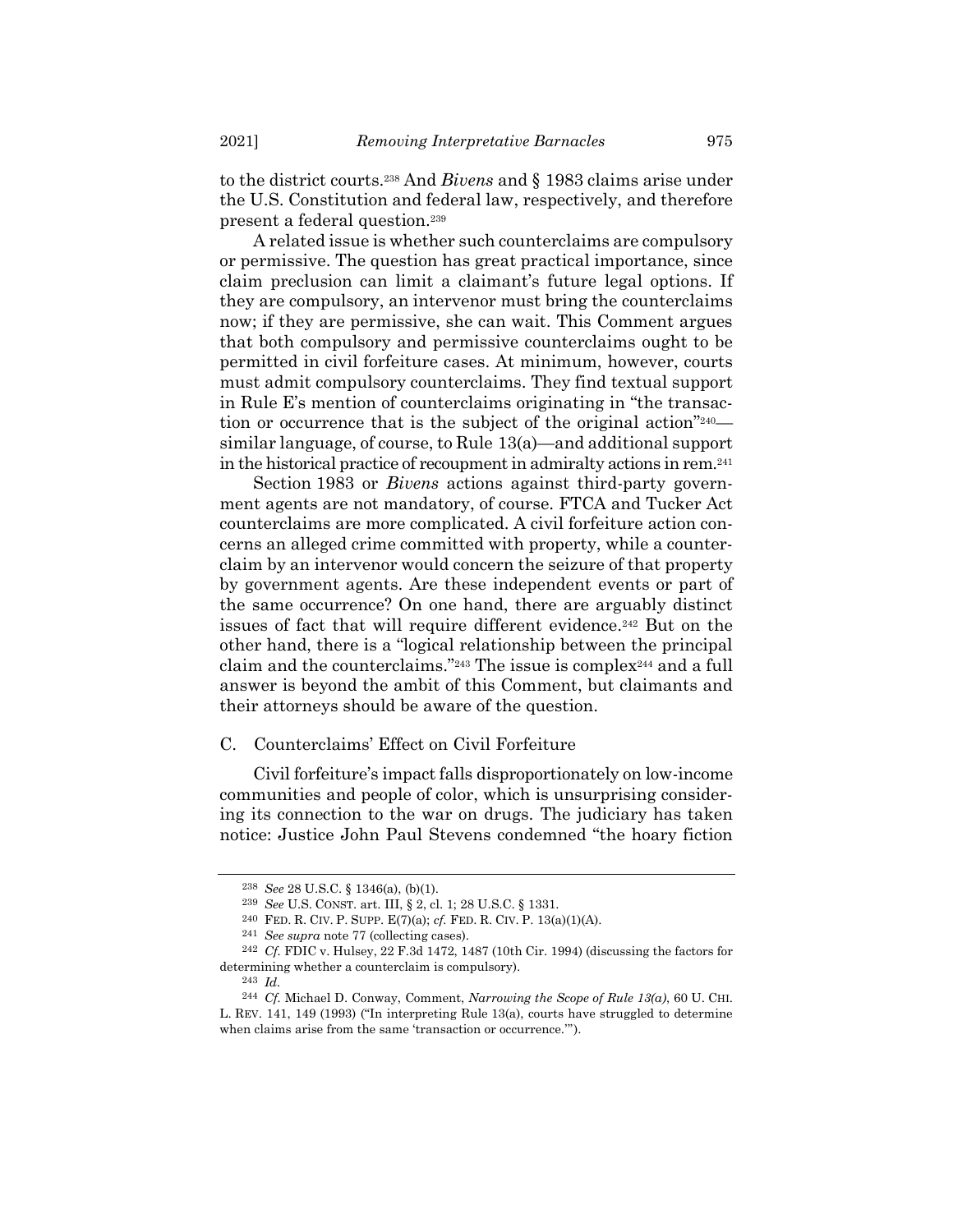that property [is] forfeitable because of its own guilt,"<sup>245</sup> while Justice Clarence Thomas has recognized the "egregious and wellchronicled abuses" of a regime that so often targets the very groups "most burdened by forfeiture."<sup>246</sup> Given these problems, allowing claimants to bring counterclaims against the United States would have two normatively beneficial effects, one systemic and one individual.

First, counterclaims would have the systemic advantage of reducing the profitability of civil forfeiture.<sup>247</sup> Civil forfeiture is extraordinarily lucrative for the federal government. Agencies can keep seized money and have broad leeway to use it as they see fit: they can spend it not just on forfeiture-related expenses, but also, for instance, to equip new vehicles and pay overtime.<sup>248</sup> This creates a perverse incentive for police departments "to stray from legitimate law enforcement goals in order to maximize funding for their operations."<sup>249</sup> Permitting counterclaims would reduce this motivation. When a potential counterclaim has a positive expected value, it often "reduces the expected value of [the plaintiff's] suit and so reduces [the plaintiff's] incentive to sue."<sup>250</sup> Restricting the profitability of civil forfeiture through counterclaims would help move the government away from the practice except where it is socially beneficial. Doing so through federal civil procedure will diminish the appeal of equitable sharing, thereby reducing state-level civil forfeiture too.

Second, allowing counterclaims would provide an additional layer of protection for some individuals whose property the government seizes. Counterclaims offer significant benefits: since "[t]he assertion of a valid counterclaim may result in a favorable tactical reaction from an opponent," it is "advantageous for a

<sup>245</sup> Bennis v. Michigan, 516 U.S. 442, 466 (1996) (Stevens, J., dissenting).

<sup>246</sup> Leonard v. Texas, 137 S. Ct. 847, 848 (2017) (Thomas, J., respecting the denial of certiorari).

<sup>247</sup> Other authors have also proposed reforms that reduce police profits. *See, e.g.*, David Pimentel, *Civil Asset Forfeiture Abuses: Can State Legislation Solve the Problem?*, 25 GEO. MASON L. REV. 173, 194–98 (2017); Michael van den Berg, Comment, *Proposing a Transactional Approach to Civil Forfeiture Reform*, 163 U. PA. L. REV. 867, 919–23 (2015).

<sup>248</sup> *See* DOYLE, *supra* not[e 10,](#page-2-1) at 23–27.

<sup>249</sup> Eric Blumenson & Eva Nilsen, *Policing for Profit: The Drug War's Hidden Economic Agenda*, 65 U. CHI. L. REV. 35, 56 (1998); *accord* KNEPPER ET AL., *supra* note [7,](#page-2-0) at 34 ("This arrangement risks biasing law enforcement priorities toward the pursuit of property over justice. . . . Despite widespread concern over agencies' financial stake in forfeiture efforts, recent years have seen little genuine reform.").

<sup>250</sup> William M. Landes, *Counterclaims: An Economic Analysis*, 14 INT'L REV. L. & ECON. 235, 244 (1994).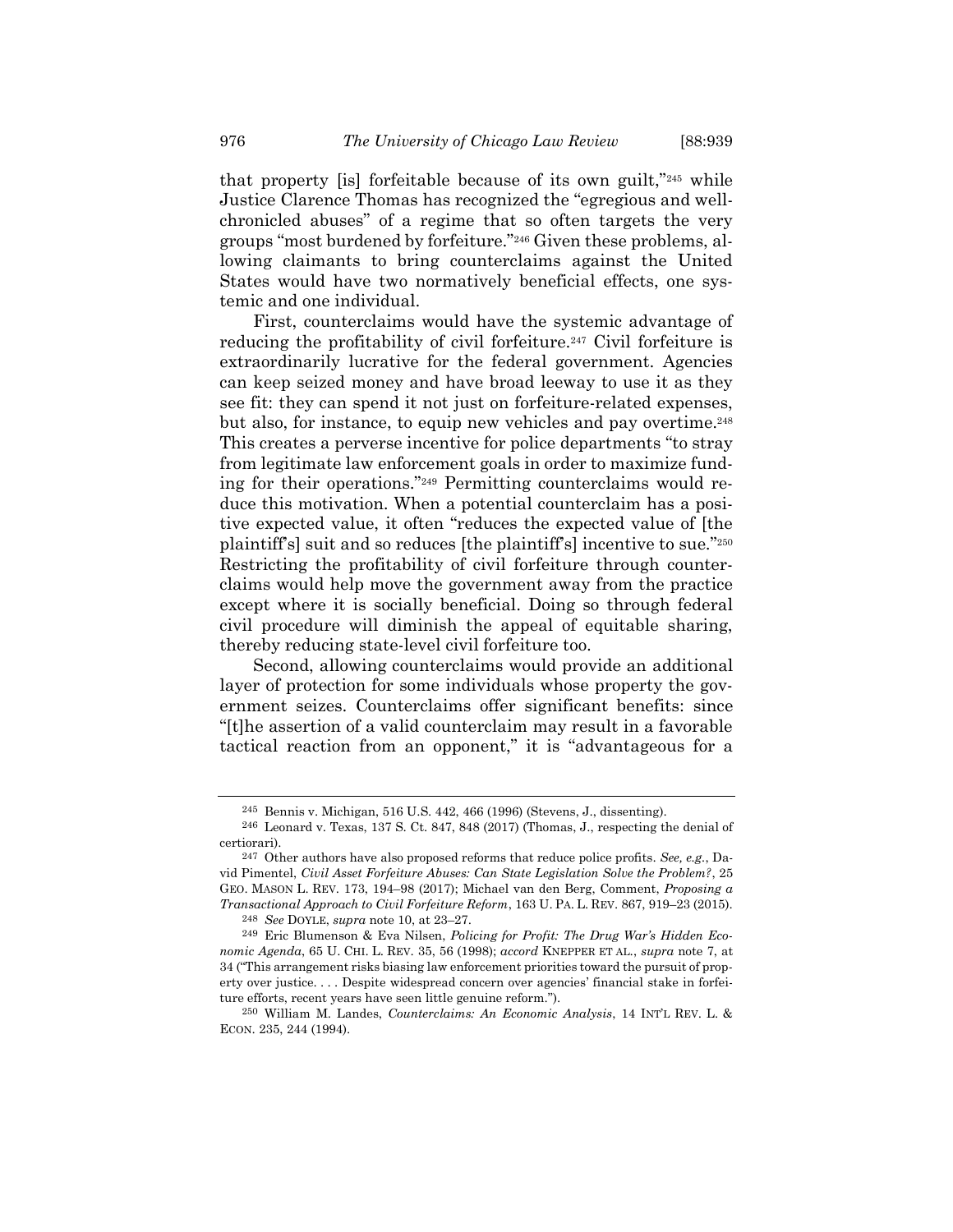defendant [or intervenor] to assert any valid counterclaims."<sup>251</sup> By filing a counterclaim, a party obtains greater bargaining power to induce a favorable settlement, greater control over discovery, and a better image in front of the trier of fact. And, of course, bringing a counterclaim is often simpler and cheaper than initiating a separate action. Due to the expansiveness of sovereign immunity and qualified immunity doctrines and the current limits on *Bivens* actions, it is the unfortunate reality that many claimants will not be able to find a permissible cause of action. But, in at least some cases, counterclaims can vindicate individual rights in the government-friendly realm of civil forfeiture. And, as previously discussed, the threat of facing successful counterclaims from property owners should reduce law enforcement agencies' profit margin, and therefore their incentive to bring civil forfeiture actions in the first place.

#### **CONCLUSION**

Two courts of appeals and many district courts have held that, when the government files a civil forfeiture action against property, the Civil Rules prohibit the property's owner from bringing a counterclaim against the government. As this Comment has shown, the relevant Civil Rules and Supplemental Civil Rules do not support this holding. The strongest reading of the Civil Rules as currently written—construed with an eye to all legitimate interpretative factors—indicates that claimants in civil forfeiture cases are intervenors who can file counterclaims.

Proponents of civil forfeiture reform have had some success in recent years through policy proposals in Congress<sup>252</sup> and constitutional arguments in the courts.<sup>253</sup> This Comment proposes another reform—permitting property owners to file counterclaims—which is supported by both a descriptively consistent interpretation of existing federal civil procedure and a normatively preferable policy outcome. Many of the courts to address this issue did not take the Civil Rules' language seriously. Luckily,

<sup>251</sup> ROGER S. HAYDOCK, DAVID F. HERR & JEFFREY W. STEMPEL, FUNDAMENTALS OF PRETRIAL LITIGATION 132 (4th ed. 2000); *accord* CHARLES H. ROSE III & JAMES M. UNDERWOOD, FUNDAMENTAL PRETRIAL ADVOCACY: A STRATEGIC GUIDE TO EFFECTIVE LITIGATION 193 (2d ed. 2012) (calling the assertion of permissive counterclaims a potentially "wise litigation strategy").

<sup>252</sup> *See, e.g.*, Nick Sibilla, *Trump Signs New Law to Protect Innocent Small Business Owners from IRS Seizures*, FORBES (July 10, 2019), https://perma.cc/8YJK-8MRC.

<sup>253</sup> *See generally, e.g.*, Timbs v. Indiana, 139 S. Ct. 682 (2019) (holding, in a civil forfeiture action, that the Excessive Fines Clause applies to the states).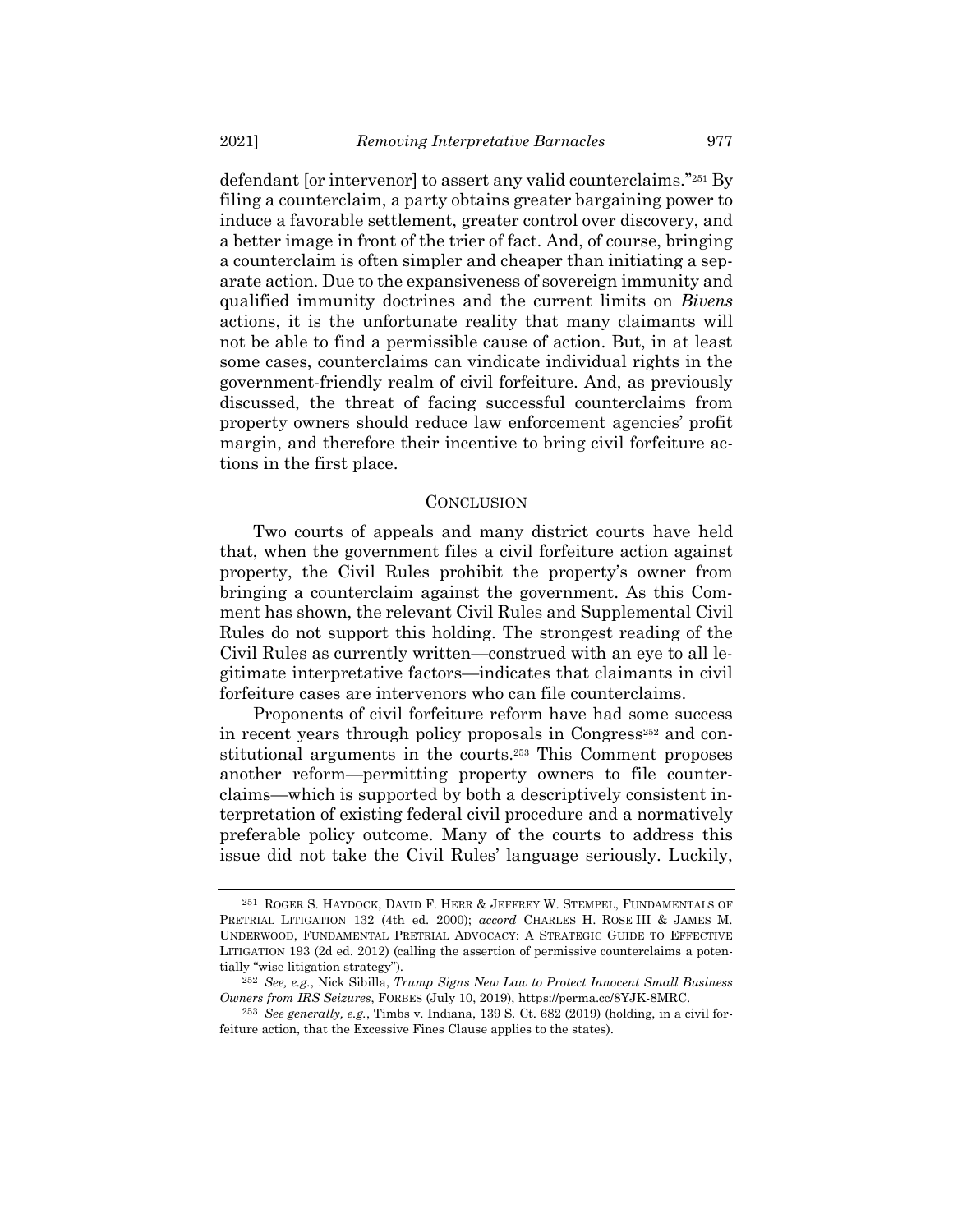however, only three courts of appeals have weighed in, and one of them got it right.

Aside from the inequities in the actual use of civil forfeiture by states and the federal government, the very complexity of civil forfeiture procedure is a problem in and of itself. Confused property owners, without access to counsel, are likely to not contest the seizure of their property. Hence procedural changes, like the one suggested here, should be a central part of civil forfeiture reform. Yet there is more to do on the road to matching civil forfeiture procedure to the substantive law. I will suggest a few areas of future study that could simplify and demystify the procedural hurdles facing claimants.

First, as this Comment suggests, judges should consider reading the Supplemental Civil Rules in tandem with the Civil Rules. Litigants and lawyers who are familiar with the Civil Rules proper may reasonably expect that the Supplemental Civil Rules permit actions like counterclaims and third-party joinder. Aside from the textual and historical reasons presented in this Comment, judges should allow claimants access to procedural mechanisms like counterclaims for simplicity's sake. It is normatively beneficial for litigants and their attorneys to not have to worry about atextual limits on poorly known rules, and get right to the merits of the government's claims against their property and their claims against the government or its agents.

Second, the Advisory Committees, the Supreme Court, and Congress should embrace transsubstantivity more generally. As previously discussed,<sup>254</sup> there is little practical reason for admiralty in general, and civil forfeiture in particular, to have its own set of procedural rules. Eventually, the Supplemental Civil Rules should be eliminated, and admiralty cases and civil forfeiture cases should be fully governed by the Civil Rules. Again, this would demystify the maze property owners must navigate. By allowing generalist lawyers to more easily handle currently specialized types of cases,<sup>255</sup> transsubstantive procedural doctrine can increase the number of lawyers able to represent each prospective client, and therefore lower the cost of obtaining legal counsel.

<sup>254</sup> *See supra* notes [186](#page-29-0)–87 and accompanying text.

<sup>255</sup> *See* David Marcus, *Trans-Substantivity and the Processes of American Law*, 2013 BYU L. REV. 1191, 1221 (2014) ("[T]rans-substantive doctrine can lower the barriers to entry for areas of practice. . . . Trans-substantivity thus helps to enable generalist lawyers to practice in a wider array of contexts.").